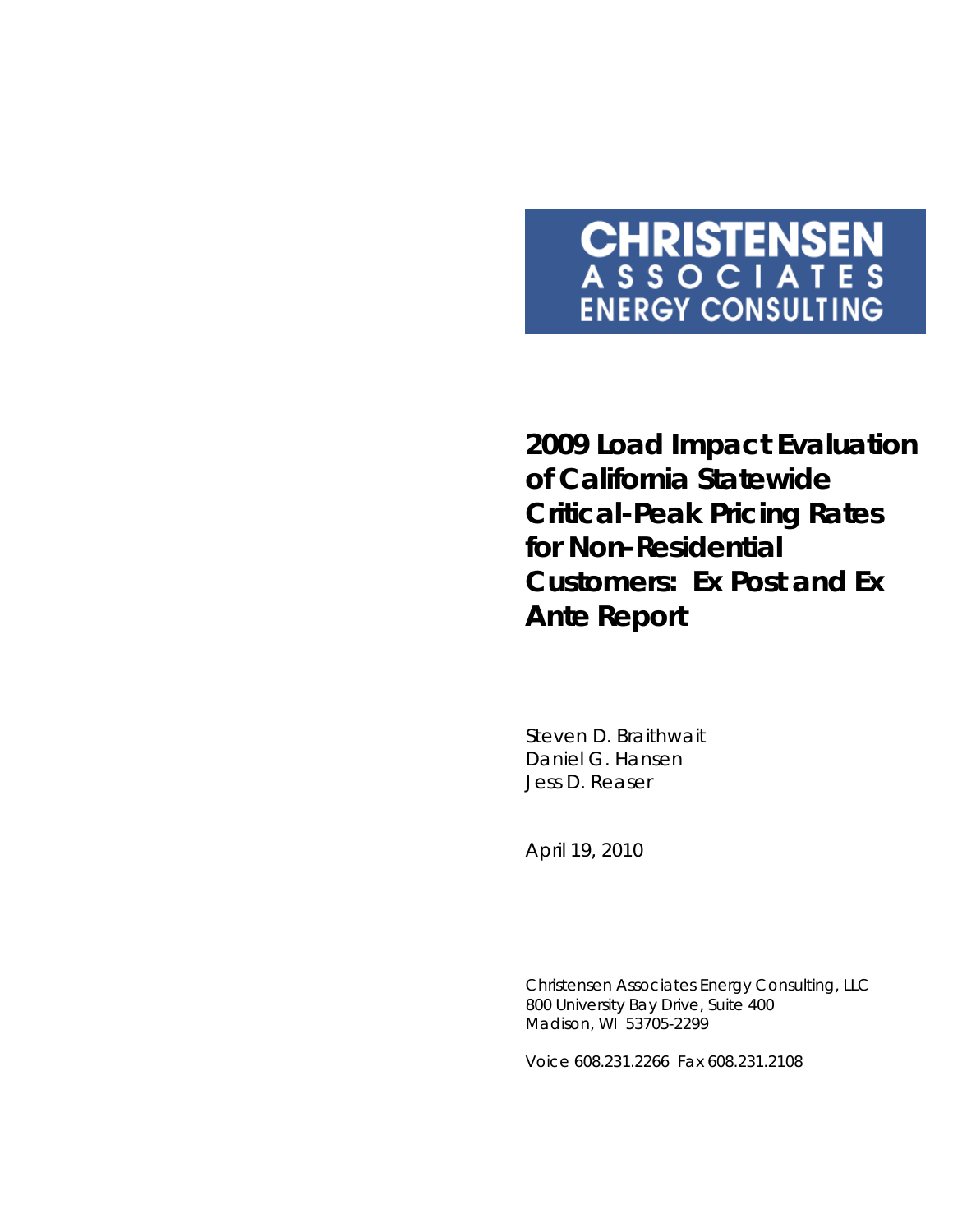# **Acknowledgements**

We would like to thank several members of the Demand Response Monitoring and Evaluation Committee for their support and comments in this project, including Gil Wong, Edward Saribay, and Sam Boushakra of PG&E; Kathryn Smith of SDG&E; and Ed Lovelace and Eric Bell of SCE.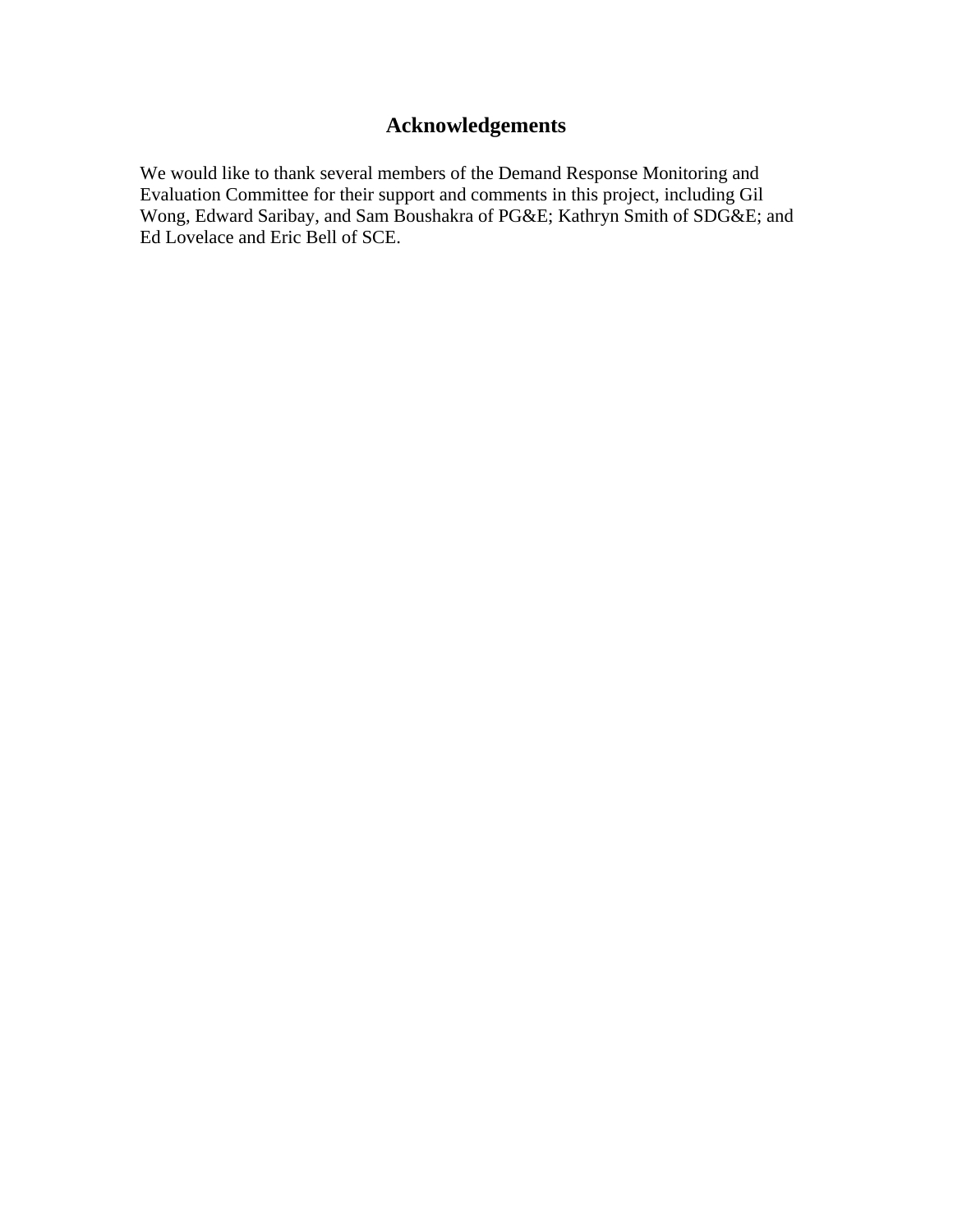| 4.3.3 Additional analyses of SDG&E's default CPP load impacts 39 |  |
|------------------------------------------------------------------|--|
|                                                                  |  |
|                                                                  |  |
|                                                                  |  |
|                                                                  |  |
|                                                                  |  |
|                                                                  |  |
|                                                                  |  |
|                                                                  |  |
|                                                                  |  |

## **Table of Contents**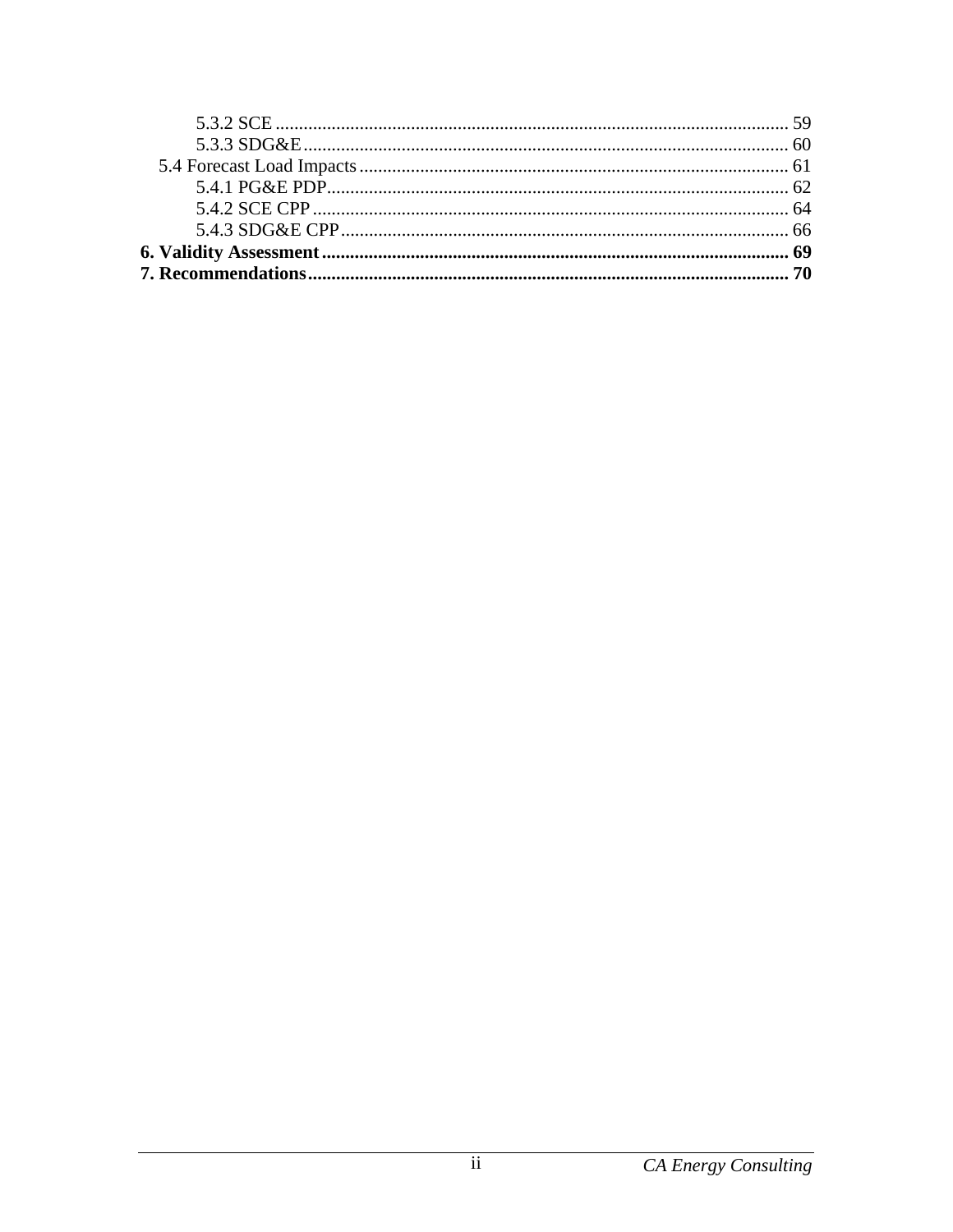## **Tables**

| Table ES.1: CPP Enrollment – Customer Accounts and Share of Load, by Utility 4     |  |
|------------------------------------------------------------------------------------|--|
|                                                                                    |  |
| Table ES.3: Average Hourly CPP Loads and Load Impacts, by Utility Average Event  9 |  |
| Table ES.4: Average Hourly Load Impacts Achieved by AutoDR and TA/TI Customer      |  |
|                                                                                    |  |
|                                                                                    |  |
| Table ES.6: Ex Ante Load Impacts Forecasts – 2013 in 1-in-2 Weather Year  14       |  |
|                                                                                    |  |
|                                                                                    |  |
|                                                                                    |  |
|                                                                                    |  |
|                                                                                    |  |
|                                                                                    |  |
| Table 4.1: Average Hourly CPP Load Impacts (kW) by Event - PG&E (2009)  24         |  |
| Table 4.2: Average Hourly CPP Load Impacts (kW) - by Industry Type (PG&E) 25       |  |
|                                                                                    |  |
| Table 4.4: Hourly Load Impacts for Average CPP Event Day in 2009 - PG&E 27         |  |
|                                                                                    |  |
| Table 4.6: Average Hourly CPP Load Impacts (kW) - by Industry Type (SCE)  30       |  |
|                                                                                    |  |
|                                                                                    |  |
|                                                                                    |  |
| Table 4.10: Average Hourly CPP Load Impacts (kW) - by Industry Type (SDG&E)  36    |  |
|                                                                                    |  |
| Table 4.12: Characteristics of Customers Previously Enrolled in Voluntary CPP 39   |  |
|                                                                                    |  |
|                                                                                    |  |
| Table 4.15: Regression-Based Estimates of Differences in Percentage Load Impacts   |  |
|                                                                                    |  |
|                                                                                    |  |
|                                                                                    |  |
|                                                                                    |  |
|                                                                                    |  |
|                                                                                    |  |
|                                                                                    |  |
|                                                                                    |  |
|                                                                                    |  |
|                                                                                    |  |
| Table 4.25: Incremental AutoDR Load Impacts by Comparison Group, SDG&E 48          |  |
|                                                                                    |  |
|                                                                                    |  |
|                                                                                    |  |
| Table 5.1: Elasticities of Substitution from SDG&E Default CPP Customers 56        |  |
|                                                                                    |  |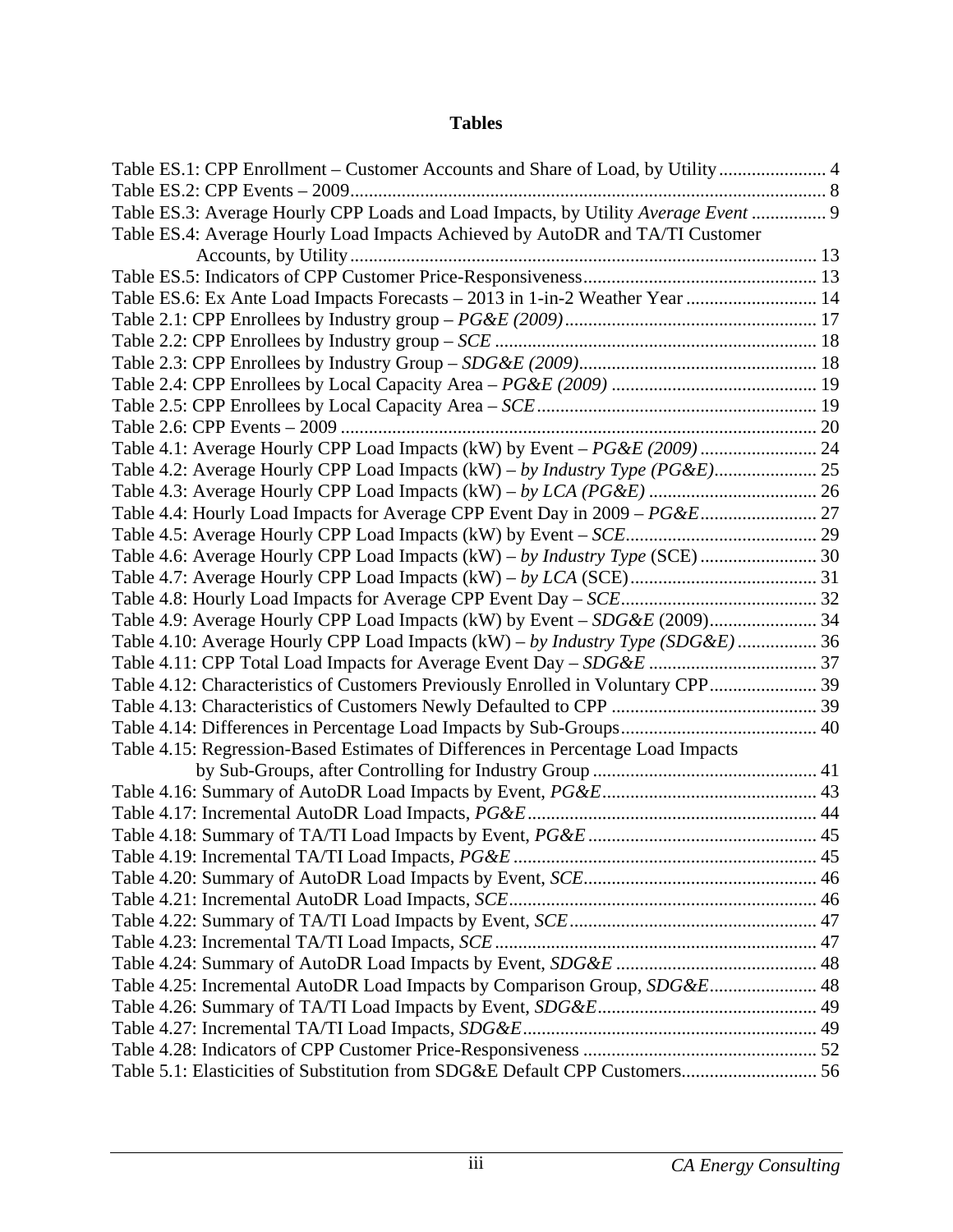| Table 5.2: Price Elasticities Adapted from the Statewide Pricing Pilot, Customers |  |
|-----------------------------------------------------------------------------------|--|
|                                                                                   |  |
|                                                                                   |  |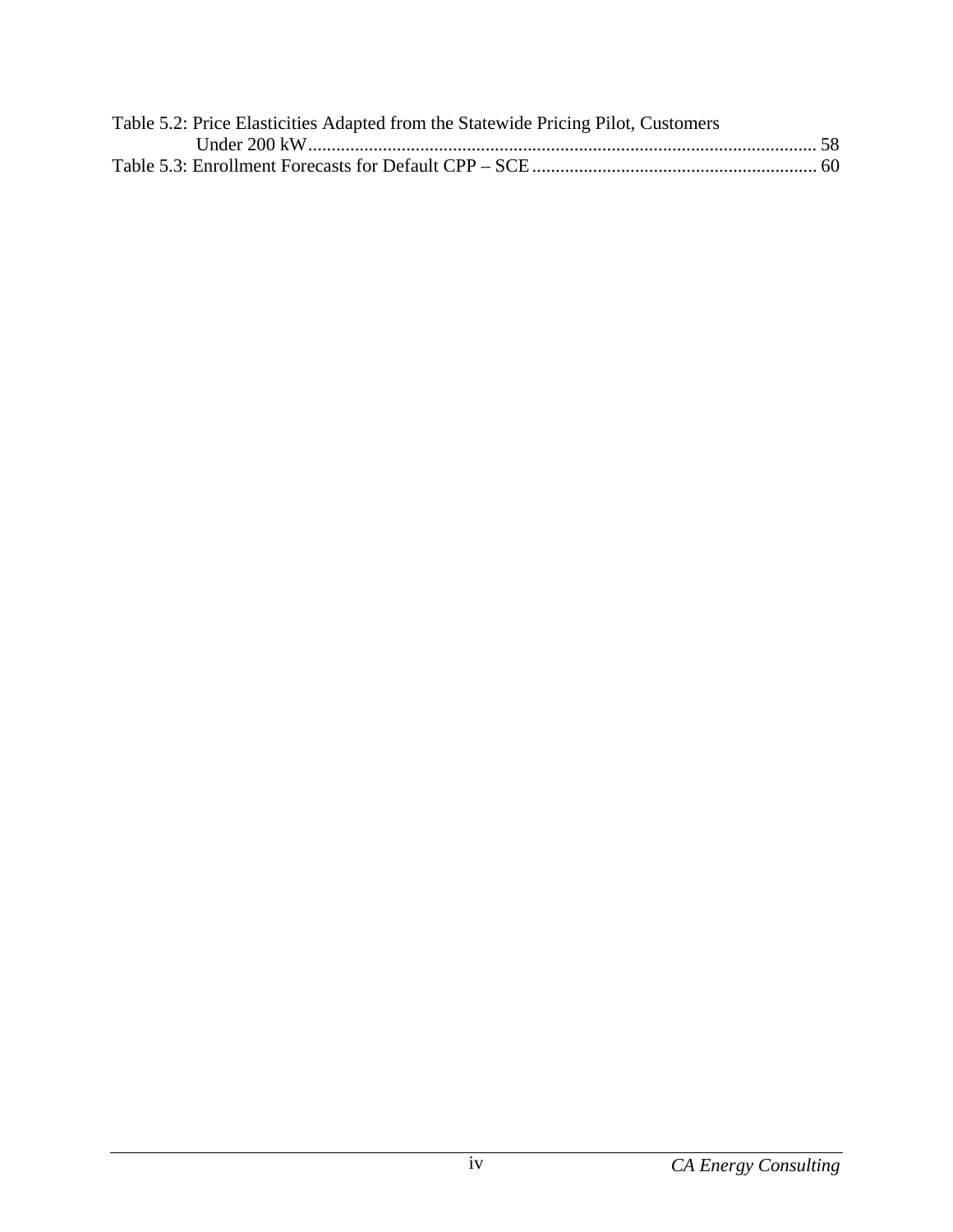# **Figures**

| Figure ES.1 Share of CPP Enrolled Load (Maximum Demand) by Industry Type – PG&E 5   |  |
|-------------------------------------------------------------------------------------|--|
| Figure ES.2 Share of CPP Enrolled Load (Maximum Demand) by Industry Type – SCE  6   |  |
| Figure ES.3 Share of CPP Enrolled Load (Maximum Demand) by Industry Type – SDG&E  7 |  |
|                                                                                     |  |
|                                                                                     |  |
|                                                                                     |  |
|                                                                                     |  |
| Figure 4.2: Hourly Load Impacts for Average CPP Event Day in 2009 - PG&E  28        |  |
|                                                                                     |  |
|                                                                                     |  |
| Figure 4.5: Hourly Load Impacts for Average CPP Event Day in 2009 - SCE  33         |  |
|                                                                                     |  |
| Figure 4.7: Average Hourly CPP Load Impacts (kW) by Event - SDG&E (2009)  35        |  |
|                                                                                     |  |
|                                                                                     |  |
|                                                                                     |  |
|                                                                                     |  |
|                                                                                     |  |
|                                                                                     |  |
| Figure 5.2: Forecast of Enrolled Customer Accounts - SDG&E Default CPP              |  |
|                                                                                     |  |
| Figure 5.3: Hourly Event-Day Loads and Load Impacts (kW) for the Typical Event      |  |
|                                                                                     |  |
| Figure 5.4: Share of Load Impacts by LCA for the August 2013 Peak Day               |  |
|                                                                                     |  |
| Figure 5.5: Average Event-Hour Load Impacts (kW) for August Peak Day -              |  |
|                                                                                     |  |
| Figure 5.6: Hourly Event-Day Loads and Load Impacts (kW) for the Typical Event Day  |  |
|                                                                                     |  |
| Figure 5.7: Share of Load Impacts by LCA for the Typical Event Day in a             |  |
|                                                                                     |  |
| Figure 5.8: Average Event-Hour Load Impacts (kW) by Forecast Year for the           |  |
|                                                                                     |  |
| Figure 5.9: Hourly Reference Loads and Load Impacts (kW) for the Typical            |  |
| Event Day in a 1-in-2 Weather Year for 2013 – Existing CPP Customers  67            |  |
| Figure 5.10: Hourly Reference Loads and Load Impacts (kW) for the Typical           |  |
|                                                                                     |  |
| Figure 5.11: Hourly Reference Loads and Load Impacts (kW) for the Typical Event Day |  |
|                                                                                     |  |
| Figure 5.12: Average Event-Hour Load Impacts (kW) by Forecast Year and Weather      |  |
| Scenario for a Typical Event Day Existing and New CPP Customer Accounts 69          |  |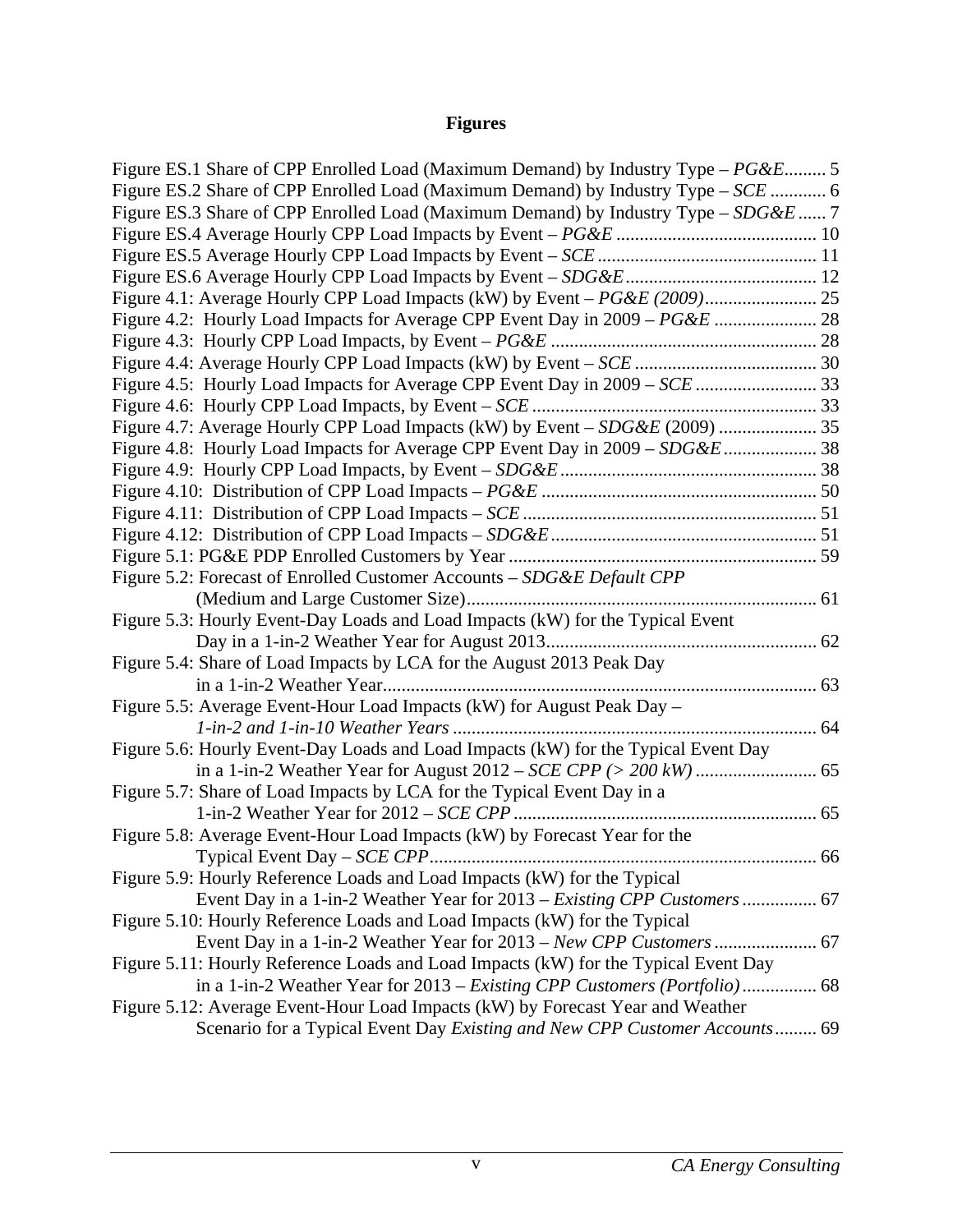## <span id="page-7-0"></span>**Abstract**

This report documents the results of a *load impact evaluation* for program-year 2009 of the California statewide critical-peak pricing (CPP) rates for non-residential customers operated by the three major investor-owned utilities (IOUs): San Diego Gas and Electric (SDG&E), Southern California Edison (SCE), and Pacific Gas and Electric (PG&E).

The primary goals of the evaluation were the following:

- To estimate the hourly ex post load impacts achieved on each event day; to determine how the load impacts on the average event day were distributed across customers in different industry types and CAISO-designated Local Capacity Areas (LCAs) (where relevant); and to estimate the incremental demand response associated with customers' participation in Technical Assistance/Technology Incentive (TA/TI) and Automated Demand Response (AutoDR) programs; and
- To provide ex ante forecasts of the load impacts expected to be achieved by CPP rates for 2010-2020 for each utility.

Prior to 2008, all of the utilities' non-residential CPP rates were voluntary, "opt-in" rates. However, beginning in May 2008, SDG&E implemented a default CPP tariff with an "optout" provision, and began transitioning previous volunteers onto the new default rate. SCE has proposed a default opt-out CPP rate to be implemented in late 2009, and PG&E has obtained approval for a proposed default CPP tariff, referred to as Peak Day Pricing (PDP), for large, medium, and small non-residential customers that will be established in 2010, with a transition period for customers of different sizes.

The utilities' voluntary CPP rates have similar structures, but differ in terms of customer eligibility, price levels, hours of application, number of events that may be called, and months of applicability.

Enrollment in CPP in 2009 was approximately 500 customer accounts at SCE, 650 at PG&E, and nearly 1,600 on SDG&E's default rate. Both PG&E and SCE called twelve CPP events in 2009, while SDG&E called eight events.

## **Methodology**

The CPP ex post hourly load impacts for program-year 2009 were estimated using separate econometric models (*i.e.*, regression equations) for each enrolled CPP customer, based on historical customer load data for the summer of 2009. The models assume that customers' hourly loads are functions of weather data, time-based variables such as hour, day of week, and month, and program event information (*e.g.*, the days and hours in which events were called). The individual customer models allow the development of information on the distribution of load impacts across industry types and geographical regions, as well as the analysis of the incremental effects from automation and technology incentive programs.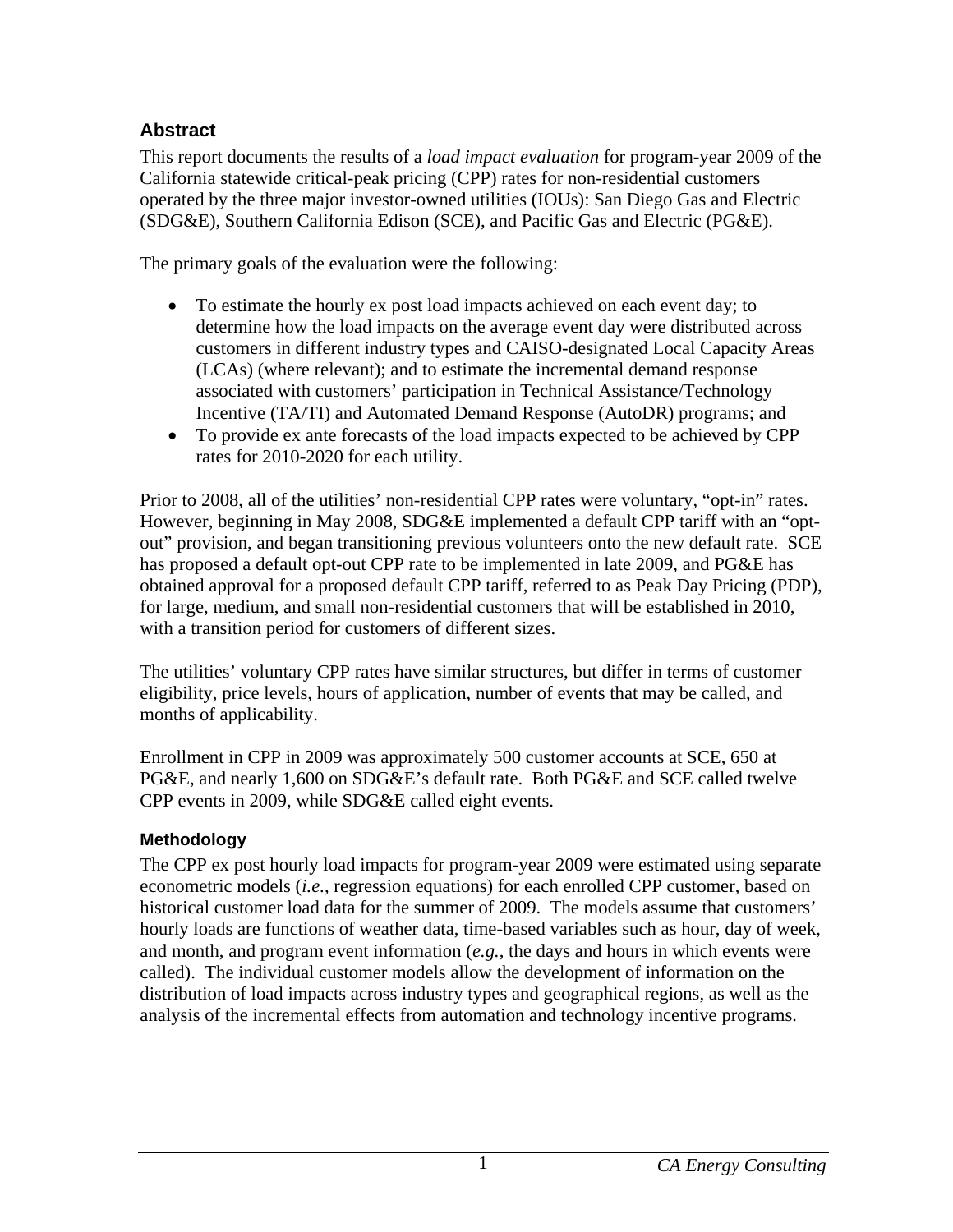## <span id="page-8-0"></span>**Ex Post Load Impacts**

Estimated ex post load impacts for program-year 2009 averaged 8.4 MW (3.3 percent of the reference load) across PG&E's twelve CPP events; 24.6 MW (18.9 percent) for SCE's twelve events; and 23.3 MW (5.6 percent) for SDG&E's eight events. We used information on customer participation in the utilities' TA/TI and AutoDR programs to estimate the load impacts of those participants. The customers' percentage load impacts varied considerably across programs and utilities, ranging from 1 to 49 percent of their reference loads, with the SCE participants achieving the largest percentage load impacts. In addition to summarizing the *total* load impacts, we also attempted to estimate the *incremental* load impact due to AutoDR and TA/TI by comparing load impacts at the 6-digit NAICS level (or 4-digit SIC level for SCE) of participants and nonparticipants. However, these comparisons, which often had very small sample sizes, provided mixed results.

The methodology of estimating customer-specific regression equations and load impacts provides the capability to also examine the *distributions* of CPP load impacts across customer accounts. In general, the distributions are skewed to the left, pointing to the relatively large load impacts that are provided by only a few customers, and the correspondingly large share of total load impacts that are provided by a relatively small fraction of customer accounts. Across the three utilities, about 5 to 6 percent of customer accounts provide 61 to 72 percent of the total load impacts. At the same time, 40 to 60 percent of the customer accounts across the three utilities were estimated to have provided an average hourly load impact of at least 5 kW.

## **Ex Ante Load Impacts**

Ex-ante CPP load impacts were prepared for 2010-2020 based on per-customer reference loads and load impact estimates from the ex post evaluation, and enrollment forecasts provided by the utilities (PG&E's forecasts were provided through a separate contract with The Brattle Group). The ex ante load impact forecasts cover an important transition period from *voluntary* non-residential CPP to *default* CPP (including PG&E's re-named PDP rate), which will extend to customer accounts below 200 kW. As a result, enrollment forecasts and projected program load impacts ramp up substantially over the next few years. Forecasts were developed and reported at the program level and by CAISO *Local Capacity Area*, as well as by certain weather and event day-type scenarios.

Representative values of enrollment and average hourly CPP/PDP program load impacts in 2013 for a typical event day in a 1-in-2 weather year, at which time the utilities' enrollment forecasts begin to level off, are 289 MW for PG&E, 40 MW for SCE, and 57 MW for SDG&E (24 MW of which is provided by customers on CPP in the 2009 program year).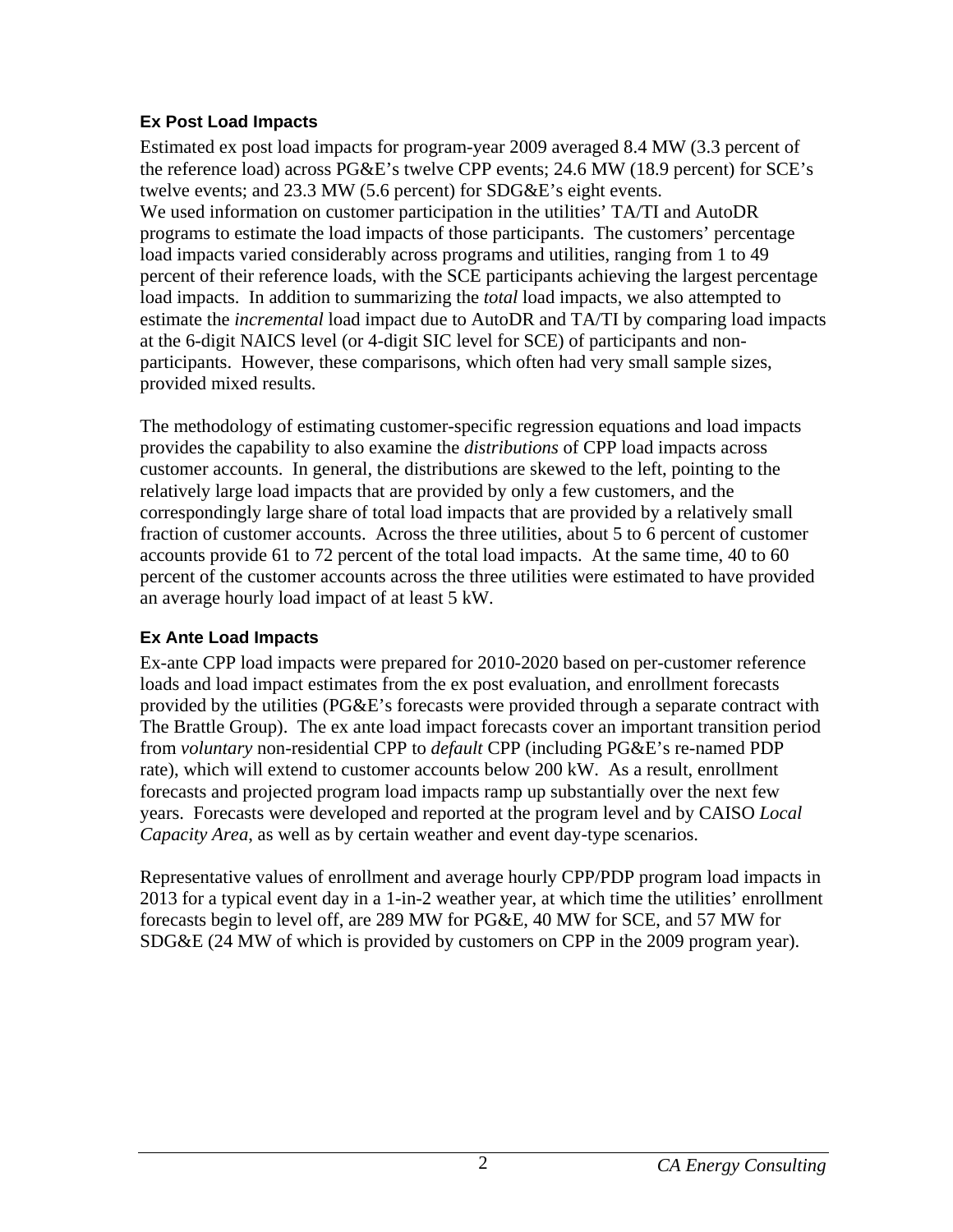# <span id="page-9-0"></span>**Executive Summary**

This report documents a load impact evaluation for program-year 2009 of the California statewide voluntary critical-peak pricing ("CPP") rates for non-residential customers offered by the three major investor-owned utilities (IOUs), Pacific Gas and Electric ("PG&E"), Southern California Edison ("SCE"), and San Diego Gas and Electric ("SDG&E"). Non-residential customers enrolling in voluntary CPP receive a discount from the otherwise applicable rates, in return for paying a higher "critical peak" price (*e.g.*, \$0.30 to \$1.80 per kWh) for energy used in certain peak hours on a limited number of critical-peak pricing "event" days. Customers enrolled in CPP are notified one day before a CPP event is called.

The primary goals of the evaluation were the following:

- To estimate the hourly ex post load impacts achieved on each event day; to determine how the load impacts on the average event day were distributed across customers in different industry types and CAISO-designated Local Capacity Areas  $(LCAs)^{1}$  $(LCAs)^{1}$  $(LCAs)^{1}$  (where relevant); and to estimate the incremental demand response associated with customers' participation in Technical Assistance/Technology Incentive (TA/TI) and Automated Demand Response (AutoDR) programs; and
- To provide ex ante forecasts of the load impacts expected to be achieved by CPP rates for 2010-2020 for each utility.

# *ES 1 Resources Covered*

# **ES1.1 CPP tariffs**

Prior to 2008, all of the utilities' non-residential CPP rates were voluntary, "opt-in" rates. However, beginning in May 2008, SDG&E implemented a default CPP tariff with an "optout" provision, and began transitioning previous volunteers onto the new default rate. SCE has proposed a default opt-out CPP rate to be implemented in late 2009, and PG&E has obtained approval for a proposed default CPP tariff, referred to as Peak Day Pricing (PDP), for large, medium, and small non-residential customers that will be established in 2010, with a transition period for customers of different sizes.

The utilities' voluntary CPP rates have similar structures, but differ in terms of customer eligibility, $\frac{1}{2}$  $\frac{1}{2}$  $\frac{1}{2}$  price levels, hours of application, number of events that may be called, and months of applicability. PG&E's CPP rates are tied to customers' otherwise applicable tariff (OAT), and thus take on different values for different rate classes (*e.g.*, the CPP rates provide *credits* relative to the OAT rates during non-CPP on-peak and part-peak hours, and additional *charges* during event hours on CPP days). Their rates have a *moderate* CPP price for the first three hours and a *high* CPP price for the last three hours of the six-hour CPP event period.

<span id="page-9-1"></span> $\overline{a}$ <sup>1</sup> Local Capacity Area (or LCA) refers to CAISO-designated load pocket or transmission constrained geographic areas for utilities are required to meet local capacity requirements. PG&E has seven LCAs in its service area, SCE has three, and SDG&E's is considered to be one LCA.

<span id="page-9-2"></span> $2^{2}$  For example, only non-residential customers with maximum demands of over 200 kW are eligible to enroll in PG&E's voluntary CPP program.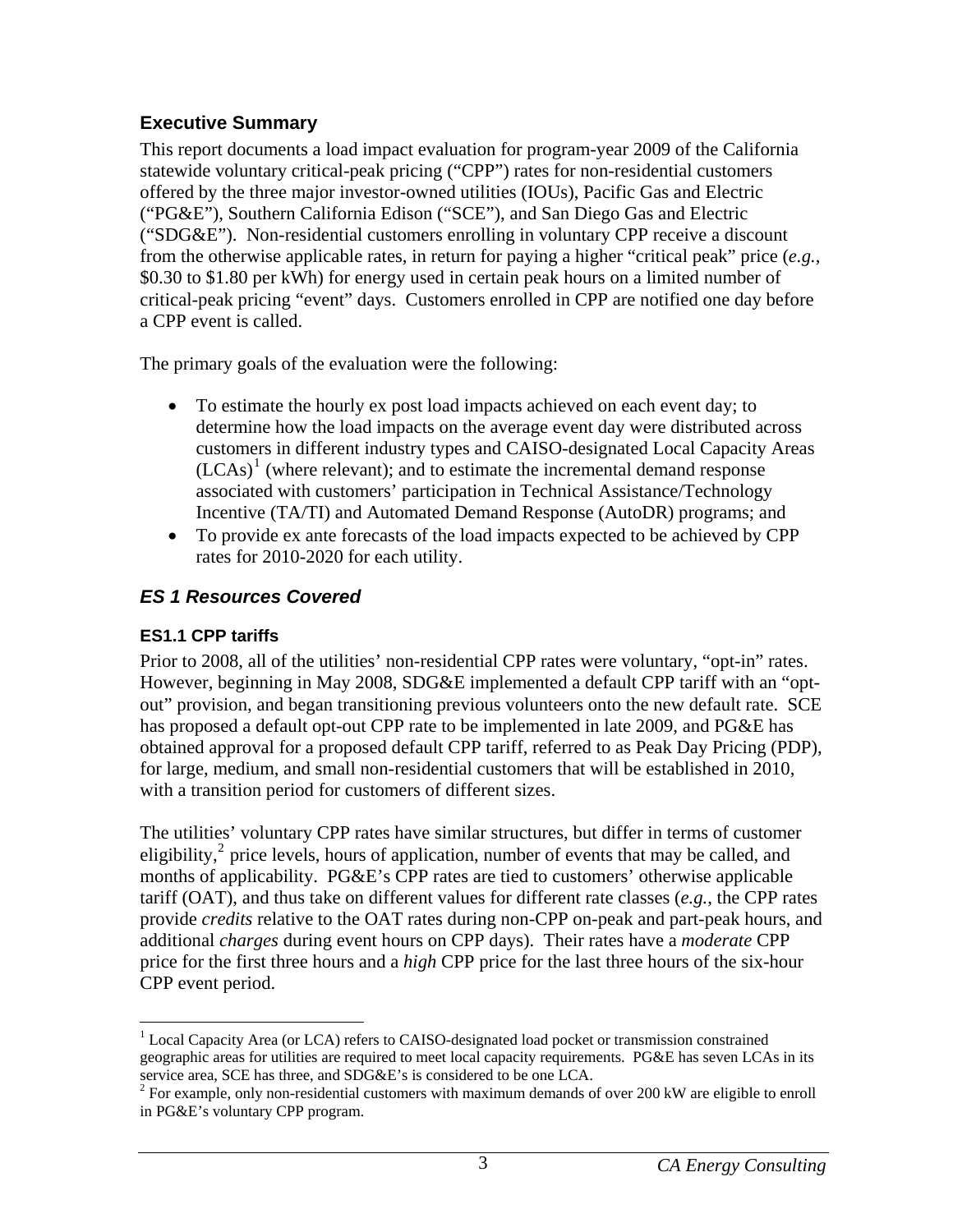<span id="page-10-0"></span>SDG&E's default CPP also takes on different values for different rate classes. The default CPP rate is a commodity-only rate and customers pay all non-commodity charges according to their otherwise applicable tariff. Customers on SDG&E's default CPP are allowed to pay a monthly capacity reservation charge (CRC) that limits the amount of their load that is exposed to CPP prices on event days. In addition, customers receive a bill guarantee for one year, during which their bill under default CPP is guaranteed not to exceed what it would have been had they opted out to the new  $OAT<sup>3</sup>$  $OAT<sup>3</sup>$  $OAT<sup>3</sup>$ 

SCE offers two voluntary CPP tariffs. One, CPP – Volumetric Charge Discount ("CPP-VCD"), is of similar structure to PG&E's rates. The other, CPP – Generation Capacity Charge Discount ("CPP-GCCD"), is aimed at large  $(> 500 \text{ kW})$  customers, and involves a single high CPP price for the entire six-hour critical period on event days in return for a discounted summer on-peak demand charge.

## **ES 1.2 Enrollment**

CPP enrollment by industry type, in terms of numbers of customer accounts and percent of load, for each of the utilities is summarized in Table ES.1. Differences in the enrollment shares by industry type are illustrated in pie charts below.

|                                          | <b>Number of SAIDs</b> |            |                  | % of Max kW |            |                  |
|------------------------------------------|------------------------|------------|------------------|-------------|------------|------------------|
| <b>Industry Type</b>                     | PG&E                   | <b>SCE</b> | <b>SDG&amp;E</b> | PG&E        | <b>SCE</b> | <b>SDG&amp;E</b> |
| 1. Agriculture, Mining & Construction    | 39                     | 24         | 19               | 6%          | 4%         | 2%               |
| 2. Manufacturing                         | 167                    | 221        | 222              | 34%         | 49%        | 15%              |
| 3. Wholesale, Transport, other Utilities | 67                     | 54         | 266              | 8%          | 18%        | 20%              |
| 4. Retail stores                         | 42                     | 35         | 128              | 3%          | 7%         | 7%               |
| 5. Offices, Hotels, Health, Services     | 127                    | 44         | 481              | 25%         | 7%         | 36%              |
| 6. Schools                               | 159                    | 99         | 267              | 14%         | 13%        | 9%               |
| 7. Gov't, Entertainment, Other Services  | 49                     | 8          | 190              | 9%          | 1%         | 11%              |
| 8. Other/Unknown                         |                        |            |                  |             |            | 0%               |
| TOTAL                                    | 650                    | 485        | 1.580            | 100%        | 100%       | 100%             |

**Table ES.1: CPP Enrollment – Customer Accounts and Share of Load, by Utility** 

Enrollment in CPP at PG&E in 2009 fell to 650 customer service accounts, from 760 accounts in 2008, after expanding from 337 accounts in 2006 and 656 accounts in 2007.<sup>[4](#page-10-2)</sup> The total load of the customer accounts enrolled in CPP, measured as the sum of individual customers' maximum demands, amounted to nearly 400 MW.<sup>[5](#page-10-3)</sup> The Manufacturing; Offices, Hotels, Finance and Services; and Schools industry groups made up the bulk of PG&E's CPP enrollment, measured by the share of maximum demand, as illustrated in Figure ES.1.

<span id="page-10-1"></span> $\overline{a}$  $3$  Note that SDG&E no longer offers its voluntary CPP rates; all previous participants have been transitioned to the new default CPP rate.

<span id="page-10-2"></span> $4$  The number of accounts enrolled in PG&E's program is defined as the number of service agreement identification numbers (SA\_IDs) that are listed as "enrolled" in PG&E's database. Frequently a single customer will have more than one SA\_ID – such as for multiple facilities at different locations.

<span id="page-10-3"></span><sup>&</sup>lt;sup>5</sup> Maximum demand represents a convenient metric for characterizing program enrollment. However, the hourly CPP load impacts that are reported in the text are calculated relative to a *reference load* that represents an estimate of what customers' usage would have been on a comparable non-event day.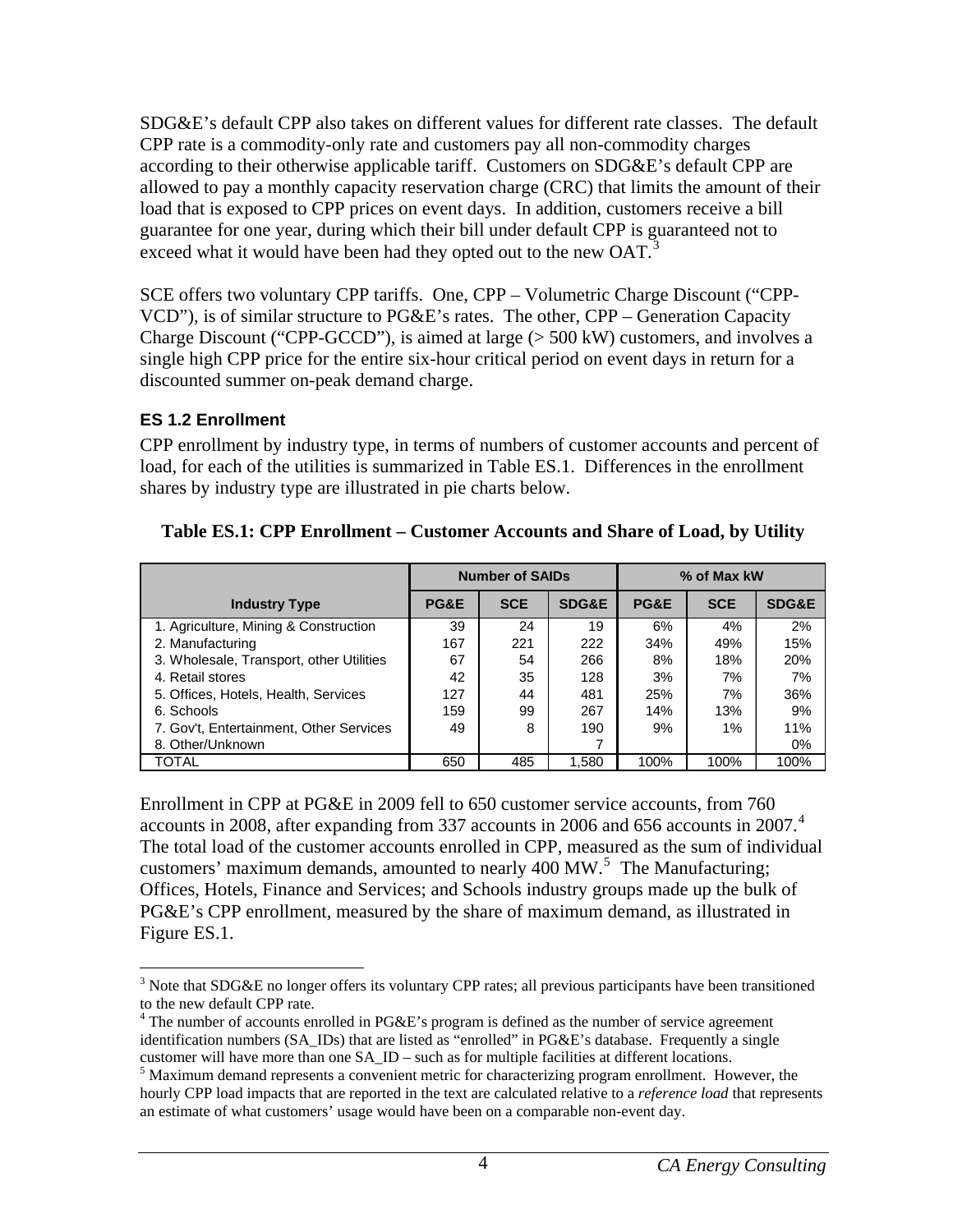

#### <span id="page-11-0"></span>**Figure ES.1 Share of CPP Enrolled Load (Maximum Demand) by Industry Type –**  *PG&E*

SCE's enrollment in CPP has continued to expand, from just 15 customer accounts in 2006, to 44 accounts in 2007, 201 accounts in 2008, and 485 in 2009. Total maximum demand of customers enrolled in 2009 nearly doubled to approximately 283 MW. Manufacturing and Wholesale, Transportation and Other Utilities industry groups made up the bulk of CPP participating load at SCE. Figure ES.2 shows the complete distributions of enrollment across industry-types.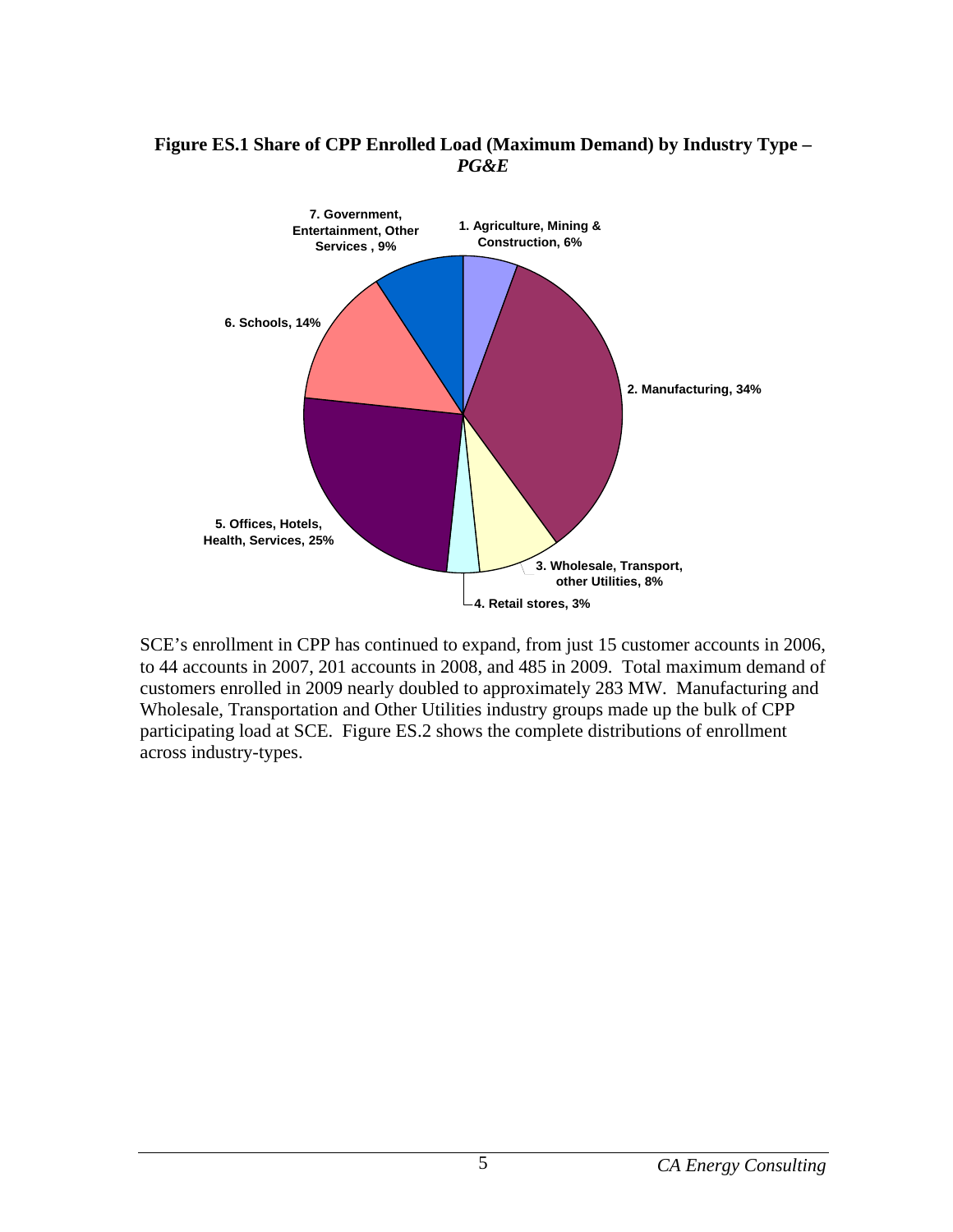#### <span id="page-12-0"></span>**Figure ES.2 Share of CPP Enrolled Load (Maximum Demand) by Industry Type –**  *SCE*



Nearly 1,600 customer accounts participated in default CPP at SDG&E in 2009, declining to opt out to the new otherwise applicable time-of-use rate after being defaulted onto the new CPP rate in 2008.<sup>[6](#page-12-1)</sup> Approximately 1,800 customers were defaulted onto the new CPP rate in 2008. Approximately three-quarters of those customers remained on the rate in the first year. However, no CPP events were called in 2008. In 2007, the last year of the voluntary CPP rate, enrollment nearly doubled compared to 2006, from 120 to 233 enrollees, representing 200 MW of maximum demand. Figure ES.3 shows the distribution of SDG&E's 611 MW of CPP load across industry types in 2009. Offices, Hotels, Finance and Services, and Wholesale, Transportation and Other Utilities industry groups accounted for more than half of the total load.

1

<span id="page-12-1"></span> $6$  Customers of size greater than 20 kW were eligible for the new CPP rate if they met the interval data recorder metering requirement and had been on a demand response program previously. Otherwise, only customers of size greater than 200 kW were assigned to the default CPP rate.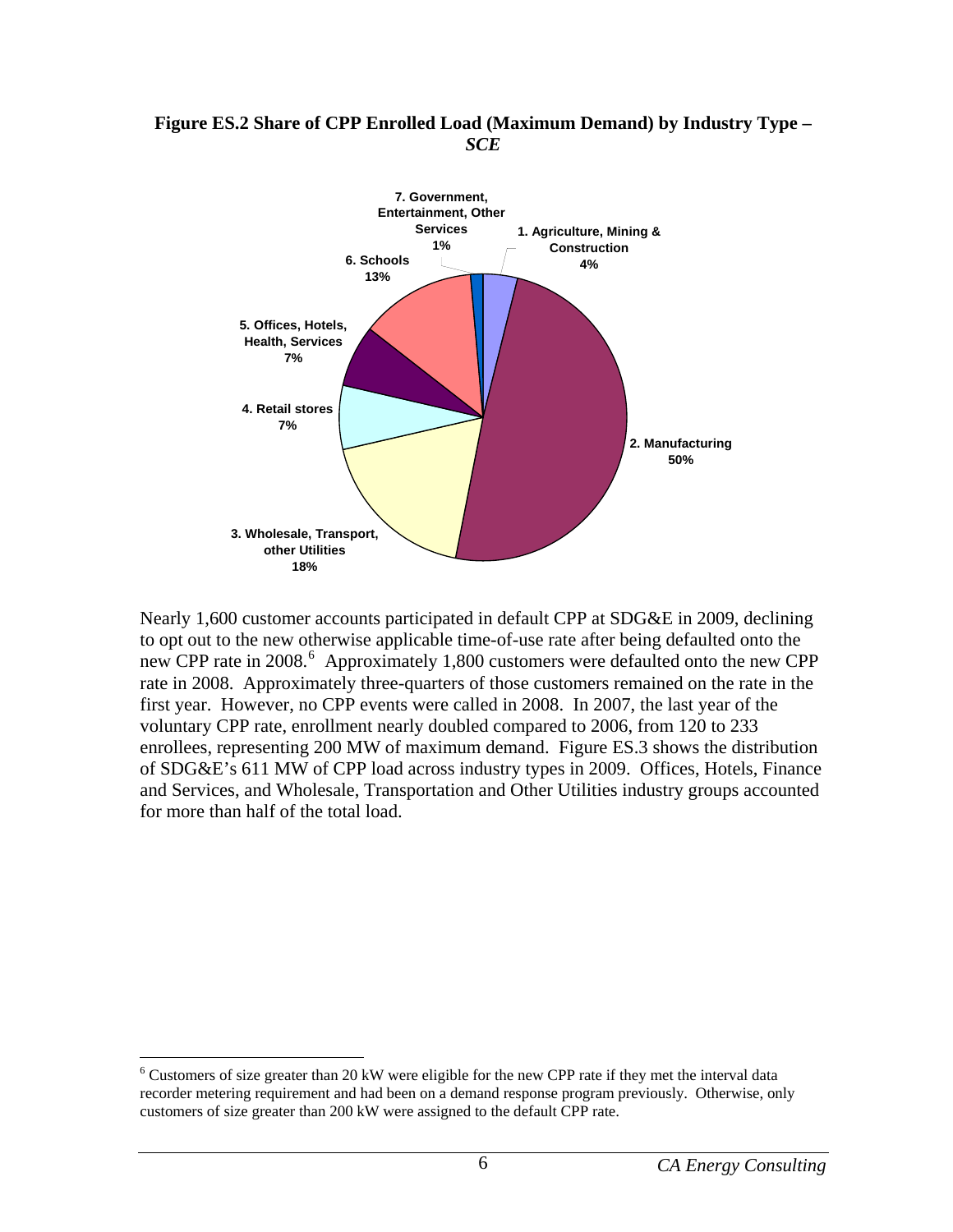#### <span id="page-13-0"></span>**Figure ES.3 Share of CPP Enrolled Load (Maximum Demand) by Industry Type –**  *SDG&E*



## **ES 1.3 CPP events**

Table ES.2 lists CPP event days for each of the utilities in 2009. PG&E and SCE each called 12 CPP events (PG&E's first event was a test event), while SDG&E called 8 events. The utilities often called events on different days, though there was some overlap, particularly in the last week of August. PG&E's events started earliest in the summer, and ended earliest in the season, while SDG&E's events did not begin until late August and extended into late September.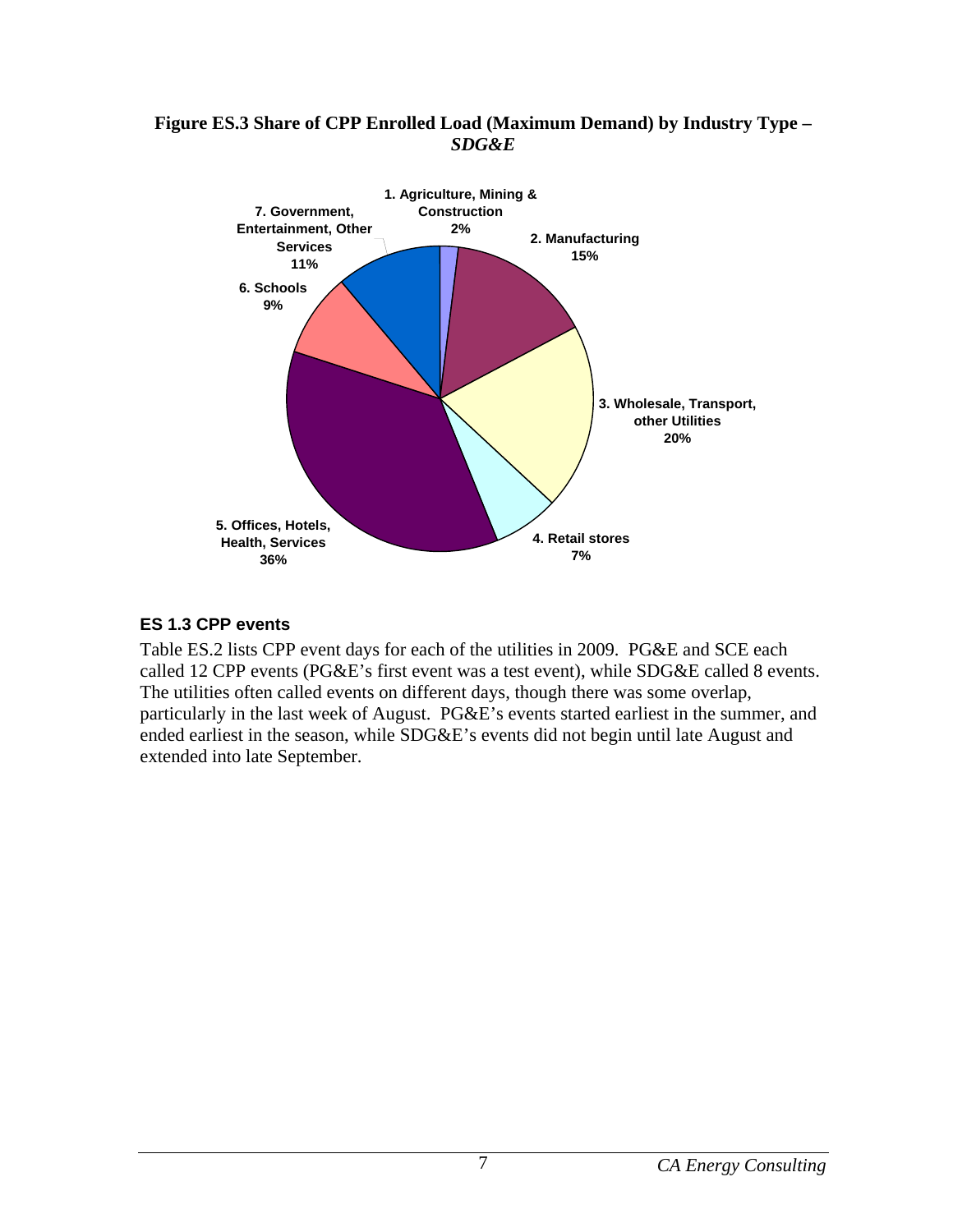<span id="page-14-0"></span>

| <b>Date</b>   | PG&E                    | <b>SCE</b>              | SDG&E                   |
|---------------|-------------------------|-------------------------|-------------------------|
| 6/18          |                         | 1 (Test)                |                         |
| 6/29          | 1                       |                         |                         |
| 6/30          | $\overline{\mathbf{c}}$ |                         |                         |
| $\sqrt{7/13}$ | $\overline{3}$          |                         |                         |
| 7/14          | 4                       |                         |                         |
| 7/15          |                         | $\overline{\mathbf{c}}$ |                         |
| 7/16          | 5                       |                         |                         |
| 7/17          |                         | $\frac{3}{4}$           |                         |
| 7/20          |                         |                         |                         |
| 7/21          | 6                       |                         |                         |
| 7/22          |                         | $\overline{5}$          |                         |
| 7/27          | $\overline{7}$          | $\overline{6}$          |                         |
| 7/28          |                         | 7                       |                         |
| 8/10          | 8                       |                         |                         |
| 8/11          | 9                       |                         |                         |
| 8/18          | 10                      |                         |                         |
| 8/20          |                         | 8                       |                         |
| 8/27          | $\overline{11}$         | $\overline{9}$          | 1                       |
| 8/28          | 12                      | 10                      | $\overline{\mathbf{c}}$ |
| 8/29          |                         |                         | $3^*$                   |
| 8/31          |                         |                         | $\overline{4}$          |
| 9/1           |                         | 11                      |                         |
| 9/2           |                         | 12                      |                         |
| 9/3           |                         |                         | 5                       |
| 9/4           |                         |                         | $6 \overline{}$         |
| 9/24          |                         |                         | $\overline{7}$          |
| 9/25          |                         |                         | 8                       |

**Table ES.2: CPP Events – 2009** 

\* Saturday

## *ES 2 Evaluation Methodology*

The CPP ex post hourly load impacts for program-year 2009 were estimated using separate econometric models (*i.e.*, regression equations) for each enrolled CPP customer, based on historical customer load data for the summer of 2009. The models assume that customers' hourly loads are functions of weather data, time-based variables such as hour, day of week, and month, and program event information (*e.g.*, the days and hours in which events were called). The individual customer models allow the development of information on the distribution of load impacts across industry types and geographical regions, as well as the analysis of the incremental effects from automation and technology incentive programs.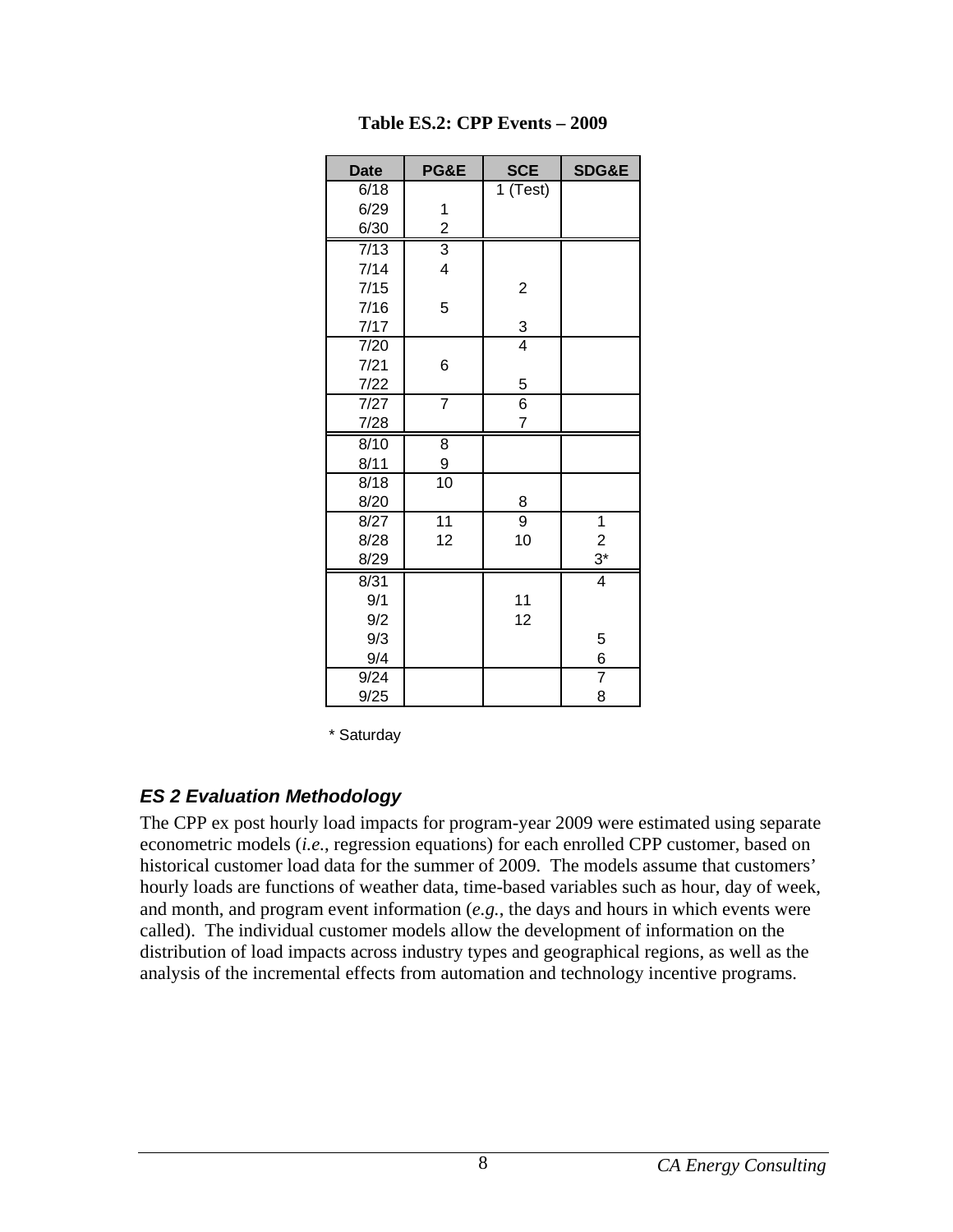# <span id="page-15-0"></span>*ES 3 Ex Post Load Impact Evaluation*

## **ES 3.1 Load impact summary**

 $\overline{a}$ 

Load impacts were estimated for each hour of each CPP event at PG&E, SCE, and SDG&E in the ex post load impact evaluation. Table ES.3 summarizes the number of participating customer accounts, the average event-hour estimated reference and observed loads, and estimated load impacts for the average CPP event at each of the three utilities.<sup>[7](#page-15-1)</sup> Also shown are load impacts as a percent of the estimated reference loads, and average eventhour load impacts per customer, which were 13, 52, and 15 kW for PG&E, SCE and SDG&E respectively. Overall program-level estimated load impacts for program-year 2009 averaged 8.4 MW (3.3 percent of the reference load) across PG&E's twelve CPP events; 24.6 MW (18.9 percent) for SCE's twelve events; and 23.3 MW (5.6 percent) for SDG&E's eight events.

|                |                 |                  |                 |                  |               | <b>Estimated</b> |
|----------------|-----------------|------------------|-----------------|------------------|---------------|------------------|
|                |                 |                  |                 | <b>Estimated</b> |               | Load             |
|                |                 | <b>Estimated</b> |                 | Load             |               | Impact per       |
|                | <b>Customer</b> | <b>Reference</b> | <b>Observed</b> | <b>Impact</b>    | % Load        | <b>Customer</b>  |
| <b>Utility</b> | <b>Accounts</b> | Load (MW)        | Load (MW)       | (MW)             | <b>Impact</b> | (kW)             |
| PG&E           | 642             | 256              | 247             | 8.4              | 3.3%          | 13               |
| <b>SCE</b>     | 476             | 130              | 106             | 24.6             | 18.9%         | 52               |
| SDG&E          | 1,576           | 419              | 396             | 23.3             | 5.6%          | 15               |

**Table ES.3: Average Hourly CPP Loads and Load Impacts, by Utility**  *Average Event*

Figure ES.4 illustrates the variability of load impacts across events for PG&E by reporting average hourly load impacts during the six-hour event period *for each* of PG&E's twelve CPP event days, as well as the average load impact across events. The mean value across events of the average hourly load impacts was 8.4 MW, and load impacts ranged from 4.0 to 12.6 MW, with a standard deviation of 2.4 MW. These values represent percentage load impacts that range from about 1.7 percent to 4.5 percent of the reference load, which averaged 256 MW across the event period. $8\,$  $8\,$  The Manufacturing; Retail; and Offices, Hotels, Finance and Services industry types provided the largest load impacts, while Retail stores provided the largest *percentage* load impacts.

<span id="page-15-1"></span><sup>&</sup>lt;sup>7</sup> Note that the number of enrolled customer accounts in Table ES.3 do not match the enrollments in Table ES.1 exactly. Table ES.1 summarizes the characteristics of customers who were enrolled at the time of *any* event day in 2009, while Table ES.3 shows the average across event days of the number of customers enrolled at the time of each event.

<span id="page-15-2"></span><sup>&</sup>lt;sup>8</sup> The reference load is our estimate of what the CPP customers' load would have been if the event had not been called, and is based on observed data and the estimated load impacts.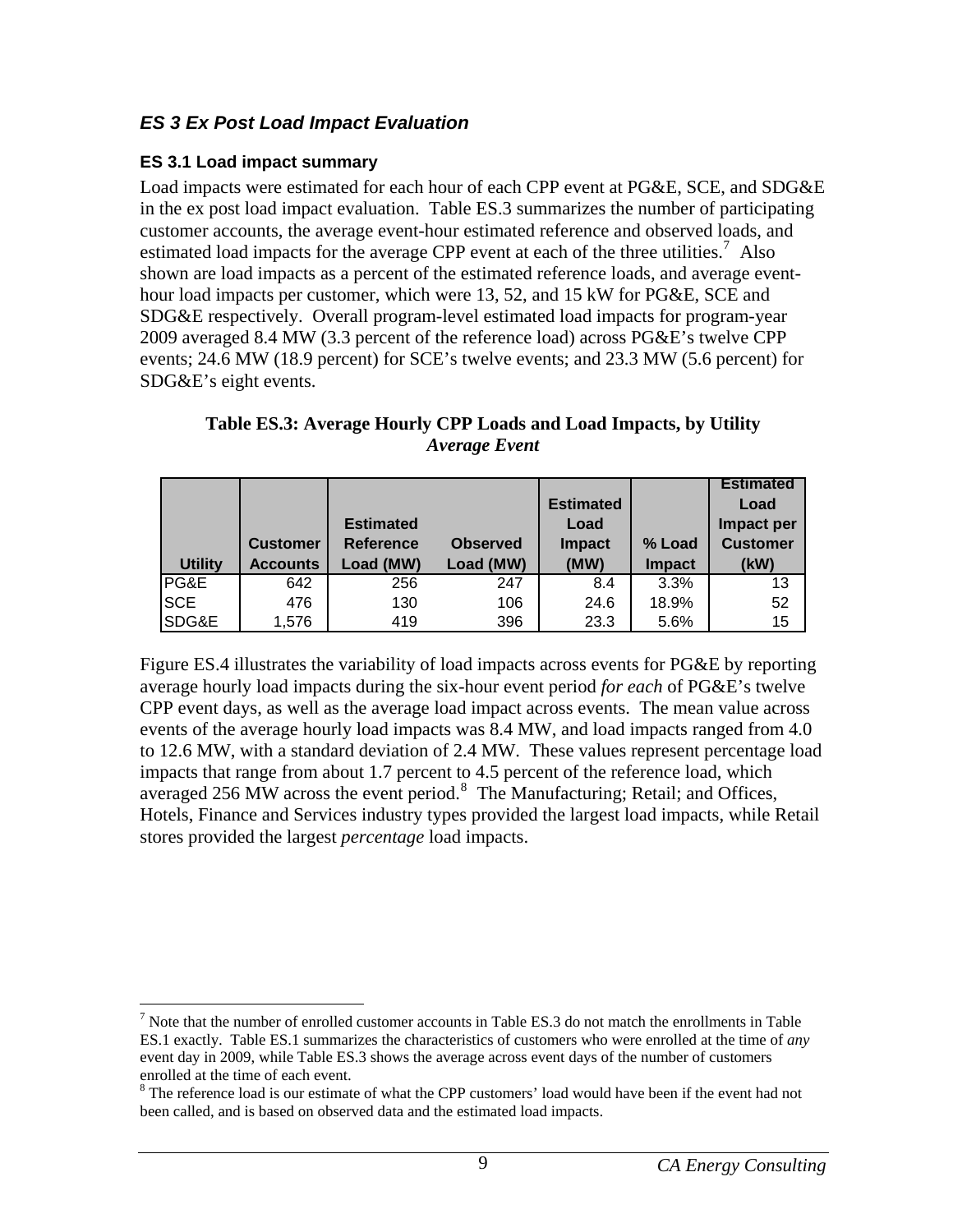<span id="page-16-0"></span>

**Figure ES.4 Average Hourly CPP Load Impacts by Event –** *PG&E*

The average estimated hourly load impacts across SCE's twelve CPP event days in 2009, shown in Figure ES.5, were quite consistent, with an average hourly load reduction of nearly 25 MW, or about 19 percent of the estimated reference load. Manufacturing customers accounted for the bulk of the load impacts.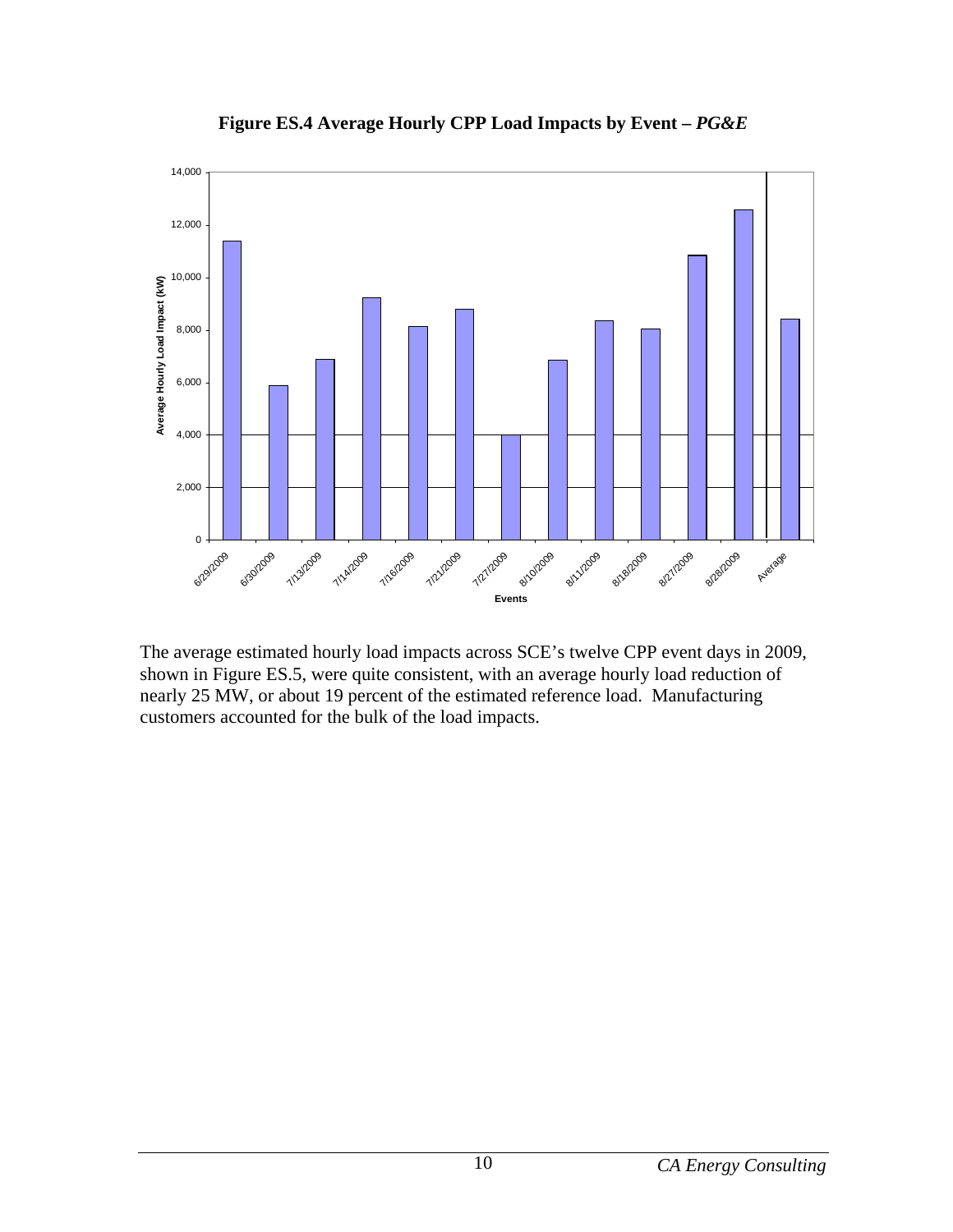<span id="page-17-0"></span>

**Figure ES.5 Average Hourly CPP Load Impacts by Event –** *SCE*

The average hourly CPP load impacts at SDG&E were also reasonably consistent across the eight events called in 200[9](#page-17-1), as shown in Figure ES.6 below.<sup>9</sup> Load impacts ranged from 19.8 MW to 29.3 MW across weekday events, with a Saturday event on August 29 producing 19 MW. Load impacts averaged 23.3 MW, or about 5.6 percent of the CPP reference load. The load impacts were somewhat smaller than average for the Saturday event and the two late-September events. The largest load impacts were provided by the Offices, Hotels, Health and Services, and Wholesale, Transportation and Utilities (largely water utilities) industry groups. Load impacts were greatest (29.3 MW) on September 3, which appears to be the SDG&E system peak day, as well as the peak day for the state.

 $\overline{a}$ 

<span id="page-17-1"></span> $9$  It should be noted that SDG&E allows joint participation in CPP and the Capacity Bidding Program (CBP) day-of (DO) program type. If CPP and CBP-DO events are called on the same day, customer accounts that are enrolled in both programs continue to face CPP prices on that day, and do not receive energy credits for CBP load reductions. However, the CPUC has ruled that for resource adequacy purposes, capacity-based program load impacts receive a higher priority than those of energy-based programs. Contemporaneous CPP and CBP-DO events were called three times in 2009, on August 27, August 28, and September 3. We estimate that those customer accounts that were enrolled in both programs provided approximately 4 MW of average hourly load impacts. Thus, from a resource adequacy perspective, the estimated CPP load impacts on those three days should be reduced by approximately 4 MW.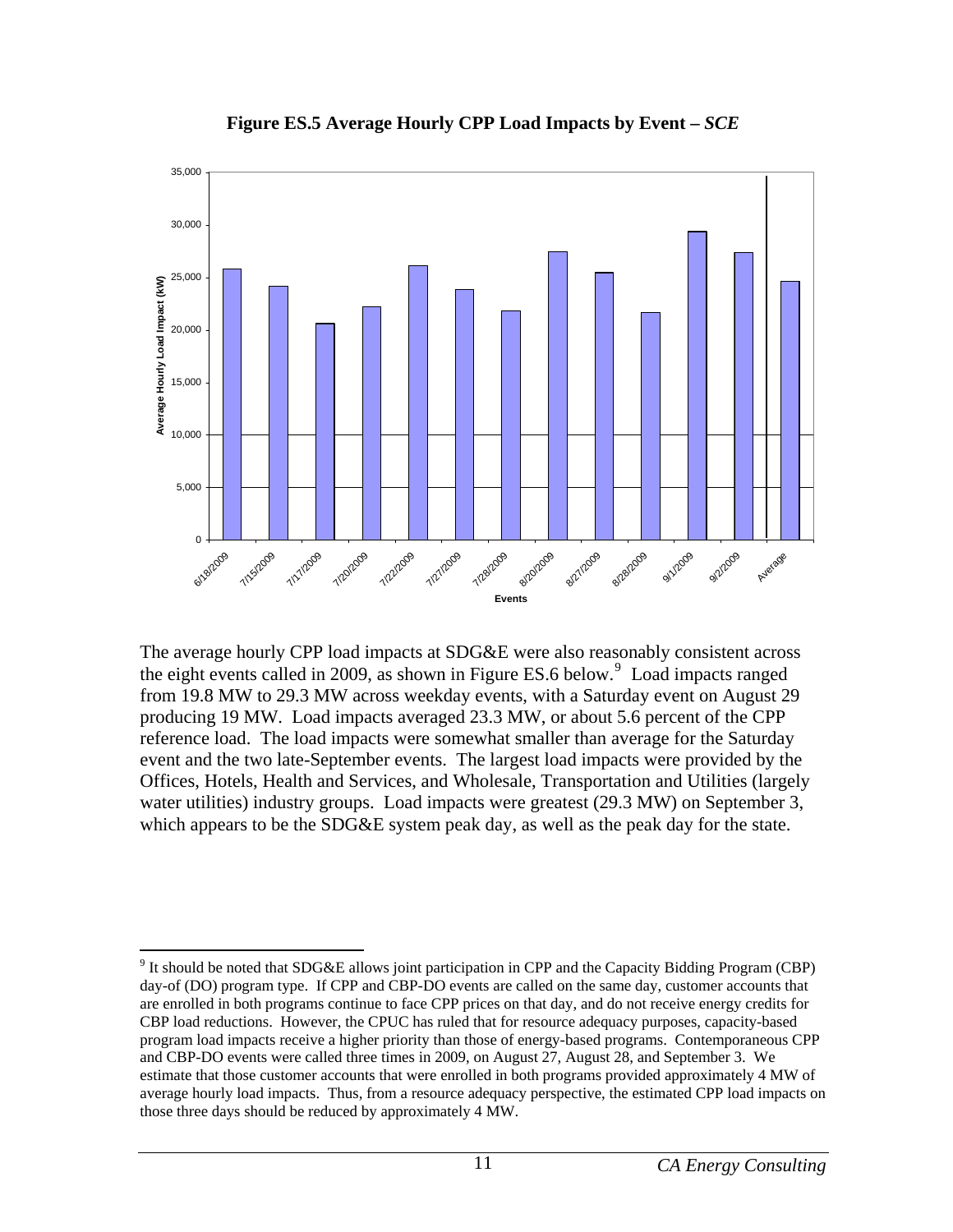<span id="page-18-0"></span>

**Figure ES.6 Average Hourly CPP Load Impacts by Event –** *SDG&E*

# **ES 3.2 AutoDR and TA/TI effects**

*Ex post* load impacts were estimated for two demand response incentive programs: TA/TI and AutoDR. The Technical Assistance and Technology Incentives (TA/TI) program has two parts: technical assistance in the form of energy audits, and technology incentives. The objective of the TA portion of the program is to subsidize customer energy audits so that they can identify ways to participate in DR. The TI portion of the program then provides incentive payments for the installation of equipment or control software supporting DR.

The Automated Demand Response (AutoDR) program helps customers to activate DR strategies, such as managing lighting or heating, ventilation and air conditioning (HVAC) systems, whereby electrical usage can be automatically reduced or even eliminated during times of high electricity prices or electricity system emergencies.

Table ES.4 shows the total load impacts achieved by both TA/TI and AutoDR participants, for each utility. The customers' percentage load impacts vary considerably across programs, ranging from 2 to 49 percent of their reference loads.

In addition to summarizing the *total* load impacts provided by participating service accounts, we also attempted to estimate the *incremental* load impact due to AutoDR and TA/TI by comparing load impacts at the 6-digit NAICS level (or 4-digit SIC level for SCE). These comparisons provided mixed results.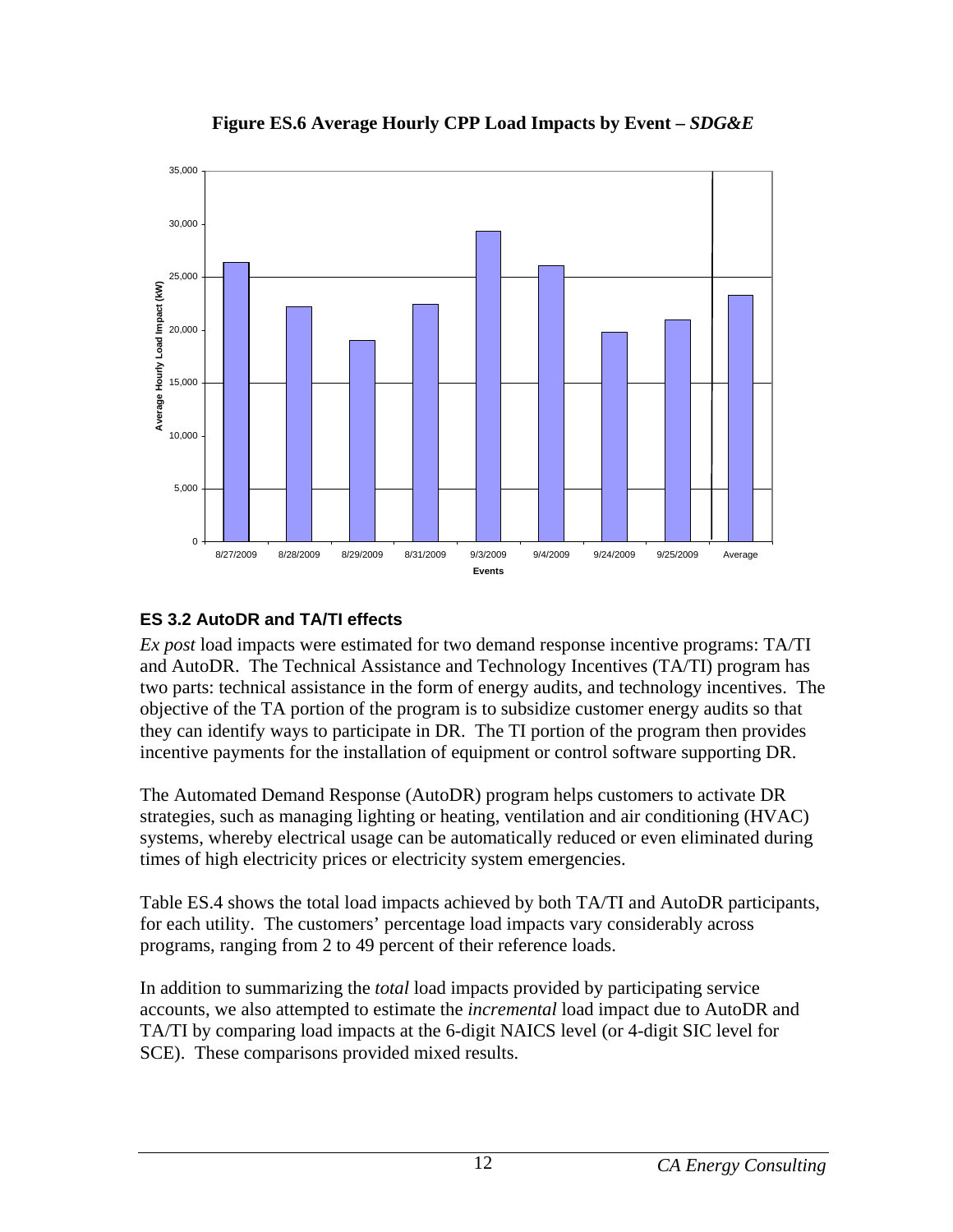| <b>Utility</b>   | Program | # SAIDs | <b>Average Load Impact (kW)</b> | <b>Percentage Load Impact</b> |
|------------------|---------|---------|---------------------------------|-------------------------------|
| <b>PG&amp;E</b>  | AutoDR  | 34      | 1.598                           | 6.0%                          |
|                  | TATI    |         | 149                             | 2.3%                          |
| <b>SCE</b>       | AutoDR  | 17      | 1,878                           | 28.0%                         |
|                  | TATI    |         | 476                             | 49.0%                         |
| <b>SDG&amp;E</b> | AutoDR  | 12      | 1.371                           | 17.2%                         |
|                  | TATI    | 13      | 714                             | 13.4%                         |

#### <span id="page-19-0"></span>**Table ES.4: Average Hourly Load Impacts Achieved by AutoDR and TA/TI Customer Accounts, by Utility**

## **ES 3.3 Distributions of CPP load impacts**

The methodology of estimating customer-specific regression equations and load impacts in this evaluation also provides the capability to examine the *distributions* of CPP load impacts across customer accounts. Table ES.5 summarizes some of the key indicators of these distributions across the utilities. In general, the three distributions have quite similar characteristics. They are generally skewed to the left, pointing to the relatively large load impacts provided by only a few customers, and to the correspondingly large share of total load impacts that are provided by a relatively small fraction of customer accounts. The first column in the table reports the percentage of customers who were estimated to provide load impacts of at least 5 kW. The 59 percent value for SCE (compared to 35 and 40) percent for SDG&E and PG&E) is consistent with the findings of greater price responsiveness among SCE's CPP customers.<sup>[10](#page-19-1)</sup> The second and third columns are related. The second column shows the cumulative percentages of customer accounts that provided the share of total program load impacts shown in the third column. As shown in the table, from 4.6 to 6.5 percent of the customers provide 61 to 72 percent of the total program load impacts across the three utilities.

**Table ES.5: Indicators of CPP Customer Price-Responsiveness** 

|                | <b>Percent of</b><br><b>Customers</b><br>with Estimated |              | Cumulative % the Following %<br>of Customers of Total Load |
|----------------|---------------------------------------------------------|--------------|------------------------------------------------------------|
| <b>Utility</b> | $LI > 5$ kW                                             | that Provide | <b>Impacts</b>                                             |
| PG&E           | 40%                                                     | 5.0%         | 64%                                                        |
| <b>SCE</b>     | 59%                                                     | 6.5%         | 61%                                                        |
| SDG&E          | 35%                                                     | 4.6%         | 72%                                                        |

# *ES 4 Ex Ante Load Impact Evaluation*

Ex-ante load impacts were prepared for CPP for 2010-2020 based on reference loads and load impact estimates from the ex post evaluation, and enrollment forecasts provided by the utilities, where PG&E's forecasts were provided through a separate contract with The

<span id="page-19-1"></span><sup>&</sup>lt;u>.</u>  $10$  Note that most of SCE's voluntary CPP customers selected the rate option that has the highest CPP price (in return for a discounted summer peak demand charge), and have historically included large and flexible manufacturing and water utility customers who have the ability and financial incentive to reduce load during CPP event hours.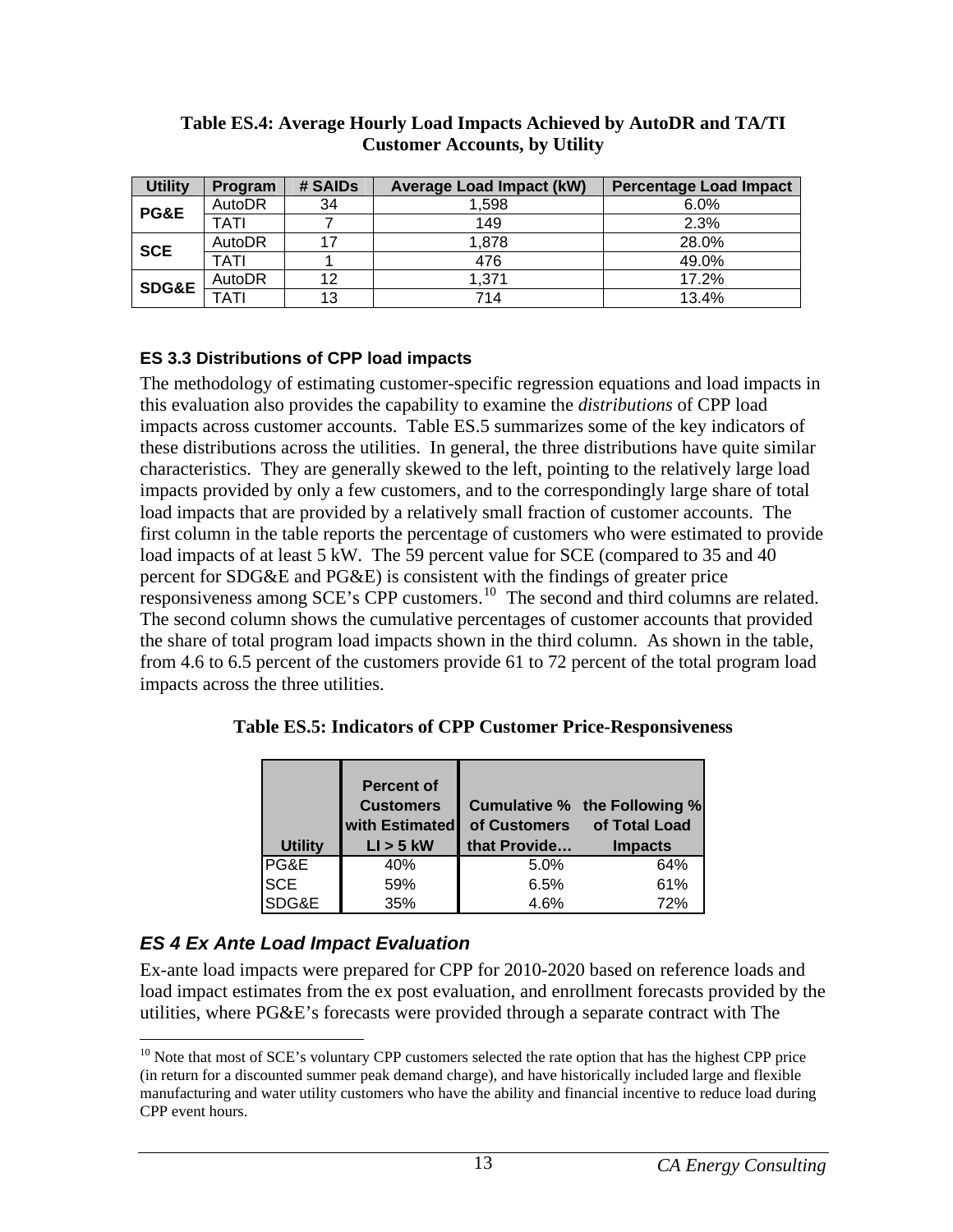<span id="page-20-0"></span>Brattle Group. The ex ante load impact forecasts cover an important transition period from voluntary non-residential CPP to default CPP (including PG&E's re-named Peak Day Pricing (PDP) program), which will extend to customer accounts below 200 kW. As a result, enrollment forecasts and projected program load impacts ramp up substantially over the next few years. Forecasts are developed and reported at the program level and by CAISO *Local Capacity Area*, as well as by certain weather and event day-type scenarios.

Representative values of enrollment and average hourly CPP/PDP program load impacts in 2013 for a typical event day in a 1-in-2 weather year, at which time the utilities' enrollment forecasts begin to level off, are shown in Table ES.6. Forecast load impacts are 289 MW for PG&E, 40 MW for SCE, and 57 MW for SDG&E (24 MW of which was on CPP in the 2009 program year).

| <b>Utility</b>  | Count   | <b>Estimated Load</b><br>Impact (MW) |
|-----------------|---------|--------------------------------------|
| PG&E            | 264,274 | 289                                  |
| <b>SCE</b>      | 2,428   | 40                                   |
| SDG&E - Current | 1,524   | 24                                   |
| SDG&E - New     | 13,271  | 33                                   |

| Table ES.6: Ex Ante Load Impacts Forecasts – 2013 in 1-in-2 Weather Year |  |
|--------------------------------------------------------------------------|--|
|--------------------------------------------------------------------------|--|

## *ES 5 Summary*

Estimated ex post load impacts for program-year 2009 averaged 8.4 MW (3.3 percent of the reference load) across PG&E's twelve CPP events; 24.6 MW (18.9 percent) for SCE's twelve events; and 23.3 MW (5.6 percent) for SDG&E's eight events. Load impacts as the utilities transition to default CPP/PDP are expected to grow substantially.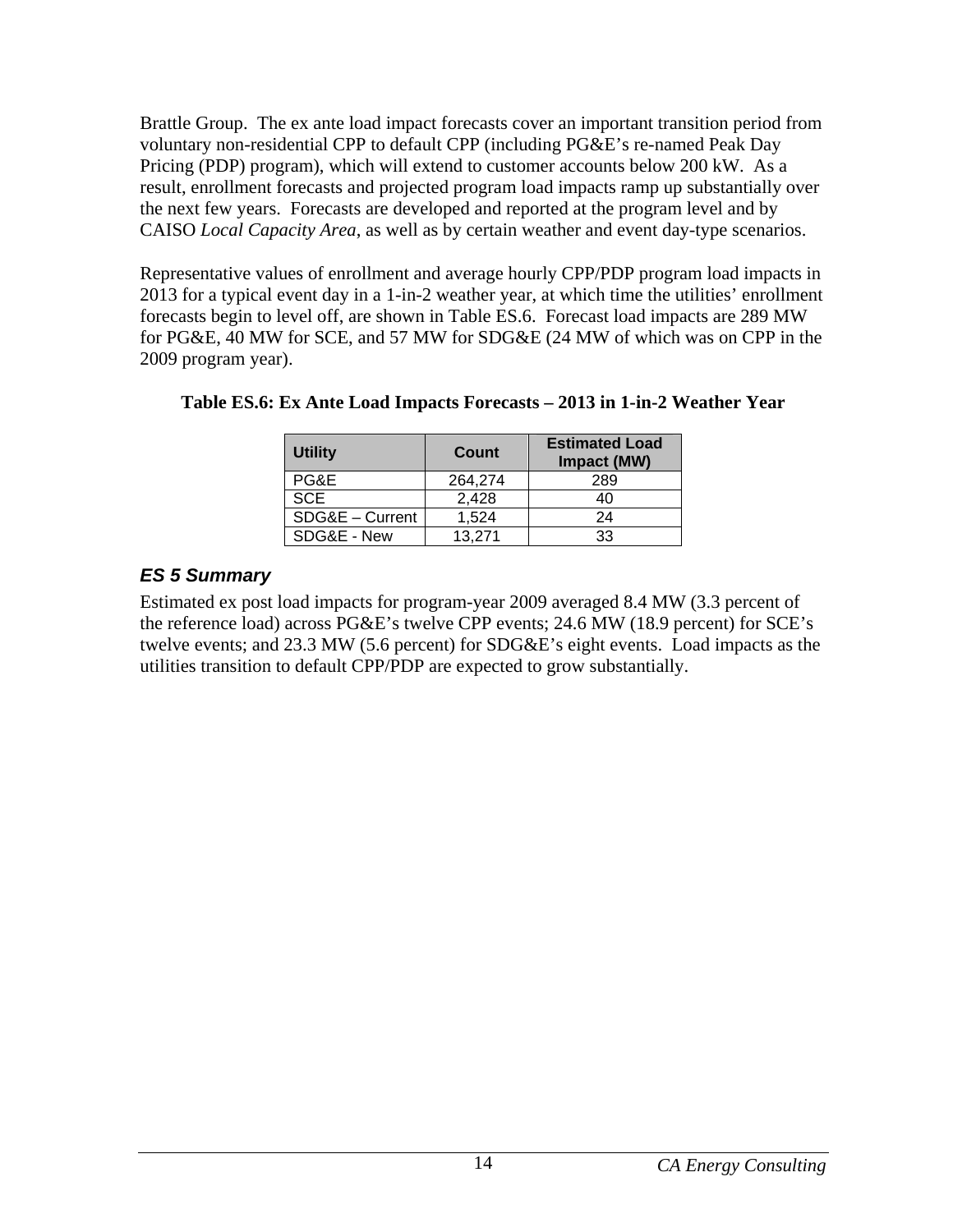# <span id="page-21-0"></span>**1. Introduction and Purpose of the Study**

This report documents a load impact evaluation for program-year 2009 of the California statewide voluntary critical-peak pricing ("CPP") rates for non-residential customers offered by the three major investor-owned utilities (IOUs), Pacific Gas and Electric ("PG&E"), Southern California Edison ("SCE"), and San Diego Gas and Electric ("SDG&E").<sup>[11](#page-21-1)</sup> Customers enrolling in voluntary CPP receive a discount from the otherwise applicable rates, in return for paying a higher "critical peak" price (*e.g.*, \$0.30 to \$1.80 per kWh) for energy used in certain hours on a limited number of critical peak pricing "event" days. Customers enrolled in CPP are notified one day before a CPP event is called.

The primary goals of the evaluation were the following:

- To estimate the hourly ex post load impacts achieved on each event day, to determine how the load impacts on the average event day were distributed across customers in different industry types and California ISO ("CAISO") local capacity areas (LCA), where relevant, and to estimate the incremental demand response associated with customers' participation in TA/TI and AutoDR incentive programs;
- To provide ex ante forecasts of the demand response expected to be achieved by CPP rates for 2010-2020 for each utility.

The load impacts for the programs were estimated using separate econometric models (*i.e.*, regression equations) for each enrolled CPP customer, based on historical load data for the summer of 2009. The models assume that hourly loads are a function of weather data; time-based variables such as hour, day of week, and month; and program event information. The individual customer models allow the development of information on the distribution of load impacts across industry types and geographical regions, and analysis of incremental effects from automation and technology incentive programs.

After this introductory section, Section 2 describes the CPP rates, including the characteristics of the enrolled customer accounts. Section 3 discusses evaluation methodology. Section 4 presents ex post CPP load impacts. Section 5 presents the ex ante load impacts. Section 6 discusses validity assessment, and Section 7 offers recommendations.

# **2. Description of resources covered in the study**

This section provides detail on the CPP rates, including the nature of the CPP prices, the characteristics of the participants enrolled in the programs, and the events called in 2009 (each utility's CPP rates are collectively referred to as that utility's "CPP program").

# *2.1 CPP rates*

This section describes the CPP rates offered by the three utilities in 2009. Prior to 2008, all of the utilities' CPP rates were voluntary, "opt-in" rates. However, beginning in May

<span id="page-21-1"></span><sup>&</sup>lt;u>.</u>  $11$  Previous evaluations of these CPP programs are listed in the References section.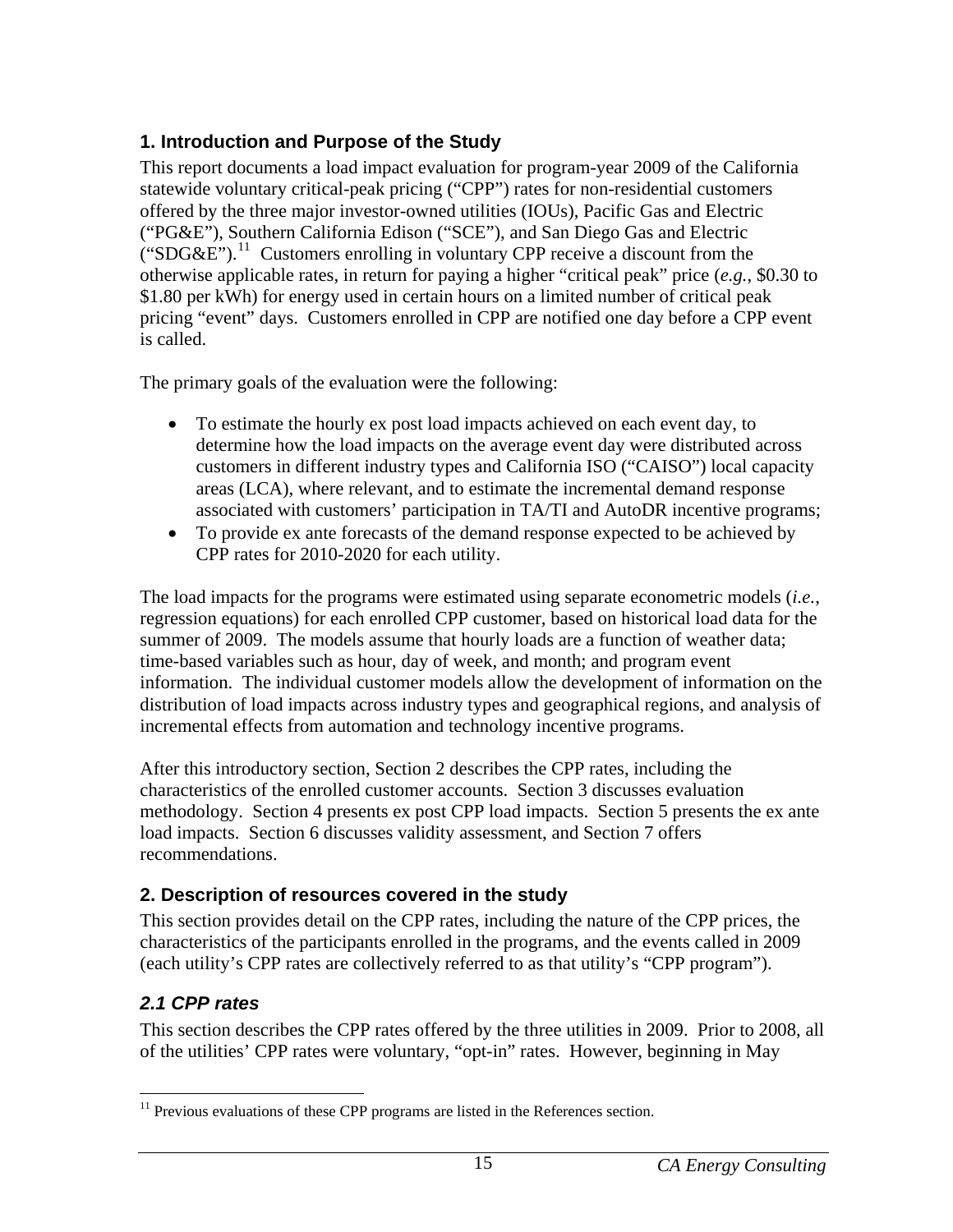<span id="page-22-0"></span>2008, SDG&E implemented a default CPP tariff with an "opt-out" provision, and began transitioning previous volunteers onto the new default rate. SCE has proposed a default opt-out CPP rate to be implemented in late 2009, and PG&E has proposed a default CPP tariff referred to as Peak Day Pricing that will be phased in for large C&I customers in 2010, and for large Agricultural and medium and small C&I customers in 2011, after each customer has had an interval meter for 12 months.

The utilities' voluntary CPP rates have similar structures, but differ in terms of price levels, customer eligibility, hours of application, number of events that may be called, and months of applicability. PG&E's CPP rate is tied to customers' otherwise applicable tariff (OAT). It provides *credits* relative to the OAT during non-CPP on-peak and part-peak hours, and *charges* in addition to the OAT during event hours on CPP days), and thus takes on different values for different rate classes. The rate has a moderate price for the first three hours and a higher price for the last three hours of the six-hour event period.

SDG&E's default CPP also takes on different values for different rate classes. The default CPP rate is a commodity only rate and customers pay all non-commodity charges according to their otherwise applicable tariff. Customers on SDG&E's default CPP are allowed to pay a monthly capacity reservation charge that limits their exposure to CPP on event days.

SCE offers two CPP tariffs. One, CPP – Volumetric Charge Discount ("CPP-VCD"), has three-hour moderate and three-hour high CPP prices on event days, and discounts on nonevent days. The other, CPP – Generation Capacity Charge Discount ("CPP-GCCD"), is aimed at large (> 500 kW) customers, and involves a single high CPP price for the entire six-hour critical period on event days in return for a discounted summer on-peak demand charge. The majority of the SCE CPP load is on the latter CPP option.

As noted above, SDG&E implemented a default CPP tariff ("CPP-D") in 2008, which will become the default rate for non-residential bundled customers with maximum demand of 200 kW or greater. It has an opt-out provision that allows customers to return to a TOU rate, and also offers a Capacity Reservation Charge ("CRC") option that allows customers to "reserve" a specific amount of energy that is not subject to CPP prices by paying a monthly demand charge for the selected capacity amount. SDG&E also offers an optional CPP – Emergency ("CPP-E") tariff, in which CPP events may be called on 30 minutes advance notice, and a voluntary CPP rate ("CPP-V"), of similar design to the other utilities, but which is now closed to new enrollment.

# *2.2 Participant characteristics*

In order to assess differences in load impacts across customer types, the program participants were categorized according to eight industry types. The industry groups are defined as follows (with the applicable two-digit NAICS codes): $12$ 

<span id="page-22-1"></span> $\overline{a}$ <sup>12</sup> SCE provided SIC codes in place of NAICS codes. The industry groups were therefore defined according the following SIC codes:  $1 =$  under 2000;  $2 = 2000$  to 3999;  $3 = 4000$  to 5199;  $4 = 5200$  to 5999;  $5 = 6000$  to 8199;  $6 = 8200$  to 8299;  $7 = 8300$  and higher.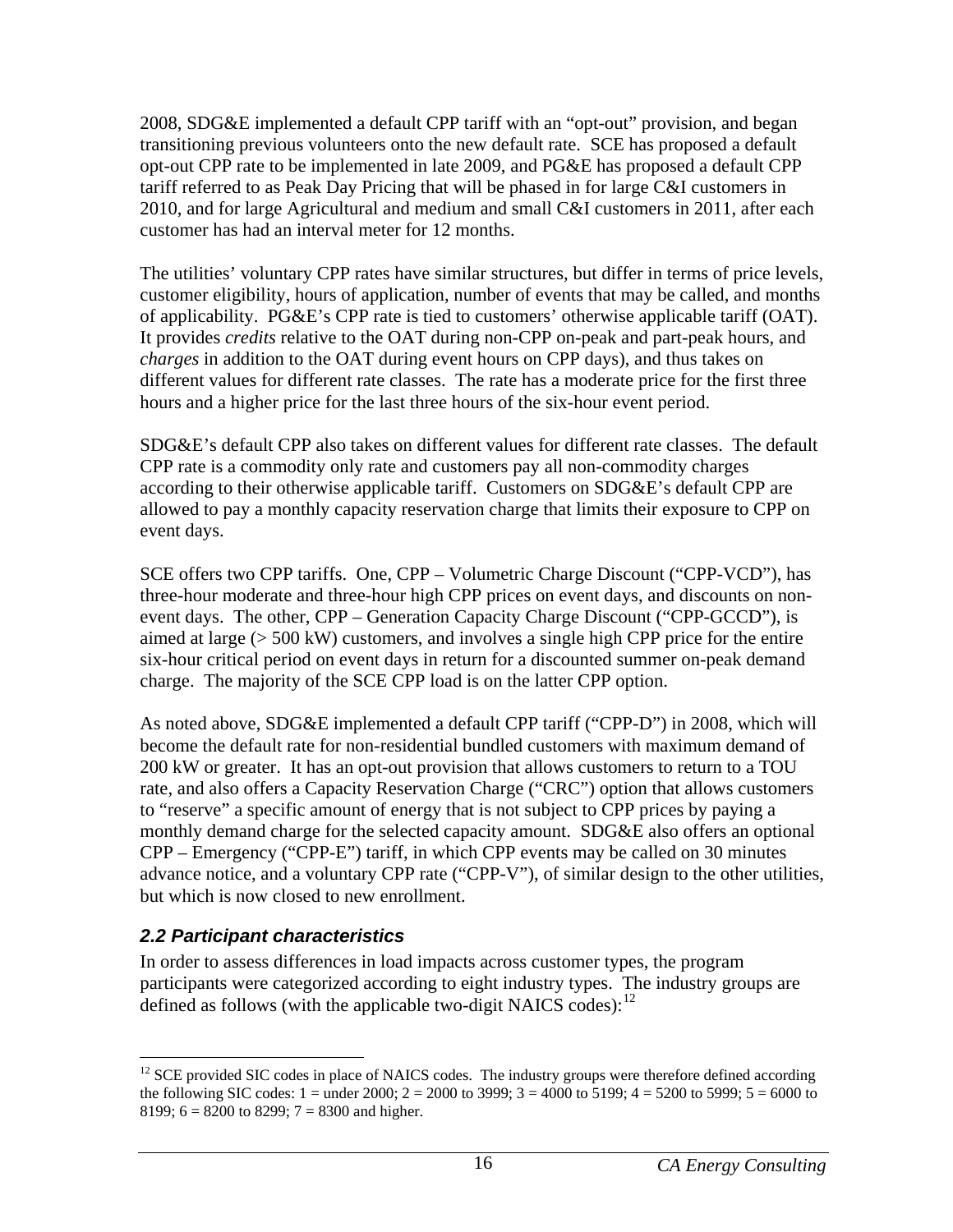- <span id="page-23-0"></span>1. Agriculture, Mining & Construction: 11, 21, 23
- 2. Manufacturing: 31-33
- 3. Wholesale, Transport, other Utilities: 22, 42, 48-49
- 4. Retail stores: 44-45
- 5. Offices, Hotels, Health, Services: 51-56, 62, 72
- 6. Schools: 61

1

- 7. Entertainment, Other Services, Government: 71, 81, 92
- 8. Other or unknown

In addition, each utility provided information regarding the CAISO local capacity area  $(LCA)$  in which each customer is located.<sup>[13](#page-23-1)</sup>

The following sets of tables summarize the characteristics of the participating customer accounts, including industry type, size, and LCA. Table 2.1 shows CPP enrollment by industry group for PG&E. Enrollment in PG&E's current CPP program for large nonresidential customers declined after expanding in the previous years, with 650 customer service accounts<sup>[14](#page-23-2)</sup> enrolled during at least one 2009 event day. Enrollments in previous years were 337 accounts in 2006, 656 accounts in 2007, and 760 accounts in 2008. Total CPP load, represented by the sum of enrolled customers' individual maximum demands<sup>[15](#page-23-3)</sup>, amounted to 395 MW. Average hourly usage for enrolled customers was  $206 \text{ MW}$ .<sup>[16](#page-23-4)</sup> The Manufacturing; Offices, Hotels, Health care and Services; and Schools industry groups made up the bulk of PG&E's CPP enrollment.

| <b>Industry Type</b>                         | Number of<br><b>SAIDs</b> | Sum of<br>Max kW | Sum of<br>Avg. kWh | % of Max<br><b>kW</b> | Avg. Size<br>(kW) |
|----------------------------------------------|---------------------------|------------------|--------------------|-----------------------|-------------------|
| 1. Agriculture, Mining & Construction        | 39                        | 21.945           | 6.217              | 6%                    | 563               |
| 2. Manufacturing                             | 167                       | 136.032          | 71.901             | 34%                   | 815               |
| 3. Wholesale, Transport, other Utilities     | 67                        | 32.771           | 17.344             | 8%                    | 489               |
| 4. Retail stores                             | 42                        | 13.485           | 7.545              | 3%                    | 321               |
| 5. Offices, Hotels, Health, Services         | 127                       | 99.199           | 66.355             | 25%                   | 781               |
| 6. Schools                                   | 159                       | 55.918           | 18,668             | 14%                   | 352               |
| 7. Government, Entertainment, Other Services | 49                        | 35,835           | 17,969             | 9%                    | 731               |
| <b>TOTAL</b>                                 | 650                       | 395.185          | 205.998            | 100%                  | 608               |

| Table 2.1: CPP Enrollees by Industry group $-PG\&E~(2009)$ |  |  |
|------------------------------------------------------------|--|--|
|------------------------------------------------------------|--|--|

Table 2.2 shows comparable information on CPP enrollment for SCE. SCE's enrollment expanded from just 15 customer accounts in 2006, to 44 in 2007, 201 in 2008, and 485 in

<span id="page-23-1"></span><sup>&</sup>lt;sup>13</sup> Some customers are located outside of the 10 CAISO-designated LCAs. These customers are grouped into separate categories for the purposes of this analysis.

<span id="page-23-2"></span><sup>&</sup>lt;sup>14</sup> Some business "customers," such as a retail company like Wal-Mart, have multiple establishments, or "service accounts," within a utility service area. The enrollment numbers reported here count each service account separately.

<span id="page-23-3"></span><sup>&</sup>lt;sup>15</sup> Customer-level demand is calculated as the average of the monthly maximum demands during the program months.

<span id="page-23-4"></span><sup>&</sup>lt;sup>16</sup> Average hourly usage is calculated as the sum of usage during the program months divided by the number of hours during the program months.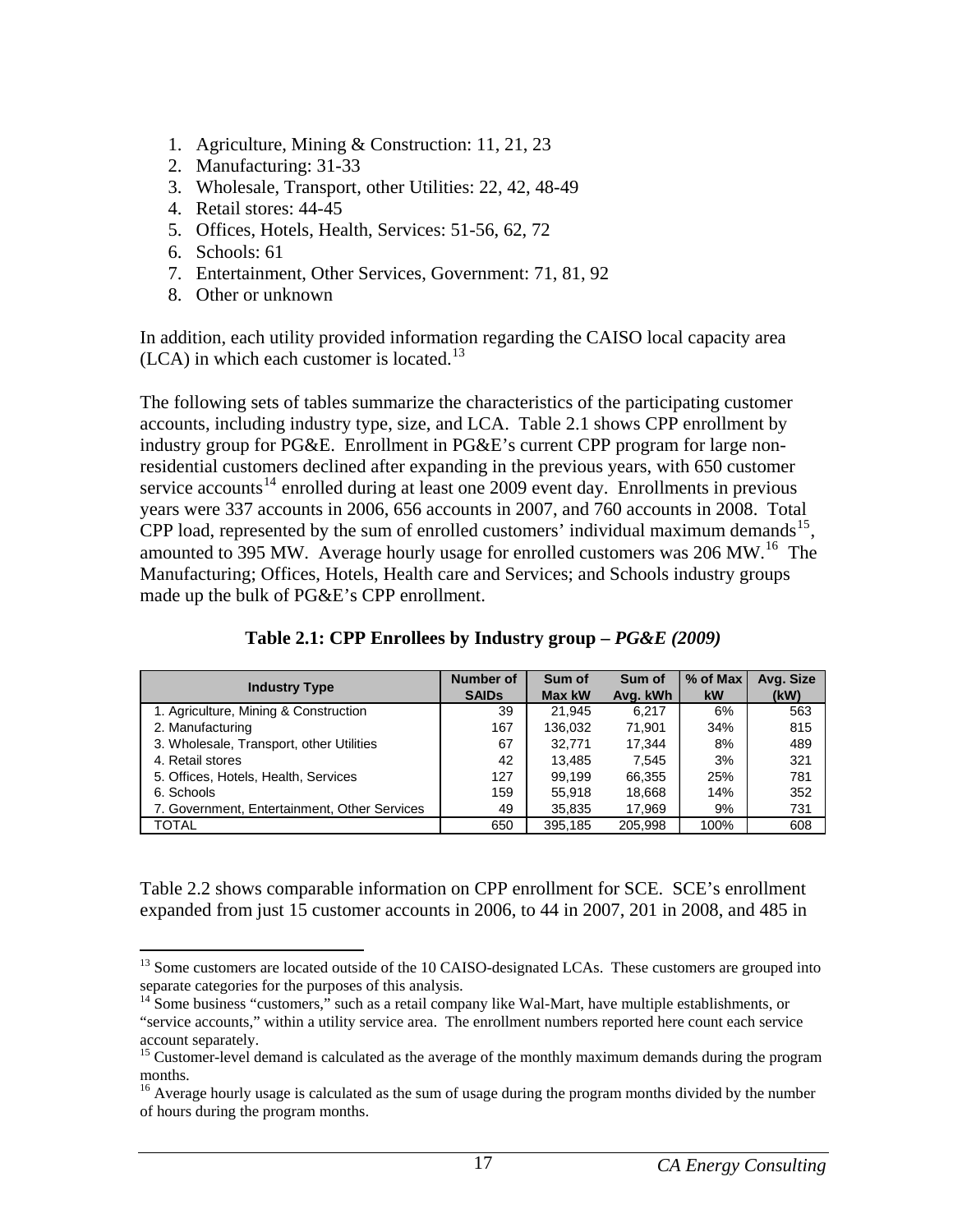<span id="page-24-0"></span>2009. Total maximum demand of those customers enrolled in CPP in 2009 amounted to about 283 MW. Manufacturers made up the bulk of CPP enrollment.

| <b>Industry Type</b>                         | <b>Number</b><br>of SAIDs | Sum of<br>Max kW | Sum of<br>Avg. kWh | $%$ of Max<br>kW | Avg. Size<br>(kW) |
|----------------------------------------------|---------------------------|------------------|--------------------|------------------|-------------------|
| 1. Agriculture, Mining & Construction        | 24                        | 10.904           | 3.164              | 4%               | 454               |
| 2. Manufacturing                             | 221                       | 138.740          | 51.307             | 49%              | 628               |
| 3. Wholesale, Transport, other Utilities     | 54                        | 52.185           | 24.264             | 18%              | 966               |
| 4. Retail stores                             | 35                        | 20.417           | 8.821              | 7%               | 583               |
| 5. Offices, Hotels, Health, Services         | 44                        | 19,651           | 6,621              | 7%               | 447               |
| 6. Schools                                   | 99                        | 36.989           | 11.949             | 13%              | 374               |
| 7. Government, Entertainment, Other Services | 8                         | 3.679            | 1.160              | 1%               | 460               |
| Total                                        | 485                       | 282.564          | 107.286            | 100%             | 583               |

**Table 2.2: CPP Enrollees by Industry group –** *SCE*

Table 2.3 shows comparable information for enrollments in the default CPP program at SDG&E. SDG&E's enrollment in default CPP has increased from 1,320 customer accounts in 2008 to 1,580 in 2009, accounting for over 600 MW of maximum demand. The average summer maximum demand for enrolled accounts is 387 kW. The Offices, Hotels, Health care, and Services group contains the largest share of service accounts and demand, followed by Wholesale, Transportation, and Other utilities.

**Table 2.3: CPP Enrollees by Industry Group –** *SDG&E (2009)* 

| <b>Industry Type</b>                         | Number of<br><b>SAIDS</b> | Sum of Max<br>kW | Sum of<br>Avg. kWh | $%$ of Max<br>kW | Avg. Size<br>(kW) |
|----------------------------------------------|---------------------------|------------------|--------------------|------------------|-------------------|
| 1. Agriculture, Mining & Construction        | 19                        | 11.687           | 4.531              | 2%               | 615               |
| 2. Manufacturing                             | 222                       | 92.696           | 48.210             | 15%              | 418               |
| 3. Wholesale, Transport, other Utilities     | 266                       | 120.208          | 45.161             | 20%              | 452               |
| 4. Retail stores                             | 128                       | 42.644           | 26,660             | 7%               | 333               |
| 5. Offices, Hotels, Health, Services         | 481                       | 220.702          | 134.943            | 36%              | 459               |
| 6. Schools                                   | 267                       | 54.415           | 20.236             | 9%               | 204               |
| 7. Government, Entertainment, Other Services | 190                       | 67.575           | 34.192             | 11%              | 356               |
| 8. Other/Unclassified                        |                           | 857              | 570                | $0\%$            | 122               |
| <b>TOTAL</b>                                 | 1,580                     | 610.784          | 314.504            | 100%             | 387               |

Tables 2.4 and 2.5 show CPP enrollment by local capacity area for PG&E and SCE respectively. (SDG&E's service territory consists of a single LCA.)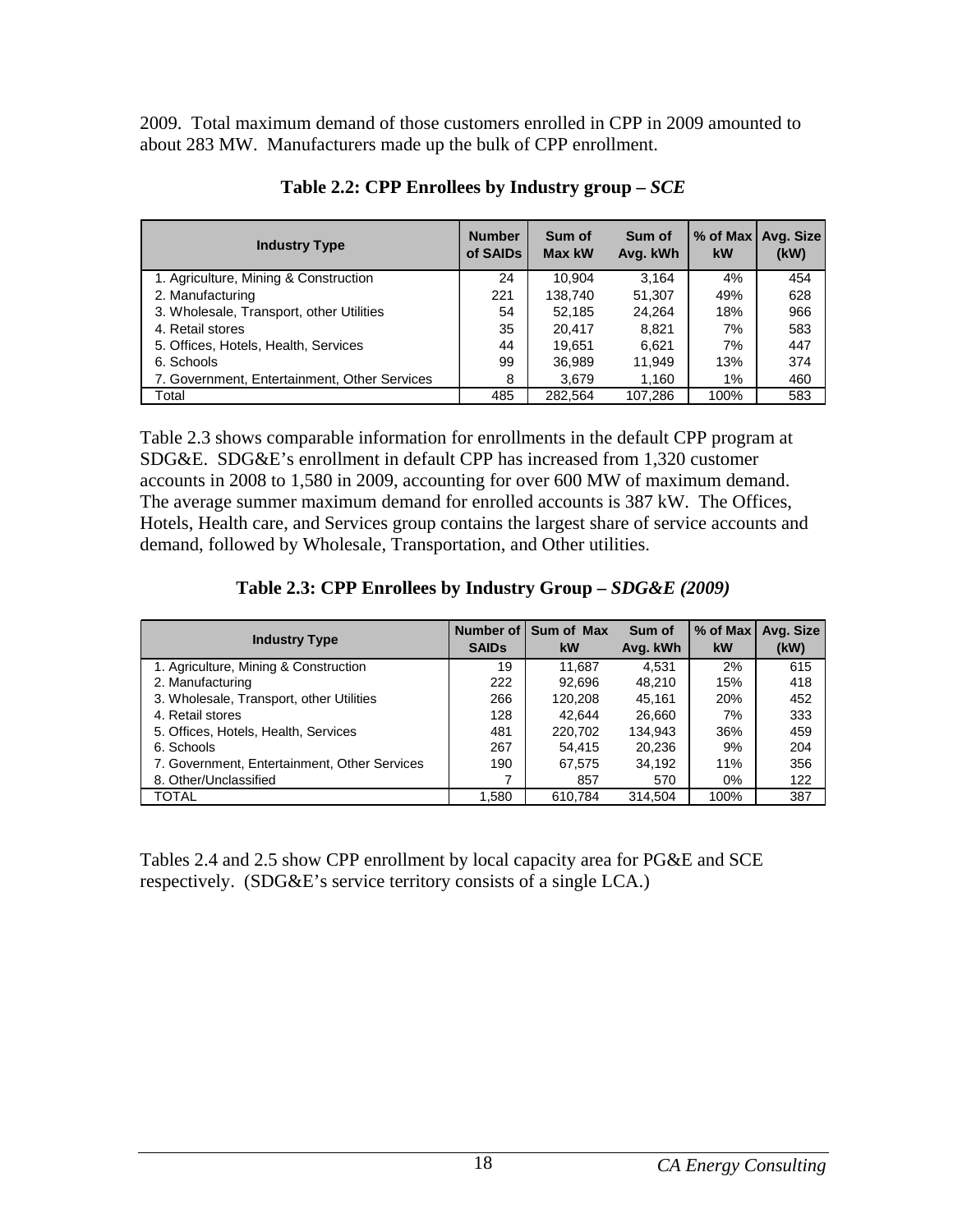<span id="page-25-0"></span>

| <b>Local Capacity Area</b> | Number of    | Sum of        | Sum of   | $%$ of Max | Avg. Size |
|----------------------------|--------------|---------------|----------|------------|-----------|
|                            | <b>SAIDs</b> | <b>Max kW</b> | Avg. kWh | kW         | (kW)      |
| Greater Bay Area           | 370          | 254,124       | 148,423  | 64%        | 687       |
| Greater Fresno             | 60           | 30.624        | 11,130   | 8%         | 510       |
| Humboldt                   | 14           | 3.999         | 2,395    | $1\%$      | 286       |
| <b>Kern</b>                | 12           | 7.408         | 3,294    | 2%         | 617       |
| Northern Coast             | 51           | 24.604        | 11,097   | 6%         | 482       |
| Sierra                     | 37           | 16.986        | 7,968    | 4%         | 459       |
| <b>Stockton</b>            | 13           | 7,663         | 2,381    | 2%         | 589       |
| Other                      | 93           | 49,777        | 19,310   | 13%        | 535       |
| TOTAL                      | 650          | 395.185       | 205,998  | 100%       | 608       |

**Table 2.4: CPP Enrollees by Local Capacity Area –** *PG&E (2009)* 

**Table 2.5: CPP Enrollees by Local Capacity Area –** *SCE*

| <b>Local Capacity Area</b> | <b>Number</b><br>of SAIDs | Sum of Max kW % of Max kW   Avg. Size (kW) |      |     |
|----------------------------|---------------------------|--------------------------------------------|------|-----|
| LA Basin                   | 398                       | 237,546                                    | 84%  | 597 |
| Outside LA Basin           | 27                        | 13,199                                     | 5%   | 489 |
| Ventura                    | 60                        | 31.819                                     | 11%  | 530 |
| otal <sup>-</sup>          | 485                       | 282.564                                    | 100% | 583 |

# *2.3 Program events*

Table 2.5 lists CPP event days for each of the utilities in 2009. PG&E and SCE each called 12 CPP events (PG&E's first event was a test event), while SDG&E called 8 events. The utilities often called events on different days, though there was some overlap, particularly in the last week of August. PG&E's events started earliest in the summer, and ended earliest in the season, while SDG&E's events did not begin until late August and extended into late September.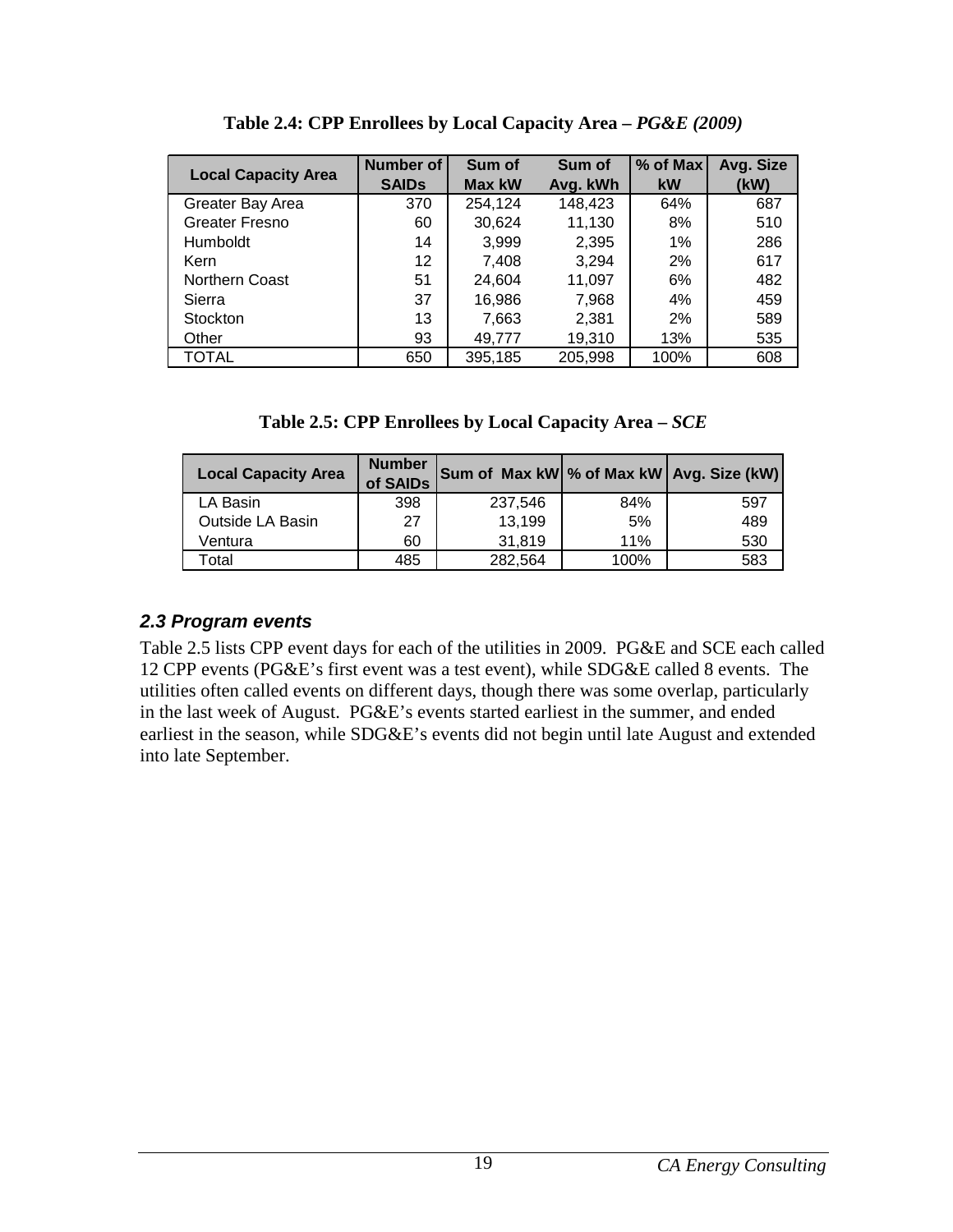<span id="page-26-0"></span>

| <b>Date</b>       | PG&E                    | <b>SCE</b>     | SDG&E           |
|-------------------|-------------------------|----------------|-----------------|
| 6/18              |                         | 1 (Test)       |                 |
| 6/29              | 1                       |                |                 |
| 6/30              | $\overline{c}$          |                |                 |
| $\sqrt{7/13}$     | $\overline{3}$          |                |                 |
| 7/14              | $\overline{\mathbf{4}}$ |                |                 |
| 7/15              |                         | $\overline{2}$ |                 |
| 7/16              | 5                       |                |                 |
| 7/17              |                         | $\frac{3}{4}$  |                 |
| 7/20              |                         |                |                 |
| 7/21              | 6                       |                |                 |
| 7/22              |                         | 5              |                 |
| $\overline{7}/27$ | $\overline{7}$          | $\overline{6}$ |                 |
| 7/28              |                         | $\overline{7}$ |                 |
| 8/10              | 8                       |                |                 |
| 8/11              | 9                       |                |                 |
| 8/18              | $\overline{10}$         |                |                 |
| 8/20              |                         | 8              |                 |
| 8/27              | $\overline{11}$         | $\overline{9}$ | 1               |
| 8/28              | 12                      | 10             | $\overline{c}$  |
| 8/29              |                         |                | $3^*$           |
| 8/31              |                         |                | $\overline{4}$  |
| 9/1               |                         | 11             |                 |
| 9/2               |                         | 12             |                 |
| 9/3               |                         |                | 5               |
| 9/4               |                         |                | $6 \overline{}$ |
| 9/24              |                         |                | 7               |
| 9/25              |                         |                | 8               |

**Table 2.6: CPP Events – 2009** 

\* Saturday

## **3. Study methodology**

Direct estimates of total program-level ex post load impacts for each utility's CPP program were developed from the coefficients of individual customer regression equations. These equations were estimated for each customer account using interval load data from the summer months for 2009, primarily by using individual data for all customer accounts enrolled in each program. In some cases, aggregate equations were also estimated for diagnostic purposes and cross checking of results. $^{17}$  $^{17}$  $^{17}$ 

<span id="page-26-1"></span> $\overline{a}$  $17$  An important but relatively minor factor that required attention with the interval load data was the issue of accounting for the change from standard time to daylight savings time. Each of the utilities used somewhat different conventions in maintaining their load data. SCE in particular leaves its data in standard time throughout the year. This simplifies the problem of dealing with two special days of either 23 or 25 hours, but requires the analyst to adjust the data to ensure consistency with the definition of specific event hours during the summer period.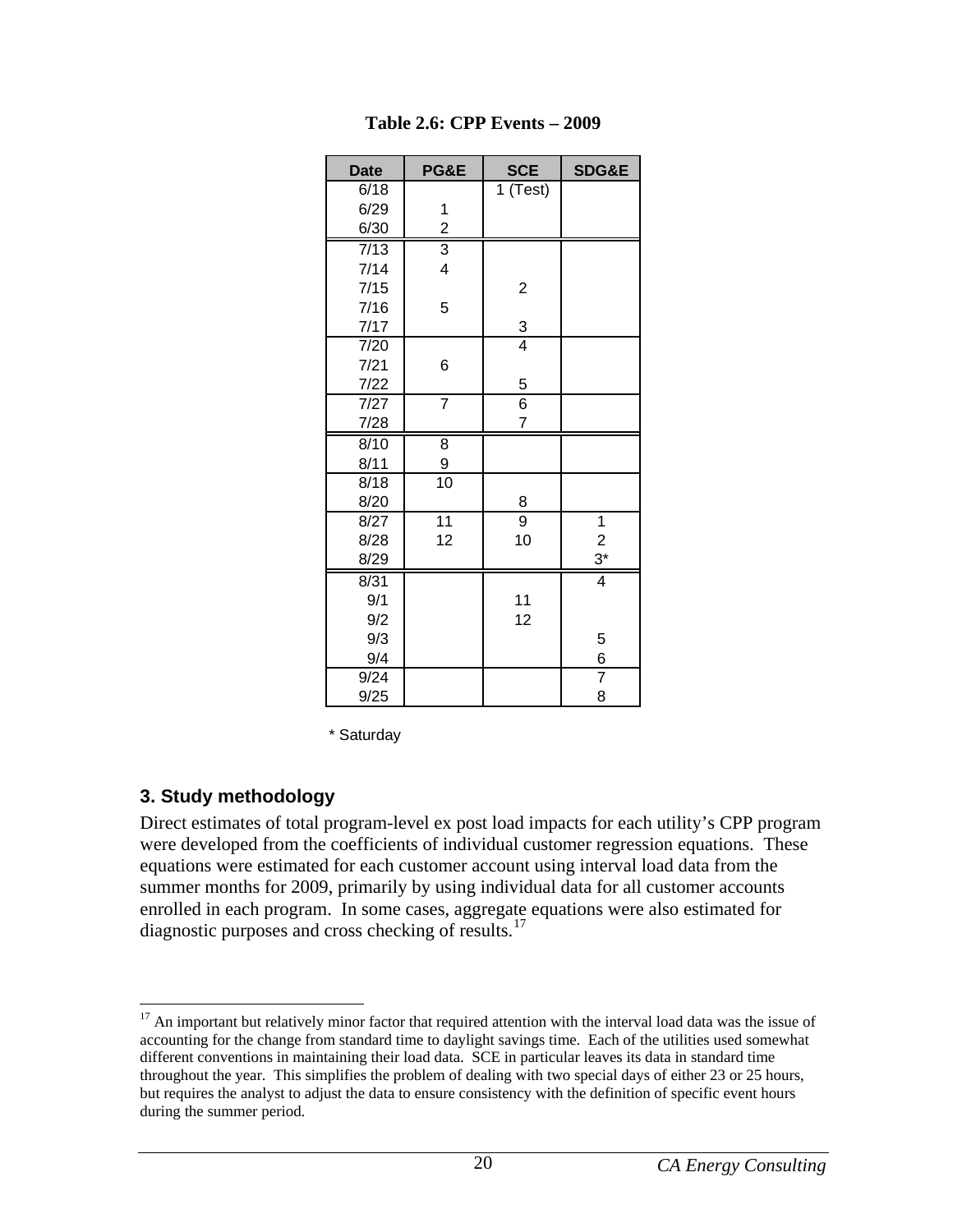#### <span id="page-27-0"></span>*3.1 Primary regression equation specifications*

The regression equations were based on models of hourly loads as functions of a list of variables designed to control for factors that affect consumers' hourly usage levels, such as:

- Seasonal and hourly time patterns (*e.g.*, month, day-of-week, and hour, plus various hour/day-type interactions)
- Weather (*e.g.*, cooling degree hours (CDH))
- Event indicators—Hourly indicator variables interacted with event indicators, in order to provide estimates of the hourly load impacts during each event.

The model that was used for the PG&E and SCE customers is shown below.

$$
Q_{t} = a + \sum_{Evt=1}^{E} \sum_{i=1}^{24} (b_{i,Evt}^{CPP} \times h_{i,t} \times CPP_{t}) + b^{MornLoad} \times MornLoad_{t} + \sum_{i=1}^{24} (b_{i}^{CDH} \times h_{i,t} \times CDH_{t})
$$
  
+  $\sum_{i=2}^{24} (b_{i}^{MON} \times h_{i,t} \times MON_{t}) + \sum_{i=2}^{24} (b_{i}^{FRI} \times h_{i,t} \times FRI_{t}) + \sum_{i=2}^{24} (b_{i}^{h} \times h_{i,t}) + \sum_{i=2}^{5} (b_{i}^{DTYPE} \times DTYPE_{i,t})$   
+  $\sum_{i=6}^{10} (b_{i}^{MONTH} \times MONTH_{i,t}) + b_{t}^{Summer} \times Summer_{t} + \sum_{i=1}^{24} (b_{i}^{CDH,S} \times h_{i,t} \times Summer_{t} \times CDH_{t})$   
+  $\sum_{i=2}^{24} (b_{i}^{MON,S} \times h_{i,t} \times Summer_{t} \times MON_{t}) + \sum_{i=2}^{24} (b_{i}^{FRI,S} \times h_{i,t} \times Summer_{t} \times FRI_{t})$   
+  $\sum_{i=2}^{24} (b_{i}^{h,S} \times h_{i,t} \times Summer_{t}) + b^{OTH} \times OTH_{t} + e_{t}$ 

In this equation,  $Q_t$  represents the amount of usage in hour  $t$  for a customer enrolled in CPP prior to the last event date; the *b*'s are estimated parameters;  $h_{i,t}$  is a dummy variable for hour *i*;  $CPP_t$  is an indicator variable for program event days;  $CDH_t$  is cooling degree hours;<sup>[18](#page-27-1)</sup> *E* is the number of event days that occurred during the program year; *MornLoadt* is a variable equal to the average of the day's load in hours 1 through 10;  $MON_t$  is a dummy variable for Monday; *FRI<sub>t</sub>* is a dummy variable for Friday; *DTYPE<sub>it</sub>* is a series of dummy variables for each day of the week;  $MONTH_{i,t}$  is a series of dummy variables for each month; *Summer<sub>t</sub>* is a variable indicating summer months (defined as mid-June through mid-August)<sup>[19](#page-27-2)</sup>, which is interacted with the weather and hourly profile variables;  $OTH<sub>t</sub>$  is a dummy variable indicating an event hour for a non-CPP demand response program in which the customer is also enrolled<sup>[20](#page-27-3)</sup>; and  $e_t$  is the error term. The "morning load" variable was used in lieu of a more formal autoregressive structure in order to adjust the model to

<span id="page-27-1"></span> $\overline{a}$ <sup>18</sup> Cooling degree hours (CDH) was defined as MAX[0, Temperature – 50], where Temperature is the hourly temperature in degrees Fahrenheit. Customer-specific CDH values are calculated using data from the most appropriate weather station. Our previous studies used cooling degree days with a 65 degree threshold (CDD65). Our review of the results this year found that using CDH50 in place of CDD65 produced implied event-day reference loads that better reflected observed usage patterns and levels on hot, non-event days.

<span id="page-27-2"></span><sup>&</sup>lt;sup>19</sup> This variable was initially designed to reflect the load changes that occur when schools are out of session. We have found the variables to a useful part of the base specification, as they do not appear to harm load impact estimates even in cases in which the customer does not change its usage level or profile during the summer months.

<span id="page-27-3"></span> $20$  For DBP, the variable is equal to one if it is an event hour and the customer submitted a bid for that hour.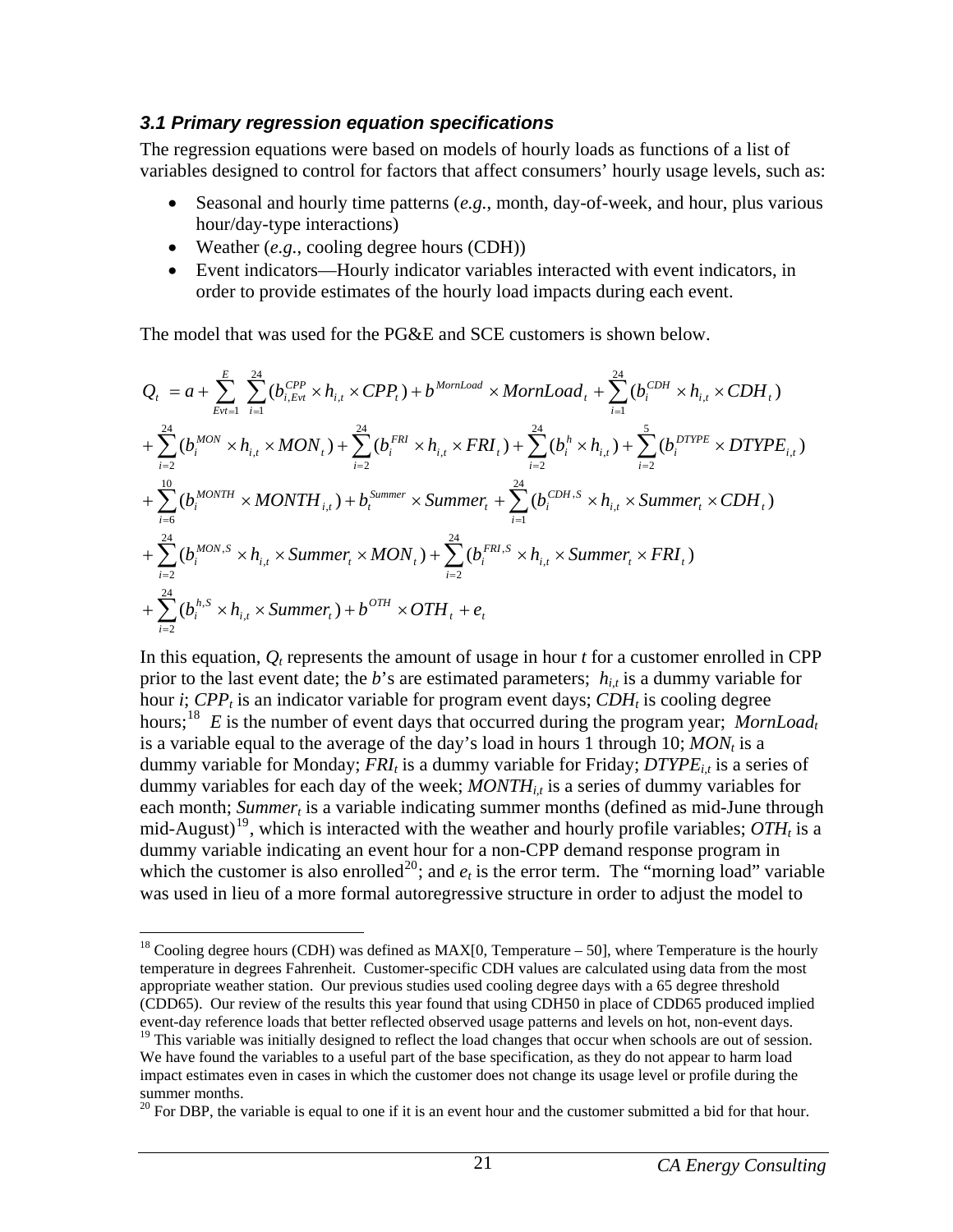<span id="page-28-0"></span>account for the level of load on a particular day. Because of the autoregressive nature of the morning load variable, no further correction for serial correlation was performed in these models.

For SDG&E, initial regression results suggested that the equations were not adequately capturing mid-day weather effects on the hottest days of the summer, which were also SDG&E CPP event days. We therefore added two sets of 24 variables in which hour dummies (for the summer and non-summer periods) were interacted with the *square* of cooling degree hours. This model is discussed further in the Validity Assessment section of this report.

Separate models were estimated for each service account. The load impacts were aggregated across customers to arrive at program-level load impacts and results by industry group and local capacity area (LCA).

# *3.2 Customer-level screening of results*

As noted above, separate models were estimated for each enrolled customer. We screened the customer-level models for the effects of omitted variable bias. That is, while we include a large number of variables to account for systematic variations in customer load levels (e.g., by time of day, or day of week), many other factors may affect a customer's usage in a particular hour. For example, we have found that the load shapes for sports arenas in the PG&E area are difficult to predict because the load changes substantially on days on which they apparently host events, but we do not have the information to design variables to account for the occurrence of such events. For these customers, we sometimes observe large positive load impacts and sometimes large negative load changes in the hours following CPP event windows. However, these estimated "load impacts" are clearly unrelated to the existence of the CPP event, but rather artifacts of whether the arena happened to host an event on the day of the CPP event.

As a result, we recommend that the appropriate procedure is to set CPP load impacts equal to zero for those accounts. (We determine whether the load impacts are "real" by examining the daily load profiles for event and similar non-event days. This process is discussed further in the Validity Assessment section of this report.)

The load impact estimates for schools are most consistently affected by omitted variable bias. For example, when school is in session, the load profile is higher overall and displays a lower daily load factor than when school is not in session. We have found it very difficult to devise a generalized specification (i.e., one that is not developed one customer at a time) that can properly account for these effects. We have examined customer-level load data (using the day-matching technique) for many of the school accounts, and we cannot find any convincing evidence of load reductions during CPP events. Any estimated load impacts (positive and negative) appear to be due to errors in estimating a proper reference load for the event day. Therefore, we have zeroed out all of the estimated load impacts for schools for both PG&E and SDG&E.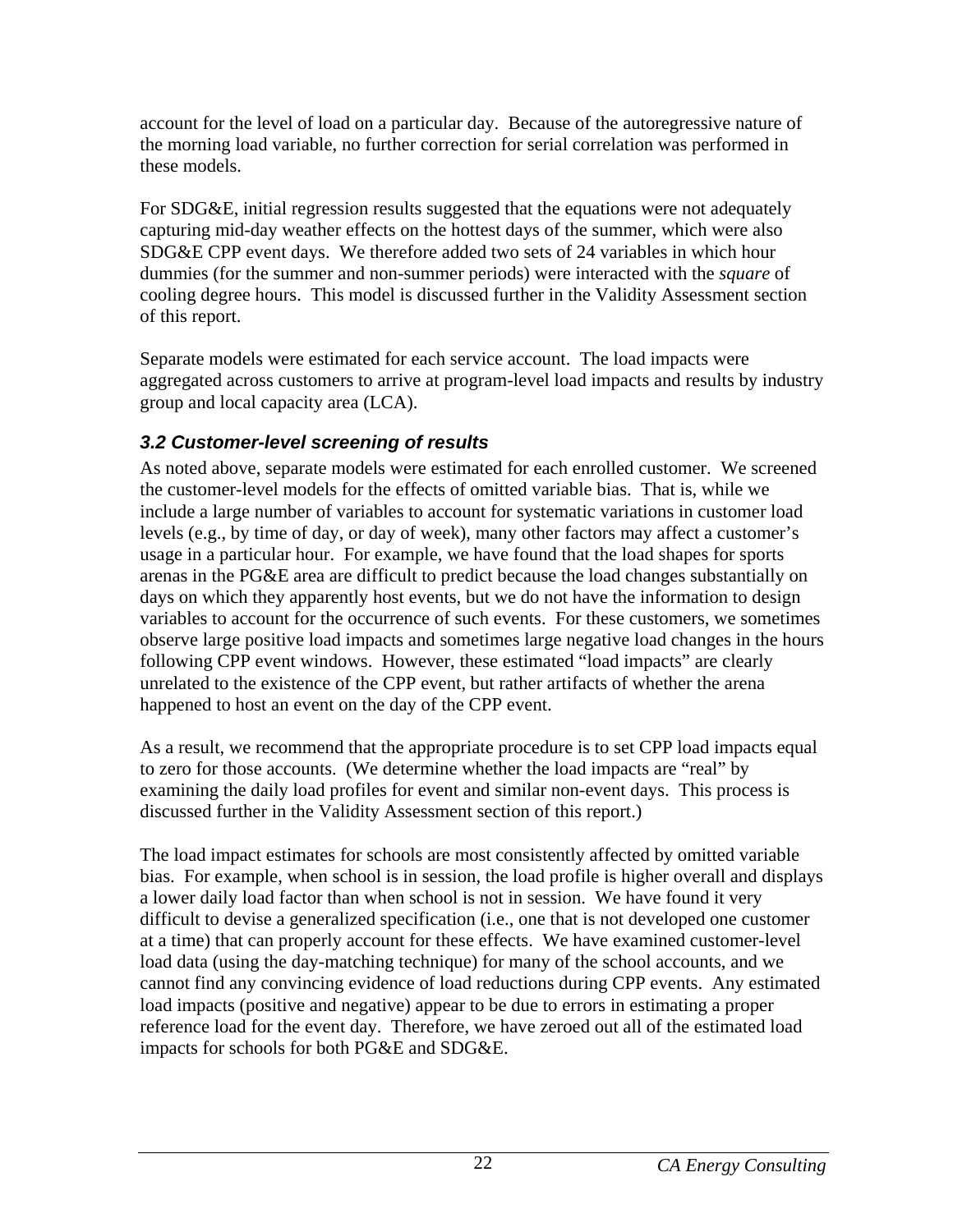<span id="page-29-0"></span>We also excluded a few non-schools customers' load impacts from the program loadimpact results. There were 9 such customers for PG&E, 4 for SCE, and 16 for SDG&E.

# *3.3 Uncertainty-Adjusted Load Impacts*

The Load Impact Protocols require the estimation of uncertainty-adjusted load impacts. In the case of *ex post* load impacts, the parameters that constitute the load impact estimates are not estimated with certainty, due to substantial day-to-day changes in consumers' hourly demands, which are not always easily explained by variables common to all customers. The uncertainty-adjusted load impacts are calculated by adding the customerlevel variances (the square of the standard errors of the estimated load impact coefficients) and calculating the scenarios for each hour assuming normally distributed load impacts.

# **4. Detailed study findings**

The primary objective of this task was to estimate the aggregate and per-customer CPP event-day load impacts for each utility.<sup>[21](#page-29-1)</sup> Each utility's section begins with a summary of *average hourly load impacts* by event, and by industry type and local capacity area for the average event. This is followed by tables of hourly load impacts for an *average event* (also referred to as a "typical event day") in the format required by the Load Impact Protocols adopted by the California Public Utilities Commission (CPUC) in Decision (D.) 08-04-050 ("the Protocols"), including risk-adjusted load impacts at different probability levels, and figures that illustrate ranges of load impacts. Assessments of the effect of TA/TI and AutoDR on load impacts follow. The full compliment of Protocol tables showing hourly load impacts by industry type and LCA is provided in an Excel table generator in an associated electronic file.

As a high-level summary, we present the average per-customer event-hour load impact for each utility below.

- 1.  $PG&E = 13$  kW
- 2.  $SCE = 52$  kW
- 3.  $SDG&E = 14$  kW

# *4.1 PG&E Ex Post Load Impacts*

# **4.1.1 Average hourly load impacts**

Aggregate CPP load impacts for PG&E were estimated on the basis of individual customer regression equations using data for all CPP participants. Table 4.1 summarizes the average hourly load impacts across all participants during the six-hour event periods for PG&E's twelve CPP event days in 2009. The table shows the average hourly *observed* load in the event period (column 6), the *estimated reference load* (column 5) and *load impact* (column 7), and load impact as a *percent* of the reference load. The mean value across events of the average hourly load impacts is 8.4 MW, and load impacts range from 4.0 to 12.6 MW, with a standard deviation of 2.4 MW. The average percent load impact ranges from 1.7 percent of the estimated reference load to 4.5 percent, and averages 3.3 percent, with a standard

<span id="page-29-1"></span> $\overline{a}$  $21$  The main body of the report focuses on aggregate program impacts. The full set of tables required by the Protocols, including load impacts by event day and local capacity area, are provided separately in Excel files.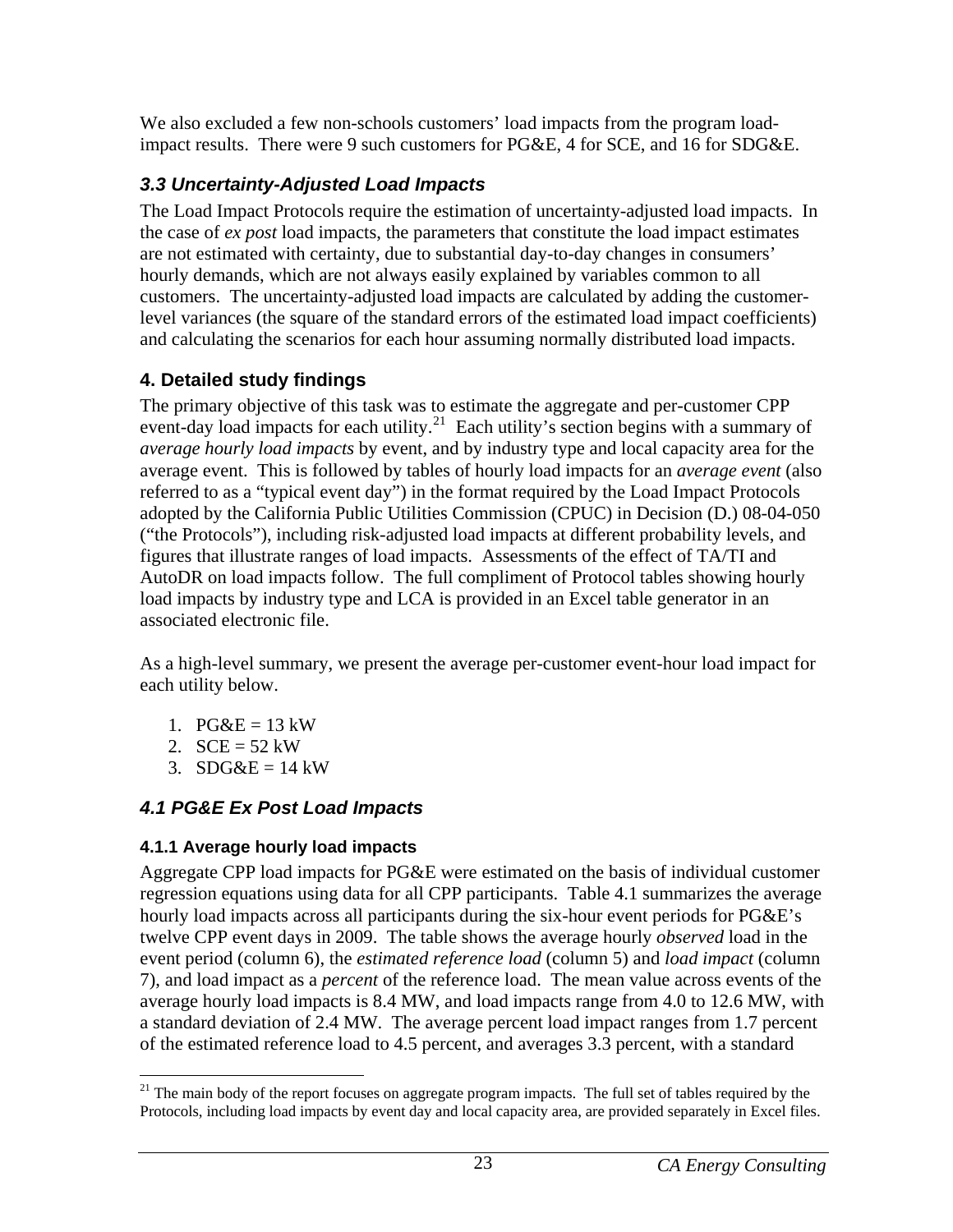<span id="page-30-0"></span>deviation of 0.9 percent.<sup>[22](#page-30-1)</sup> The average load impact in 2009, along with the reference load level, was smaller than the comparable value in 2008. However, the load impacts were generally more consistent across events in 2009 than in 2008. This result is likely due in large part to the careful screening of estimated load impacts for a small number of customer accounts that were judged to be unreliable for several events. Figure 4.1 illustrates the range of estimated average hourly load impacts across events.

**Table 4.1: Average Hourly CPP Load Impacts (kW) by Event –** *PG&E (2009)*

|       |           | Day of    |              | <b>Estimated Reference</b> | <b>Observed</b> | <b>Estimated</b><br><b>Load Impact</b> |      |
|-------|-----------|-----------|--------------|----------------------------|-----------------|----------------------------------------|------|
| Event | Date      | Week      | <b>Count</b> | Load (kW)                  | Load (kW)       | (kW)                                   | % LI |
|       | 6/29/2009 | Monday    | 646          | 254.617                    | 243,226         | 11,391                                 | 4.5% |
| 2     | 6/30/2009 | Tuesday   | 646          | 244.558                    | 238,668         | 5,890                                  | 2.4% |
| 3     | 7/13/2009 | Monday    | 646          | 248.084                    | 241.193         | 6,890                                  | 2.8% |
| 4     | 7/14/2009 | Tuesday   | 645          | 262,706                    | 253,473         | 9,233                                  | 3.5% |
| 5     | 7/16/2009 | Thursday  | 645          | 248.140                    | 240.004         | 8,136                                  | 3.3% |
| 6     | 7/21/2009 | Tuesday   | 646          | 238,681                    | 229,896         | 8,785                                  | 3.7% |
|       | 7/27/2009 | Monday    | 646          | 239,394                    | 235,396         | 3,998                                  | 1.7% |
| 8     | 8/10/2009 | Monday    | 640          | 260.197                    | 253.353         | 6,843                                  | 2.6% |
| 9     | 8/11/2009 | Tuesday   | 639          | 249,294                    | 240,937         | 8,357                                  | 3.4% |
| 10    | 8/18/2009 | Tuesday   | 638          | 259.068                    | 251.033         | 8,035                                  | 3.1% |
| 11    | 8/27/2009 | Thursday  | 632          | 277,431                    | 266,598         | 10,833                                 | 3.9% |
| 12    | 8/28/2009 | Friday    | 632          | 288,784                    | 276,211         | 12,573                                 | 4.4% |
|       |           | Average   | 642          | 255,913                    | 247,499         | 8,414                                  | 3.3% |
|       |           | Std. Dev. | 5            | 15,027                     | 13,359          | 2,406                                  | 0.9% |

<span id="page-30-1"></span><sup>1</sup>  $22$  Note that the percent load impacts for the event periods are calculated relative to the reference loads in those periods. These reference loads represent the coincident loads of the enrolled customers, and thus differ from the non-coincident maximum demand values shown in the tables of enrollment.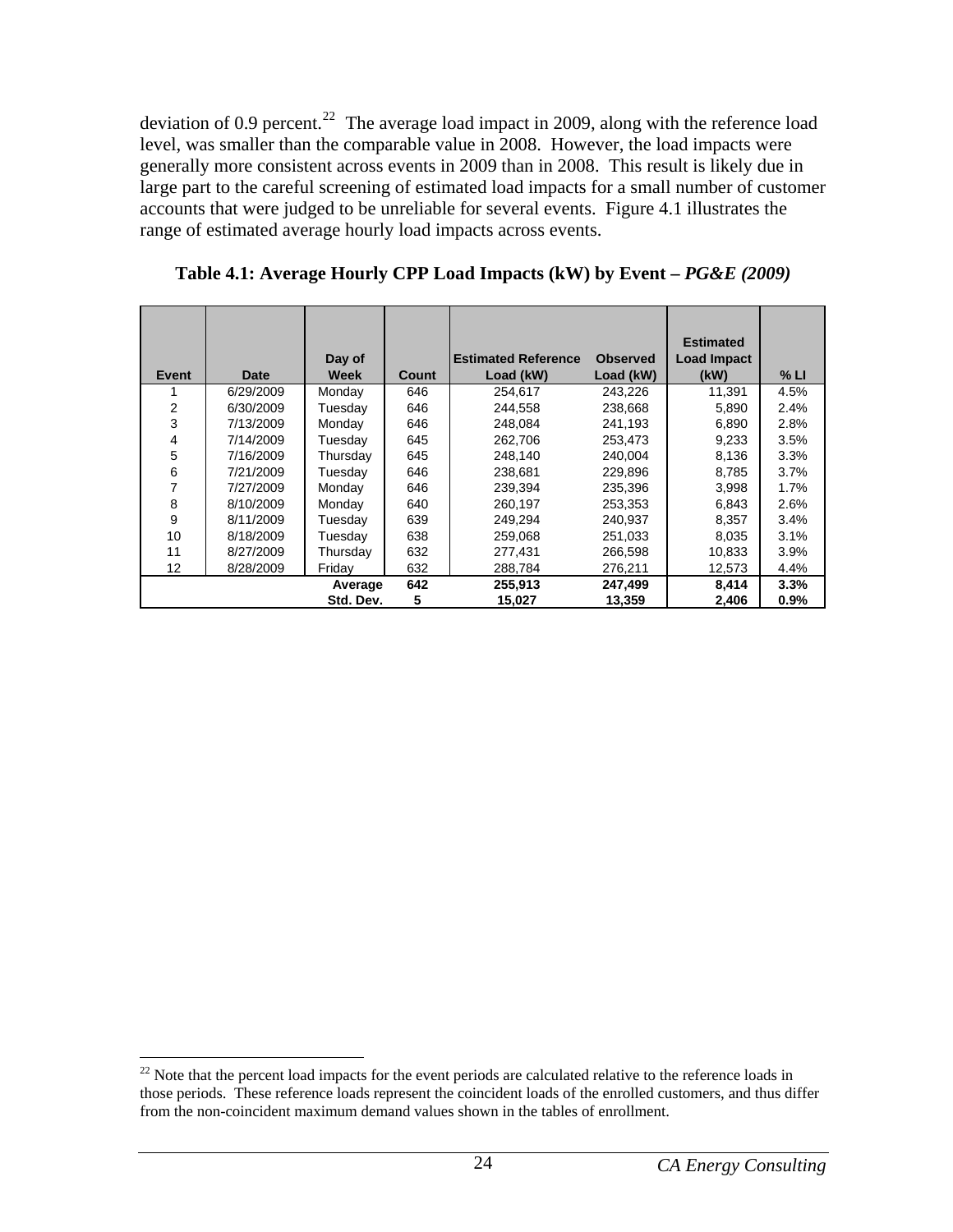<span id="page-31-0"></span>

Figure 4.1: Average Hourly CPP Load Impacts (kW) by Event –  $PG\&E$  (2009)

Table 4.2 shows the distribution of estimated load impacts (averaged across all event days), in levels and percentages, by industry group. The Manufacturing; Retail stores; and Offices, Hotels, Finance and Services industry types provided the largest load impacts, while Retail stores provided the largest percentage load impacts.

| <b>Industry Group</b>                    | Count | <b>Estimated</b><br><b>Reference</b><br>Load (kW) | <b>Observed</b><br>Load (kW) | <b>Estimated</b><br>Load<br><b>Impact</b><br>(kW) | % LI    |
|------------------------------------------|-------|---------------------------------------------------|------------------------------|---------------------------------------------------|---------|
| 1. Agriculture, Mining & Construction    | 39    | 4.021                                             | 3,760                        | 261                                               | 6.5%    |
| 2. Manufacturing                         | 164   | 87,055                                            | 83.351                       | 3.704                                             | 4.3%    |
| 3. Wholesale, Transport, other Utilities | 67    | 15,696                                            | 15,074                       | 621                                               | 4.0%    |
| 4. Retail stores                         | 42    | 11.253                                            | 9,802                        | 1,451                                             | 12.9%   |
| 5. Offices, Hotels, Health, Services     | 124   | 85.522                                            | 84,105                       | 1,416                                             | 1.7%    |
| 6. Schools                               | 158   | 26,765                                            | 26,765                       | 0                                                 | $0.0\%$ |
| 7. Gov't, Entertainment, Other Services  | 48    | 25,601                                            | 24,642                       | 959                                               | 3.7%    |
| Total                                    | 642   | 255.913                                           | 247,499                      | 8.414                                             | 3.3%    |

**Table 4.2: Average Hourly CPP Load Impacts (kW) –** *by Industry Type (PG&E)* 

Table 4.3 shows the distribution of average hourly load impact for the average event by LCA.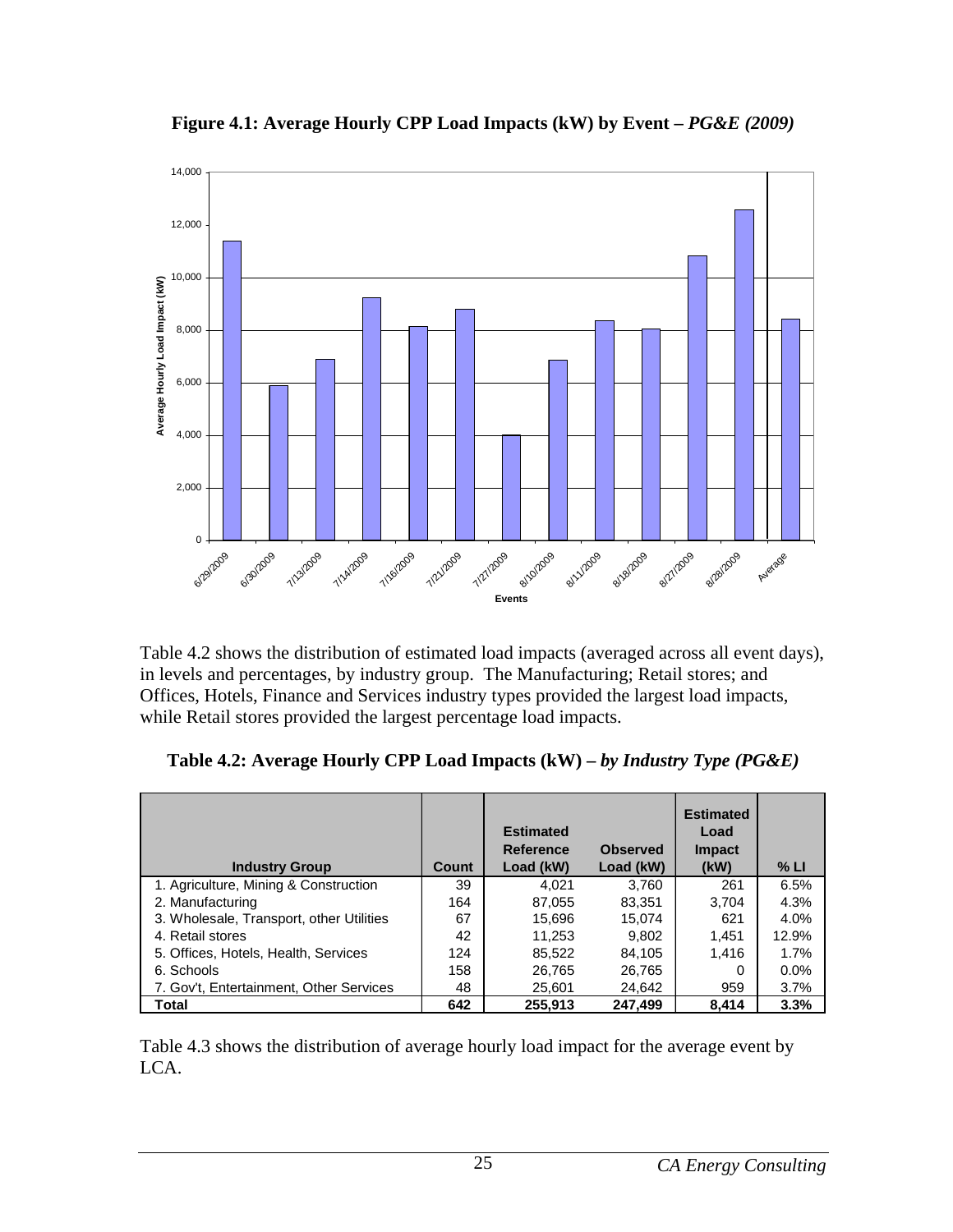<span id="page-32-0"></span>

| <b>Local Capacity Area</b> | <b>Count</b> | <b>Estimated</b><br><b>Reference</b><br>Load (kW) | <b>Observed</b><br>Load (kW) | <b>Estimated</b><br>Load<br>Impact (kW) | % LI  |
|----------------------------|--------------|---------------------------------------------------|------------------------------|-----------------------------------------|-------|
| Greater Bay Area           | 364          | 189,436                                           | 185,468                      | 3,967                                   | 2.1%  |
| Greater Fresno             | 59           | 14.527                                            | 14.167                       | 360                                     | 2.5%  |
| Humboldt                   | 14           | 2,769                                             | 2.714                        | 55                                      | 2.0%  |
| Kern                       | 12           | 3.648                                             | 3.493                        | 155                                     | 4.3%  |
| <b>Northern Coast</b>      | 51           | 15,171                                            | 14.274                       | 898                                     | 5.9%  |
| Sierra                     | 37           | 7,938                                             | 7,533                        | 406                                     | 5.1%  |
| Stockton                   | 12           | 1.705                                             | 1,688                        | 16                                      | 0.9%  |
| Other                      | 93           | 20,719                                            | 18,161                       | 2,557                                   | 12.3% |
| Total                      | 642          | 255,913                                           | 247,499                      | 8.414                                   | 3.3%  |

**Table 4.3: Average Hourly CPP Load Impacts (kW) –** *by LCA (PG&E)*

## **4.1.2 Hourly load impacts**

Table 4.4 presents hourly values of the estimated reference load, observed load, load impacts, and uncertainty-adjusted load impacts for the average event day at the overall program level, in the manner required by the Protocols. Event hours of HE 13 – 18 are indicated by shading. The average event-day estimated reference load ranges from about 236 MW at the end of the event window to 265 MW at the beginning of the event. Hourly load impacts range from about 7.7 to 9.1 MW over the event period, or 3 to 3.5 percent of the estimated reference load. The  $10<sup>th</sup>$  and  $90<sup>th</sup>$  percentile values range 22 to 27 percent below and above the *average* load impact values.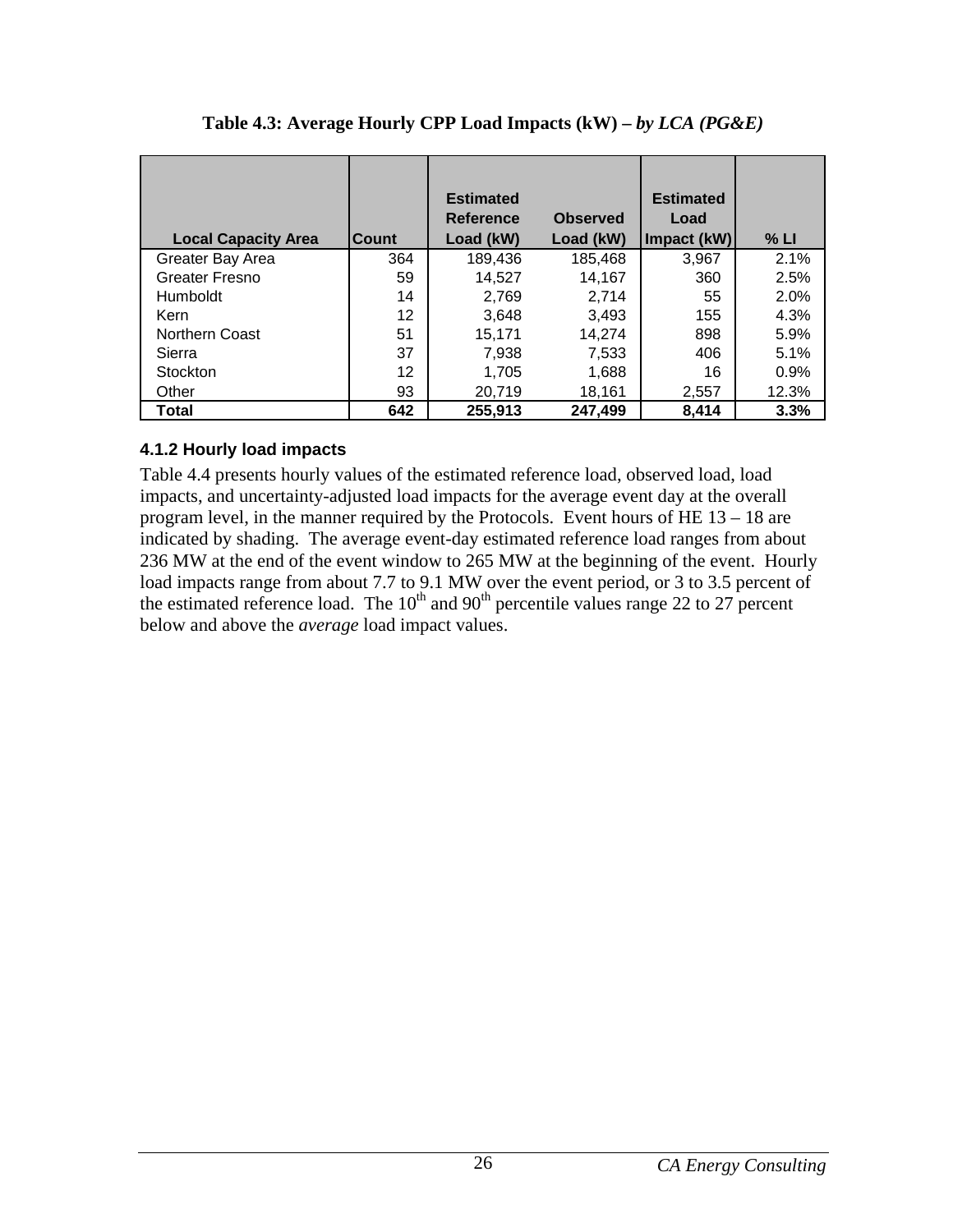| Hour           | <b>Estimated</b><br><b>Reference Load</b> | Observed<br>Event-Day      | <b>Estimated</b><br><b>Load Impact</b> | Weighted<br>Average      |          |          | <b>Uncertainty Adjusted Impact (kWh/hr)- Percentlies</b>            |          |          |
|----------------|-------------------------------------------|----------------------------|----------------------------------------|--------------------------|----------|----------|---------------------------------------------------------------------|----------|----------|
| Ending         | (kWh/hr)                                  | Load (kWh/hr)              | (kWh/hr)                               | Temperature (°F)         | 10th%ile | 30th%ile | 50th%ile                                                            | 70th%ile | 90th%ile |
| 1              | 178,440                                   | 177,161                    | 1,280                                  | 64                       | $-638$   | 495      | 1,280                                                               | 2,064    | 3,197    |
| $\overline{2}$ | 175,110                                   | 174.619                    | 491                                    | 63                       | $-1,474$ | $-313$   | 491                                                                 | 1,295    | 2,456    |
| 3              | 172,619                                   | 172,239                    | 380                                    | 62                       | $-1,582$ | $-422$   | 380                                                                 | 1,183    | 2,343    |
| 4              | 174.138                                   | 173.395                    | 743                                    | 62                       | $-1.216$ | $-59$    | 743                                                                 | 1.544    | 2.702    |
| 5              | 181.753                                   | 180.768                    | 985                                    | 61                       | $-978$   | 182      | 985                                                                 | 1.788    | 2,947    |
| 6              | 194,852                                   | 193,704                    | 1,149                                  | 61                       | $-813$   | 346      | 1,149                                                               | 1,952    | 3,111    |
| $\overline{7}$ | 213.005                                   | 212.048                    | 957                                    | 61                       | $-999$   | 157      | 957                                                                 | 1,758    | 2,913    |
| 8              | 230,804                                   | 230,476                    | 328                                    | 63                       | $-1,640$ | $-477$   | 328                                                                 | 1,133    | 2,296    |
| 9              | 244,513                                   | 244,233                    | 281                                    | 66                       | $-1,702$ | $-531$   | 281                                                                 | 1,092    | 2,263    |
| 10             | 256,466                                   | 256,279                    | 187                                    | 69                       | $-1,810$ | $-630$   | 187                                                                 | 1,005    | 2,185    |
| 11             | 265.547                                   | 264.850                    | 697                                    | 73                       | $-1.298$ | $-119$   | 697                                                                 | 1.513    | 2.692    |
| 12             | 267.725                                   | 265,684                    | 2,040                                  | 77                       | 45       | 1,224    | 2,040                                                               | 2.857    | 4,036    |
| 13             | 264,826                                   | 255.692                    | 9,134                                  | 80                       | 7,117    | 8,309    | 9,134                                                               | 9,960    | 11,151   |
| 14             | 266,947                                   | 257,917                    | 9.029                                  | 82                       | 7,004    | 8,201    | 9.029                                                               | 9.858    | 11,055   |
| 15             | 265,011                                   | 257,350                    | 7,662                                  | 84                       | 5,614    | 6,824    | 7,662                                                               | 8,500    | 9,710    |
| 16             | 255,771                                   | 247,579                    | 8,192                                  | 84                       | 6,160    | 7,361    | 8,192                                                               | 9,024    | 10,224   |
| 17             | 246,794                                   | 238,255                    | 8,540                                  | 84                       | 6,531    | 7,718    | 8,540                                                               | 9,361    | 10,548   |
| 18             | 236,127                                   | 228,202                    | 7.925                                  | 82                       | 5,896    | 7,095    | 7,925                                                               | 8,755    | 9,953    |
| 19             | 224,724                                   | 221,952                    | 2,772                                  | 80                       | 772      | 1,954    | 2,772                                                               | 3,590    | 4,772    |
| 20             | 217.510                                   | 217.228                    | 283                                    | 76                       | $-1.719$ | $-536$   | 283                                                                 | 1,102    | 2,285    |
| 21             | 212.908                                   | 213.107                    | $-199$                                 | 72                       | $-2.205$ | $-1,020$ | $-199$                                                              | 621      | 1,806    |
| 22             | 206,156                                   | 206,206                    | $-50$                                  | 69                       | $-2,060$ | $-872$   | $-50$                                                               | 773      | 1,961    |
| 23             | 196,936                                   | 196,574                    | 363                                    | 68                       | $-1,646$ | $-459$   | 363                                                                 | 1,184    | 2,371    |
| 24             | 189,468                                   | 189,195                    | 272                                    | 66                       | $-1,736$ | $-550$   | 272                                                                 | 1,094    | 2,281    |
|                |                                           | Observed                   |                                        |                          |          |          |                                                                     |          |          |
|                |                                           | Event-Day                  | Change in                              | <b>Cooling Degree</b>    |          |          |                                                                     |          |          |
|                | <b>Reference Energy</b><br>Use (kWh)      | <b>Energy Use</b><br>(kWh) | <b>Energy Use</b><br>(kWh)             | Hours (Base 75<br>$oF$ ) | 10th     | 30th     | <b>Uncertainty Adjusted Impact (kWh/hour) - Percentiles</b><br>50th | 70th     | 90th     |
| <b>Daily</b>   | 5,338,149                                 | 5,274,709                  | 63,440                                 | 54.6                     | n/a      | n/a      | n/a                                                                 | n/a      | n/a      |

<span id="page-33-0"></span>Table 4.4: Hourly Load Impacts for Average CPP Event Day in 2009 –  $PG\&E$ 

Figure 4.2 illustrates the reference load, observed load and estimated load impact (right axis) for the average CPP event. Figure 4.3 shows the range of hourly load impacts across events.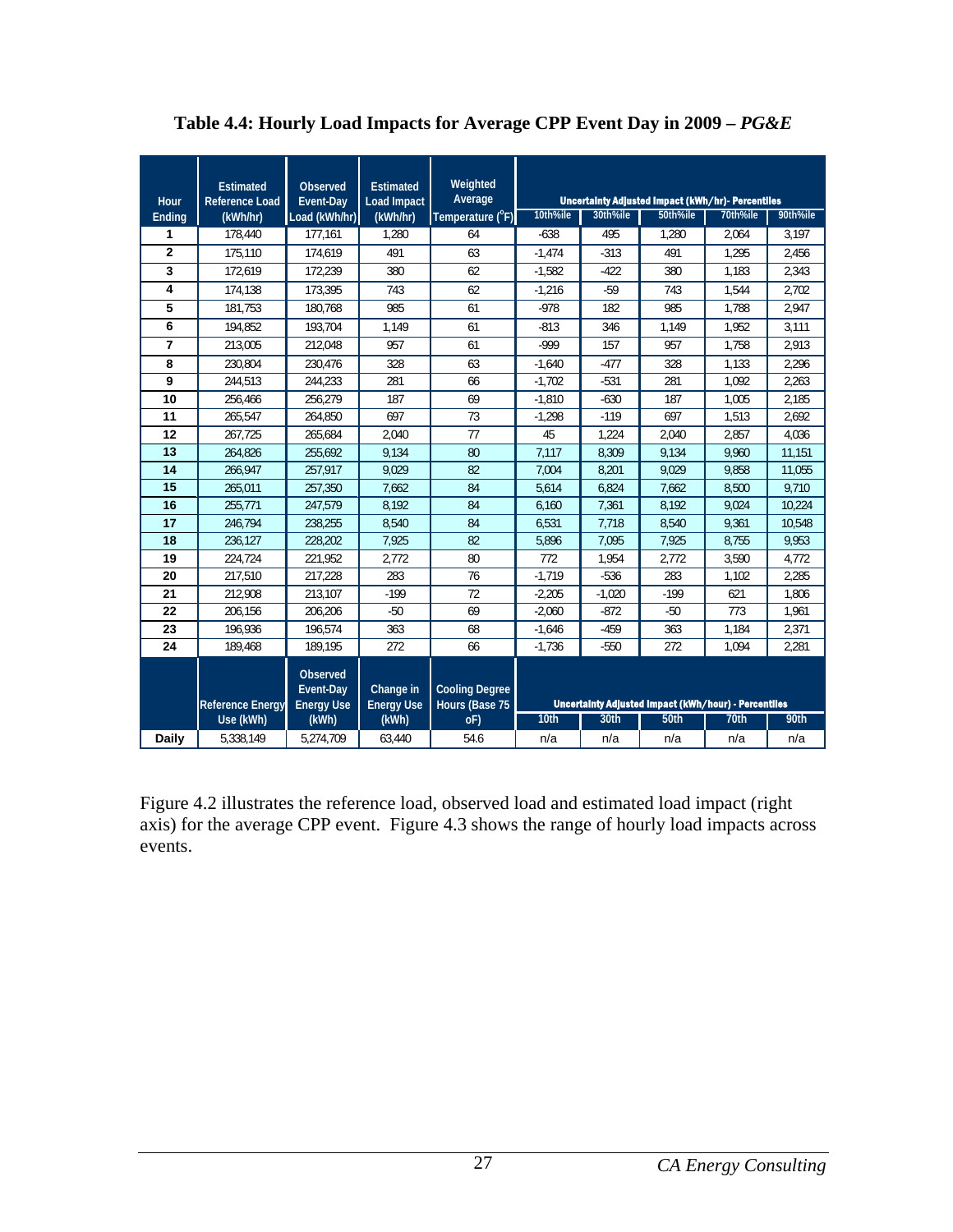

<span id="page-34-0"></span>**Figure 4.2: Hourly Load Impacts for Average CPP Event Day in 2009 –** *PG&E*



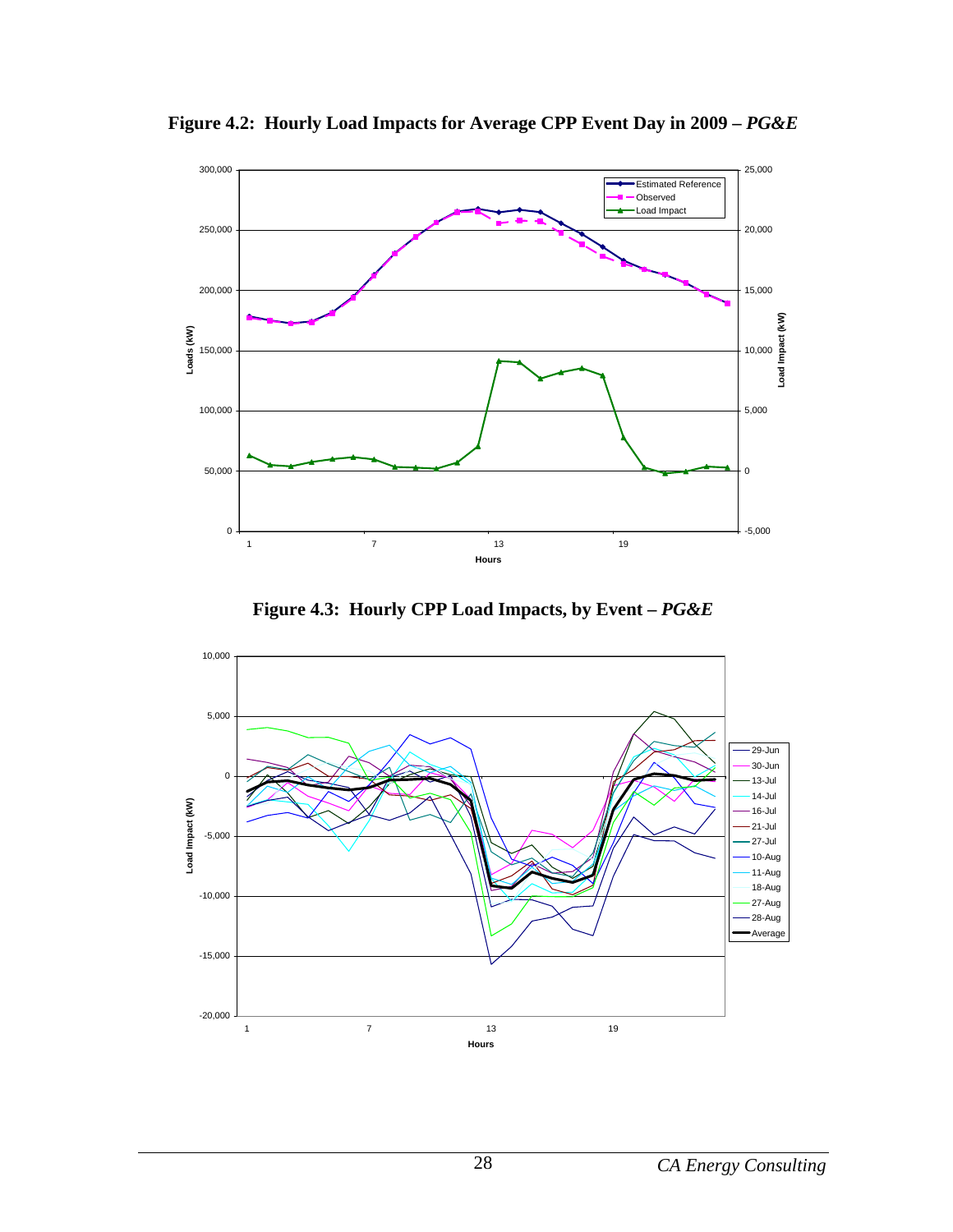# <span id="page-35-0"></span>*4.2 SCE Ex Post Load Impacts*

## **4.2.1 Average hourly load impacts**

Table 4.5 summarizes the average hourly load impacts during the event period for SCE's twelve CPP event days in 2009. The load impacts are noticeably consistent across events, as illustrated in Figure 4.4, with an average hourly load reduction of nearly 25 MW, or about 19 percent of the estimated reference load. The standard deviation of the average hourly load impacts across events is 2.7 MW, or about 2 percent of the reference load.

|       |           |             |       | <b>Estimated</b> |                 | <b>Estimated</b>   |       |
|-------|-----------|-------------|-------|------------------|-----------------|--------------------|-------|
|       |           |             |       | Reference        | <b>Observed</b> | <b>Load Impact</b> |       |
| Event | Date      | Day of Week | Count | Load (kW)        | Load (kW)       | (kW)               | % LI  |
|       | 6/18/2009 | Thursday    | 449   | 120.531          | 94.732          | 25.798             | 21.4% |
| 2     | 7/15/2009 | Wednesday   | 478   | 125.297          | 101,119         | 24,178             | 19.3% |
| 3     | 7/17/2009 | Friday      | 479   | 116.154          | 95,550          | 20.604             | 17.7% |
| 4     | 7/20/2009 | Monday      | 478   | 125.405          | 103.243         | 22,162             | 17.7% |
| 5     | 7/22/2009 | Wednesday   | 479   | 129.791          | 103,653         | 26,137             | 20.1% |
| 6     | 7/27/2009 | Monday      | 480   | 123,575          | 99,722          | 23,853             | 19.3% |
| 7     | 7/28/2009 | Tuesday     | 480   | 123.469          | 101.636         | 21,833             | 17.7% |
| 8     | 8/20/2009 | Thursday    | 479   | 125.241          | 97.813          | 27.428             | 21.9% |
| 9     | 8/27/2009 | Thursday    | 479   | 142,282          | 116,846         | 25.437             | 17.9% |
| 10    | 8/28/2009 | Friday      | 479   | 140.261          | 118,636         | 21.625             | 15.4% |
| 11    | 9/1/2009  | Tuesday     | 478   | 144,536          | 115,178         | 29,358             | 20.3% |
| 12    | 9/2/2009  | Wednesdav   | 478   | 147,867          | 120,535         | 27,332             | 18.5% |
|       |           | Average     | 476   | 130.367          | 105,722         | 24,645             | 18.9% |
|       |           | Std. Dev.   | 9     | 10,515           | 9,393           | 2,726              | 2.1%  |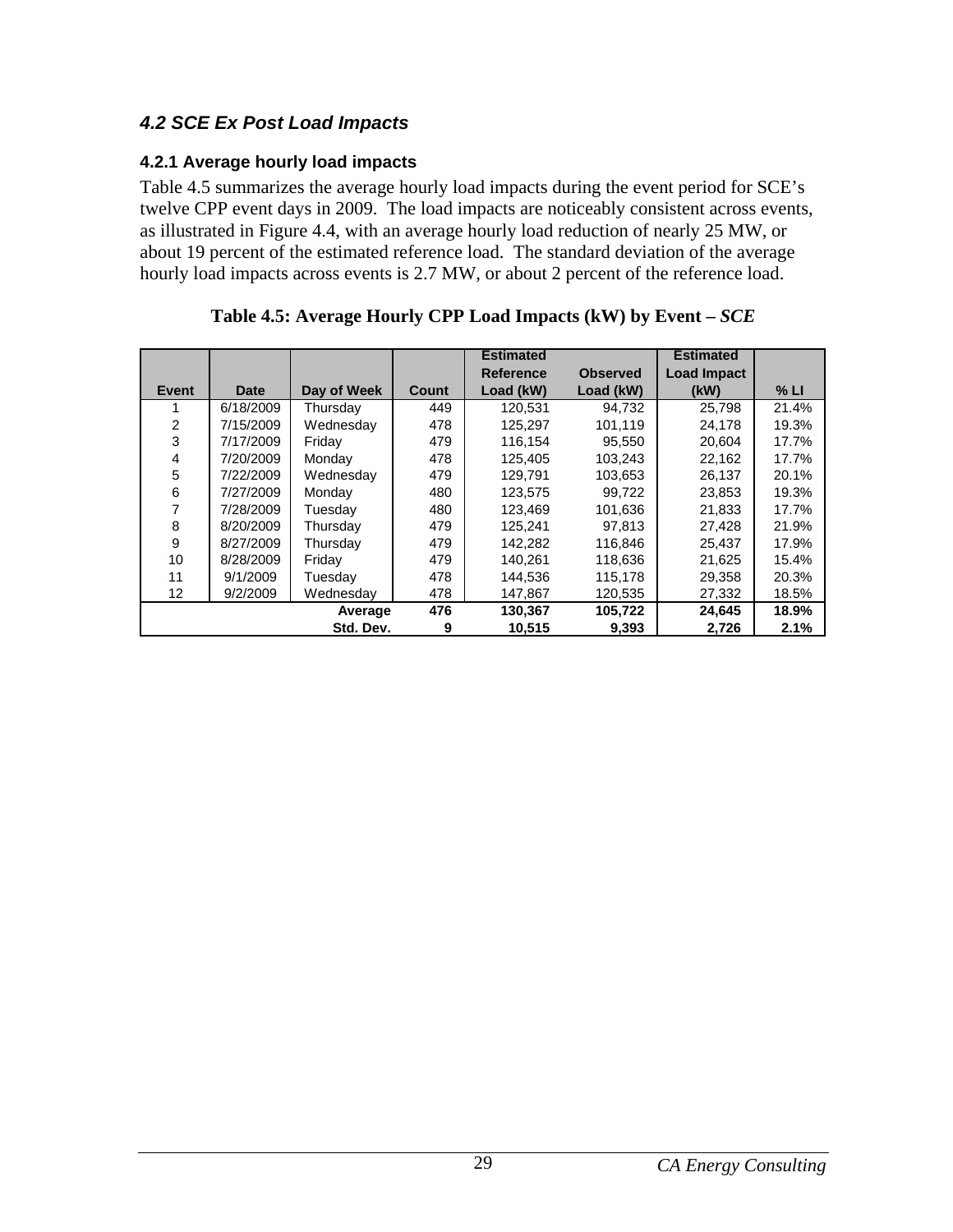

**Figure 4.4: Average Hourly CPP Load Impacts (kW) by Event –** *SCE* 

Table 4.6 summarizes average hourly load impacts by industry type for the average event, while Table 4.7 presents load impacts by LCA. Manufacturing customers made up more than half of the total reference load and accounted for the bulk of the load impacts. Nearly all of the load impacts were generated in the LA Basin.

| Table 4.6: Average Hourly CPP Load Impacts (kW) – by Industry Type (SCE) |  |  |  |  |  |  |  |
|--------------------------------------------------------------------------|--|--|--|--|--|--|--|
|--------------------------------------------------------------------------|--|--|--|--|--|--|--|

|                                          |       | <b>Estimated</b> |                 | <b>Estimated</b>   |         |
|------------------------------------------|-------|------------------|-----------------|--------------------|---------|
|                                          |       | <b>Reference</b> | <b>Observed</b> | <b>Load Impact</b> |         |
| <b>Industry Group</b>                    | Count | Load (kW)        | Load (kW)       | (kW)               | % LI    |
| 1. Agriculture, Mining & Construction    | 24    | 3.068            | 2,677           | 392                | 12.8%   |
| 2. Manufacturing                         | 217   | 65,767           | 48,020          | 17,747             | 27.0%   |
| 3. Wholesale, Transport, other Utilities | 53    | 16.791           | 12,490          | 4,302              | 25.6%   |
| 4. Retail stores                         | 34    | 13.602           | 12,653          | 949                | 7.0%    |
| 5. Offices, Hotels, Health, Services     | 44    | 9.564            | 8,957           | 607                | 6.4%    |
| 6. Schools                               | 97    | 19.961           | 19.961          | 0                  | $0.0\%$ |
| 7. Gov't, Entertainment, Other Services  | 8     | 1.614            | 965             | 649                | 40.2%   |
| Total                                    | 476   | 130.367          | 105.722         | 24,645             | 18.9%   |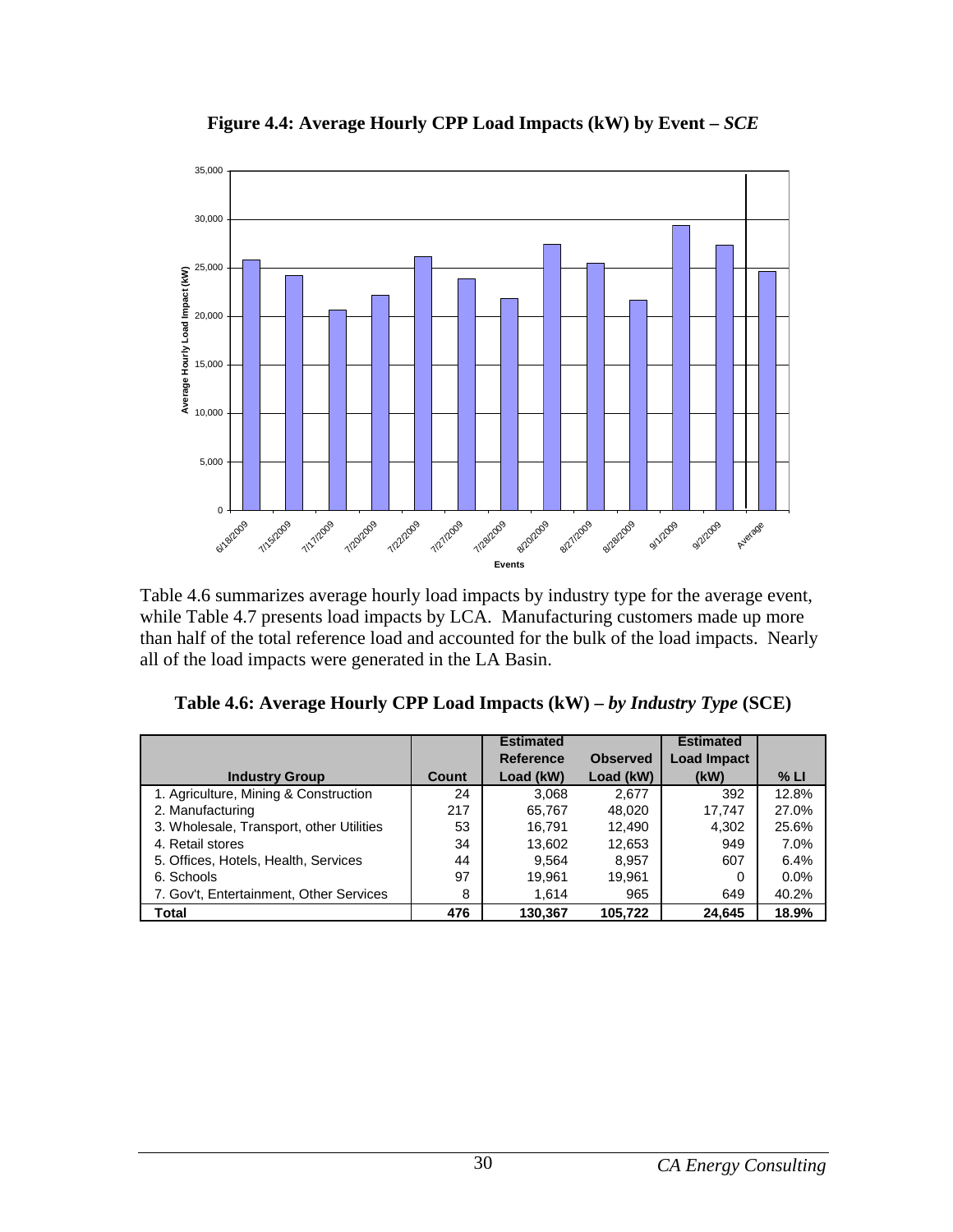| <b>Local Capacity Area</b> | Count | <b>Estimated</b><br><b>Reference</b><br>Load (kW) | <b>Observed</b><br>Load (kW) | <b>Estimated</b><br><b>Load Impact</b><br>(kW) | % LI  |
|----------------------------|-------|---------------------------------------------------|------------------------------|------------------------------------------------|-------|
| LA Basin                   | 390   | 111,050                                           | 89,925                       | 21,125                                         | 19.0% |
| Outside LA Basin           | 27    | 4.251                                             | 4.057                        | 194                                            | 4.6%  |
| Ventura                    | 59    | 15.067                                            | 11,740                       | 3.327                                          | 22.1% |
| Total                      | 476   | 130,367                                           | 105,722                      | 24,645                                         | 18.9% |

Table 4.7: Average Hourly CPP Load Impacts (kW) – *by LCA* (SCE)

## **4.2.2 Hourly load impacts**

Table 4.8 summarizes the hourly load impacts for the average CPP event. The hourly average event-day load impacts ranged from approximately 19 MW in the last hour of the event period to 29 MW in the first two hours. The load impacts represent percentages of the reference load ranging from about 18 to 20 percent. The  $10<sup>th</sup>$  and  $90<sup>th</sup>$  percentile load impacts range from 9 to 13 percent around the average load impact, with the values increasing toward the end of the event period.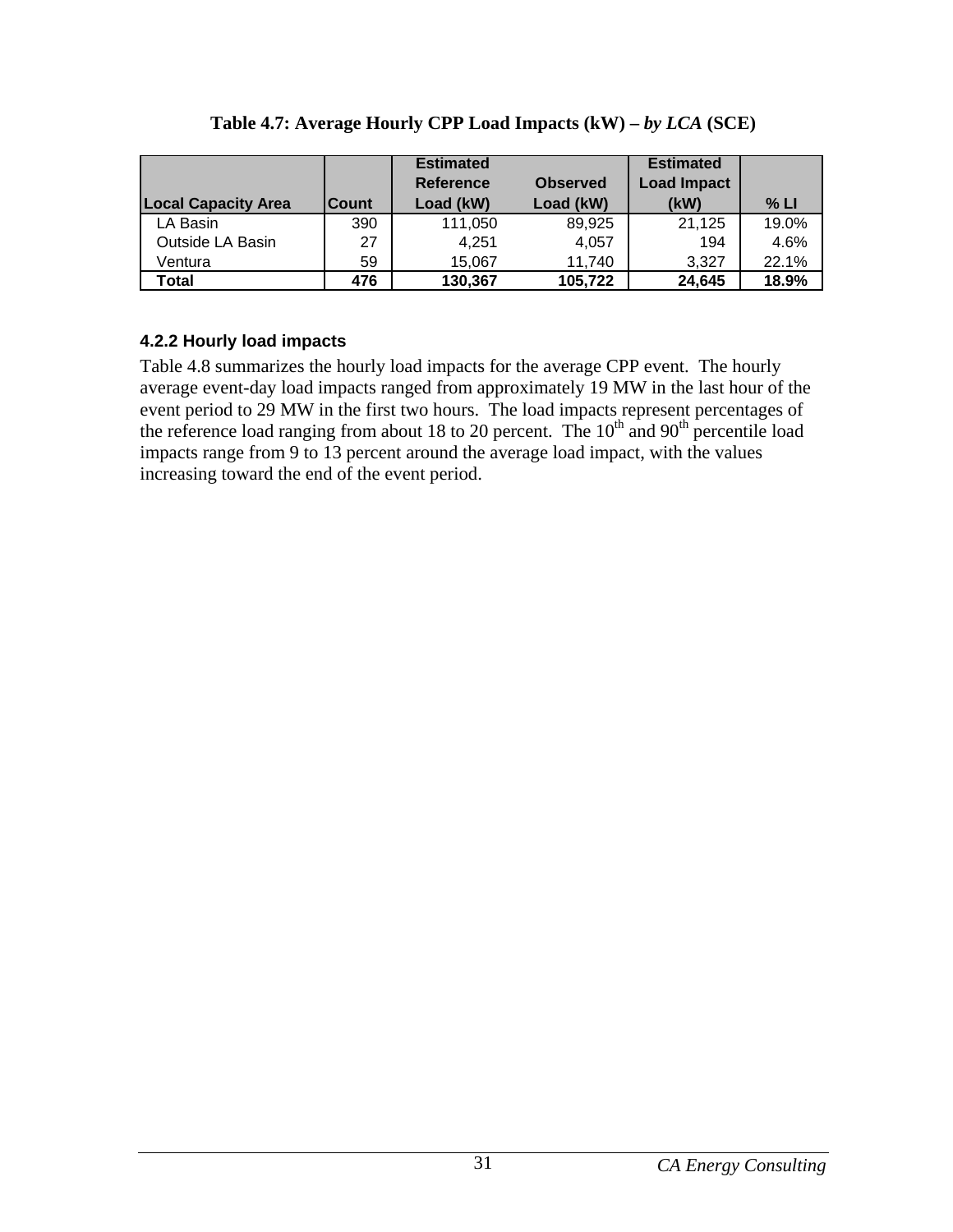| Hour           | <b>Estimated</b><br><b>Reference Load</b> | <b>Observed</b><br>Event-Day               | <b>Estimated</b><br><b>Load Impact</b> | Weighted<br>Average                     |          |          | <b>Uncertainty Adjusted Impact (kWh/hr)- Percentiles</b> |          |          |
|----------------|-------------------------------------------|--------------------------------------------|----------------------------------------|-----------------------------------------|----------|----------|----------------------------------------------------------|----------|----------|
| Ending         | (kWh/hr)                                  | Load (kWh/hr)                              | (kWh/hr)                               | Temperature (°F)                        | 10th%ile | 30th%ile | 50th%ile                                                 | 70th%ile | 90th%ile |
| 1              | 98,226                                    | 97.045                                     | 1.181                                  | 70                                      | $-1,265$ | 180      | 1.181                                                    | 2,182    | 3,627    |
| $\overline{2}$ | 95.439                                    | 94.486                                     | 953                                    | 69                                      | $-1,525$ | $-61$    | 953                                                      | 1.967    | 3.431    |
| 3              | 92.724                                    | 93.081                                     | $-357$                                 | 68                                      | $-2,834$ | $-1.371$ | $-357$                                                   | 656      | 2,120    |
| 4              | 93.855                                    | 96.003                                     | $-2,148$                               | 67                                      | $-4.625$ | $-3.161$ | $-2,148$                                                 | $-1,135$ | 328      |
| 5              | 104,420                                   | 108,140                                    | $-3,720$                               | 67                                      | $-6,198$ | $-4,734$ | $-3,720$                                                 | $-2,706$ | $-1,242$ |
| 6              | 120.828                                   | 124.501                                    | $-3.673$                               | 67                                      | $-6.155$ | $-4,688$ | $-3.673$                                                 | $-2,657$ | $-1,191$ |
| $\overline{7}$ | 137.484                                   | 139.113                                    | $-1,630$                               | 66                                      | $-4,117$ | $-2,648$ | $-1,630$                                                 | $-612$   | 858      |
| 8              | 150.194                                   | 151,499                                    | $-1,305$                               | 67                                      | $-3,796$ | $-2,324$ | $-1,305$                                                 | $-286$   | 1,186    |
| 9              | 156,895                                   | 157,092                                    | $-197$                                 | 69                                      | $-2,687$ | $-1,216$ | $-197$                                                   | 822      | 2,293    |
| 10             | 162,798                                   | 162,834                                    | $-35$                                  | 73                                      | $-2,520$ | $-1,052$ | $-35$                                                    | 981      | 2,450    |
| 11             | 167,070                                   | 166,077                                    | 993                                    | 77                                      | $-1,490$ | $-23$    | 993                                                      | 2,010    | 3,477    |
| 12             | 157,513                                   | 147,537                                    | 9,976                                  | 81                                      | 7,497    | 8,961    | 9,976                                                    | 10,990   | 12,454   |
| 13             | 147,732                                   | 119,012                                    | 28,720                                 | 84                                      | 26,246   | 27,708   | 28,720                                                   | 29,732   | 31,194   |
| 14             | 147,568                                   | 118,530                                    | 29,038                                 | 86                                      | 26,568   | 28,028   | 29,038                                                   | 30.049   | 31,509   |
| 15             | 139.436                                   | 113.331                                    | 26.106                                 | 88                                      | 23.637   | 25.095   | 26.106                                                   | 27.116   | 28.575   |
| 16             | 127.007                                   | 103.569                                    | 23.438                                 | 88                                      | 20.967   | 22.427   | 23.438                                                   | 24.449   | 25.909   |
| 17             | 114.862                                   | 93.702                                     | 21,160                                 | 88                                      | 18.693   | 20.150   | 21.160                                                   | 22,169   | 23.626   |
| 18             | 105.599                                   | 86.188                                     | 19,411                                 | 87                                      | 16,945   | 18,402   | 19,411                                                   | 20,420   | 21,876   |
| 19             | 107,398                                   | 99.181                                     | 8.217                                  | 85                                      | 5,746    | 7,206    | 8,217                                                    | 9,228    | 10,688   |
| 20             | 115.332                                   | 111.231                                    | 4.101                                  | 82                                      | 1.630    | 3.090    | 4.101                                                    | 5.113    | 6,573    |
| 21             | 118.525                                   | 117.248                                    | 1.276                                  | 78                                      | $-1.187$ | 269      | 1,276                                                    | 2.284    | 3.739    |
| 22             | 113,554                                   | 112.933                                    | 621                                    | 75                                      | $-1.843$ | $-387$   | 621                                                      | 1.629    | 3,084    |
| 23             | 105,787                                   | 105.376                                    | 411                                    | 73                                      | $-2,056$ | $-599$   | 411                                                      | 1,421    | 2.879    |
| 24             | 103,740                                   | 103,214                                    | 526                                    | 72                                      | $-1,945$ | $-485$   | 526                                                      | 1,537    | 2,997    |
|                | <b>Reference Energy</b>                   | Observed<br>Event-Day<br><b>Energy Use</b> | Change in<br><b>Energy Use</b>         | <b>Cooling Degree</b><br>Hours (Base 75 |          |          | Uncertainty Adjusted Impact (kWh/hour) - Percentiles     |          |          |
|                | Use (kWh)                                 | (kWh)                                      | (kWh)                                  | oF                                      | 10th     | 30th     | 50th                                                     | 70th     | 90th     |
| Daily          | 2.983.986                                 | 2.820.924                                  | 163,063                                | 99.1                                    | n/a      | n/a      | n/a                                                      | n/a      | n/a      |

**Table 4.8: Hourly Load Impacts for Average CPP Event Day –** *SCE*

Figure 4.5 illustrates the pattern of the reference load, observed load, and load impacts for the average event day, showing the decline in hourly load impacts over the event period. Figure 4.6 shows the rather tight range of estimated load impacts across events.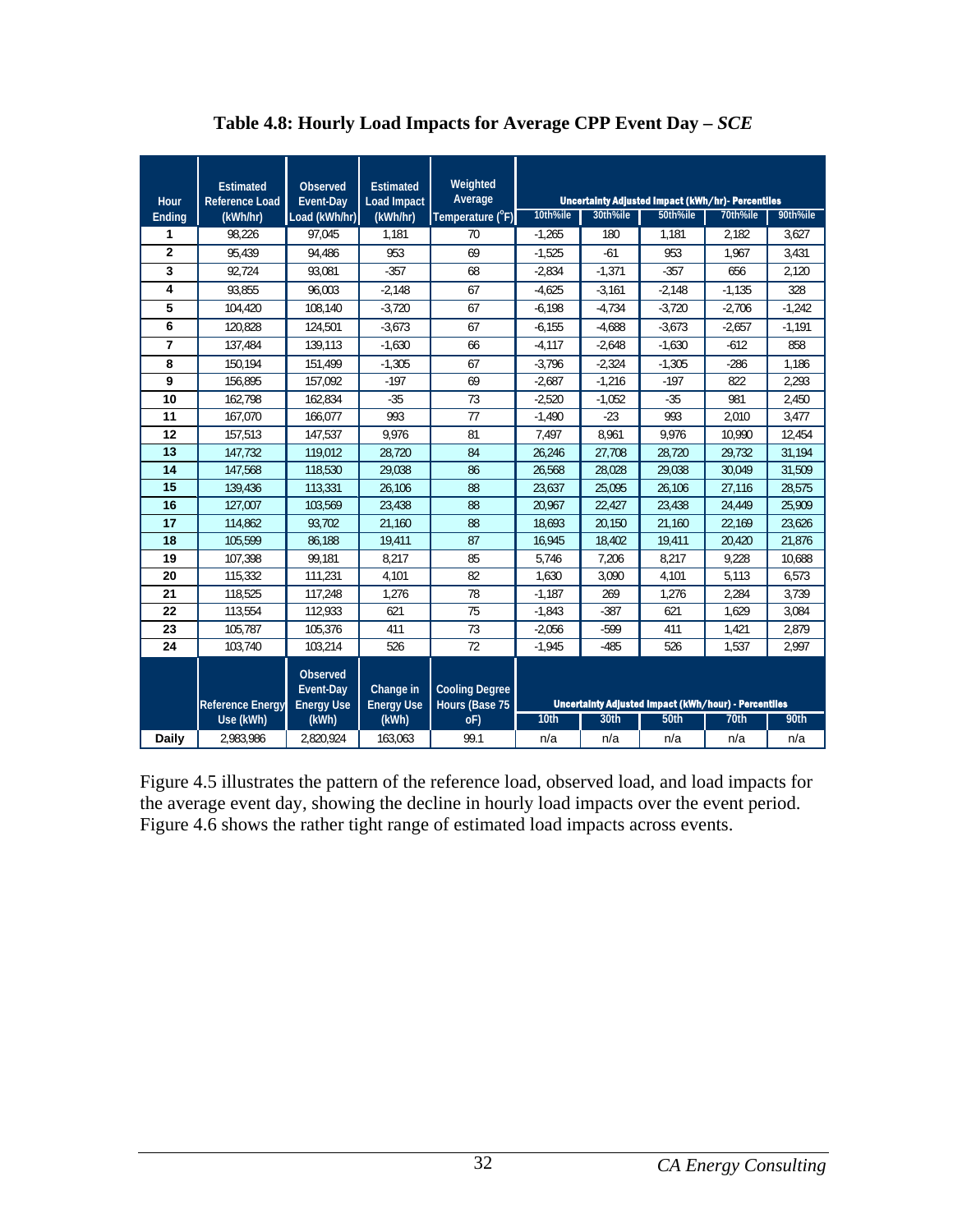

**Figure 4.5: Hourly Load Impacts for Average CPP Event Day in 2009 –** *SCE*

**Figure 4.6: Hourly CPP Load Impacts, by Event –** *SCE*

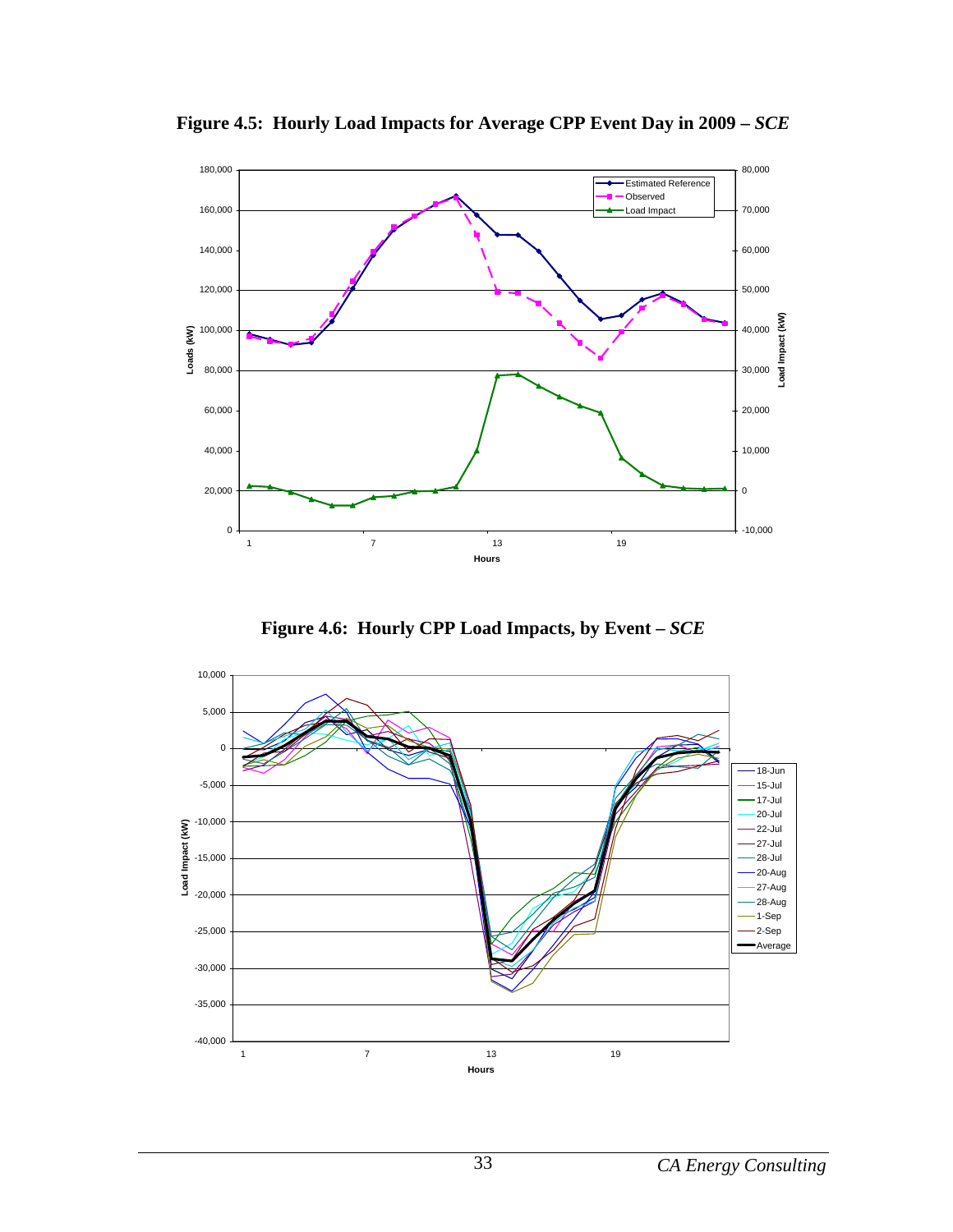# *4.3 SDG&E Ex Post Load Impacts*

## **4.3.1 Average hourly load impacts**

Table 4.9 summarizes the average hourly load impacts during the event period for SDG&E's eight CPP event days in 2009. The load impacts ranged from 19.8 MW to 29.3 MW across the seven weekday events, with an average of 23.3 MW, or about 5.6 percent of the CPP reference load, as shown in Figure 4.7.<sup>[23](#page-40-0)</sup> Load impacts were somewhat less than average for the one Saturday event (August 29) and the two late-September events. The standard deviation around the average load impact value is 3.6 MW, or about 0.9 percent of the reference load.

| Event | <b>Date</b> | Day of<br><b>Week</b> | Count      | <b>Estimated</b><br><b>Reference</b><br>Load (kW) | <b>Observed</b><br>Load (kW) | <b>Estimated</b><br><b>Load Impact</b><br>(kW) | % LI            |
|-------|-------------|-----------------------|------------|---------------------------------------------------|------------------------------|------------------------------------------------|-----------------|
|       | 8/27/2009   | Thursday              | 1.576      | 426.433                                           | 400.046                      | 26.387                                         | 6.2%            |
| 2     | 8/28/2009   | Friday                | 1,576      | 422.212                                           | 400.040                      | 22.173                                         | 5.3%            |
| 3     | 8/29/2009   | Saturdav              | 1.576      | 346.827                                           | 327.859                      | 18.968                                         | 5.5%            |
| 4     | 8/31/2009   | Monday                | 1,576      | 428.554                                           | 406.151                      | 22,403                                         | 5.2%            |
| 5     | 9/3/2009    | Thursday              | 1,576      | 456.613                                           | 427.311                      | 29,302                                         | 6.4%            |
| 6     | 9/4/2009    | Friday                | 1.576      | 438.160                                           | 412.065                      | 26.094                                         | 6.0%            |
| 7     | 9/24/2009   | Thursday              | 1,576      | 426.584                                           | 406.784                      | 19.799                                         | 4.6%            |
| 8     | 9/25/2009   | Friday                | 1,576      | 405.449                                           | 384,503                      | 20,945                                         | 5.2%            |
|       |             | Average<br>Std. Dev.  | 1.576<br>0 | 418.854<br>32,489                                 | 395,595<br>29,916            | 23,259<br>3,625                                | 5.6%<br>$0.9\%$ |

| Table 4.9: Average Hourly CPP Load Impacts (kW) by Event $-SDG\&E$ (2009) |  |  |
|---------------------------------------------------------------------------|--|--|
|                                                                           |  |  |

<span id="page-40-0"></span><sup>1</sup> <sup>23</sup> It should be noted that SDG&E allows joint participation in CPP and the Capacity Bidding Program (CBP) day-of (DO) program type. If CPP and CBP-DO events are called on the same day, customer accounts that are enrolled in both programs continue to face CPP prices on that day, and do not receive energy credits for CBP load reductions. However, the CPUC has ruled that for resource adequacy purposes, capacity-based program load impacts receive a higher priority than those of energy-based programs. Contemporaneous CPP and CBP-DO events were called three times in 2009, on August 27, August 28, and September 3. We estimate that the average hourly load impacts of those customer accounts that were enrolled in both programs provided approximately 4 MW of load impacts. Thus, for resource adequacy purposes, the estimated CPP load impacts on those three days should be reduced by approximately 4 MW.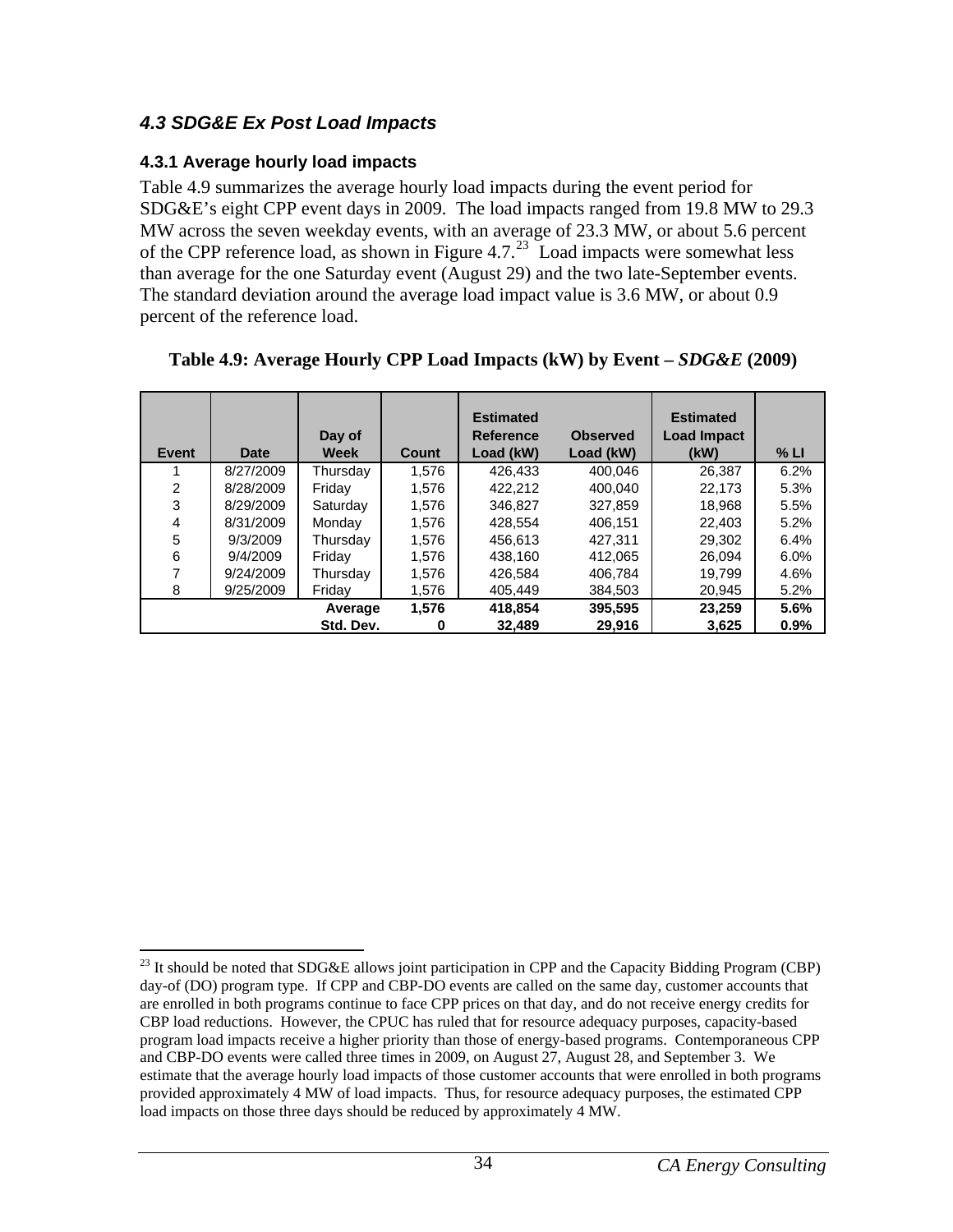

**Figure 4.7: Average Hourly CPP Load Impacts (kW) by Event –** *SDG&E* **(2009)** 

Table 4.10 summarizes load impacts by industry type for the average event. The largest load impacts were provided by the Offices, Hotels, Health and Services; and Wholesale, Transportation and Utilities (largely water utilities) industry groups.[24](#page-41-0)

 $\overline{a}$ 

<span id="page-41-0"></span> $24$  Note that the small negative estimated load impact for the "Other/Unknown" industry group indicates that the regression models estimated a higher than expected load on the average CPP event day. These estimates were likely not statistically significant.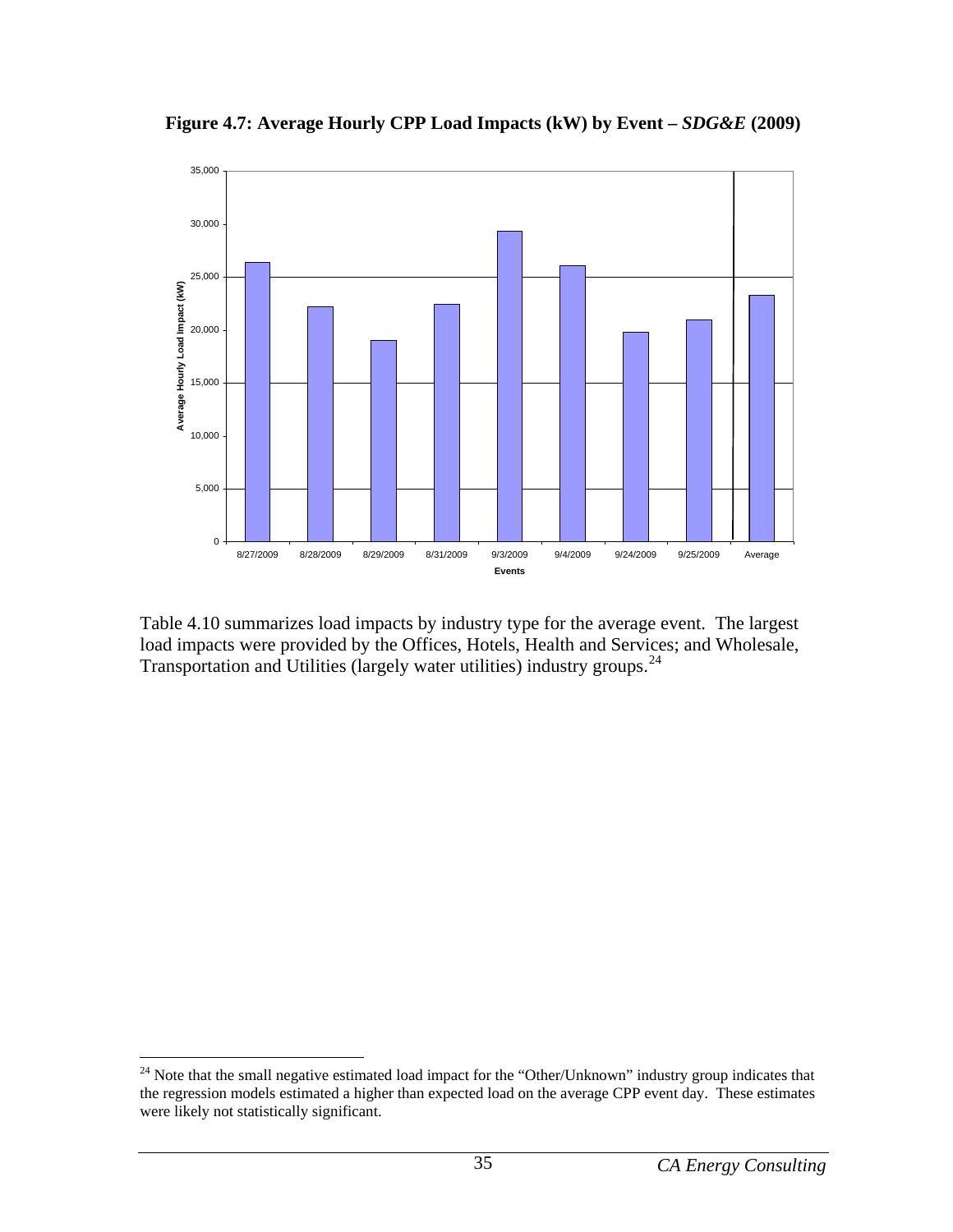| <b>Industry Group</b>                    | Count | <b>Estimated</b><br><b>Reference</b><br>Load (kW) | <b>Observed</b><br>Load (kW) | <b>Estimated</b><br>Load Impact<br>(kW) | % LI    |
|------------------------------------------|-------|---------------------------------------------------|------------------------------|-----------------------------------------|---------|
| 1. Agriculture, Mining & Construction    | 19    | 4.835                                             | 3.760                        | 1,075                                   | 22.2%   |
| 2. Manufacturing                         | 220   | 59.506                                            | 56.533                       | 2,973                                   | 5.0%    |
| 3. Wholesale, Transport, other Utilities | 265   | 49.186                                            | 42.773                       | 6,412                                   | 13.0%   |
| 4. Retail stores                         | 128   | 38.959                                            | 36.814                       | 2,145                                   | 5.5%    |
| 5. Offices, Hotels, Health, Services     | 480   | 180.185                                           | 172.249                      | 7.937                                   | 4.4%    |
| 6. Schools                               | 267   | 41.546                                            | 41.546                       | 0                                       | $0.0\%$ |
| 7. Gov't, Entertainment, Other Services  | 190   | 44.020                                            | 41.268                       | 2,752                                   | 6.3%    |
| 8. Other or Unknown                      |       | 617                                               | 653                          | $-35$                                   | -5.7%   |
| Total                                    | 1,576 | 418.854                                           | 395.595                      | 23,259                                  | 5.6%    |

**Table 4.10: Average Hourly CPP Load Impacts (kW) –** *by Industry Type (SDG&E)*

## **4.3.2 Hourly load impacts**

Table 4.11 summarizes the hourly load impacts for the average seven-hour CPP event. The hourly average event-day load impacts range from approximately 27 MW in the first hour of the event period to 21 MW in the last hour. The load impacts represent percentages of the reference load ranging from about 5 to 6.3 percent. The  $10<sup>th</sup>$  and  $90<sup>th</sup>$  percentile load impacts range from 13 to 16 percent around the average load impact, with the values increasing toward the end of the event period.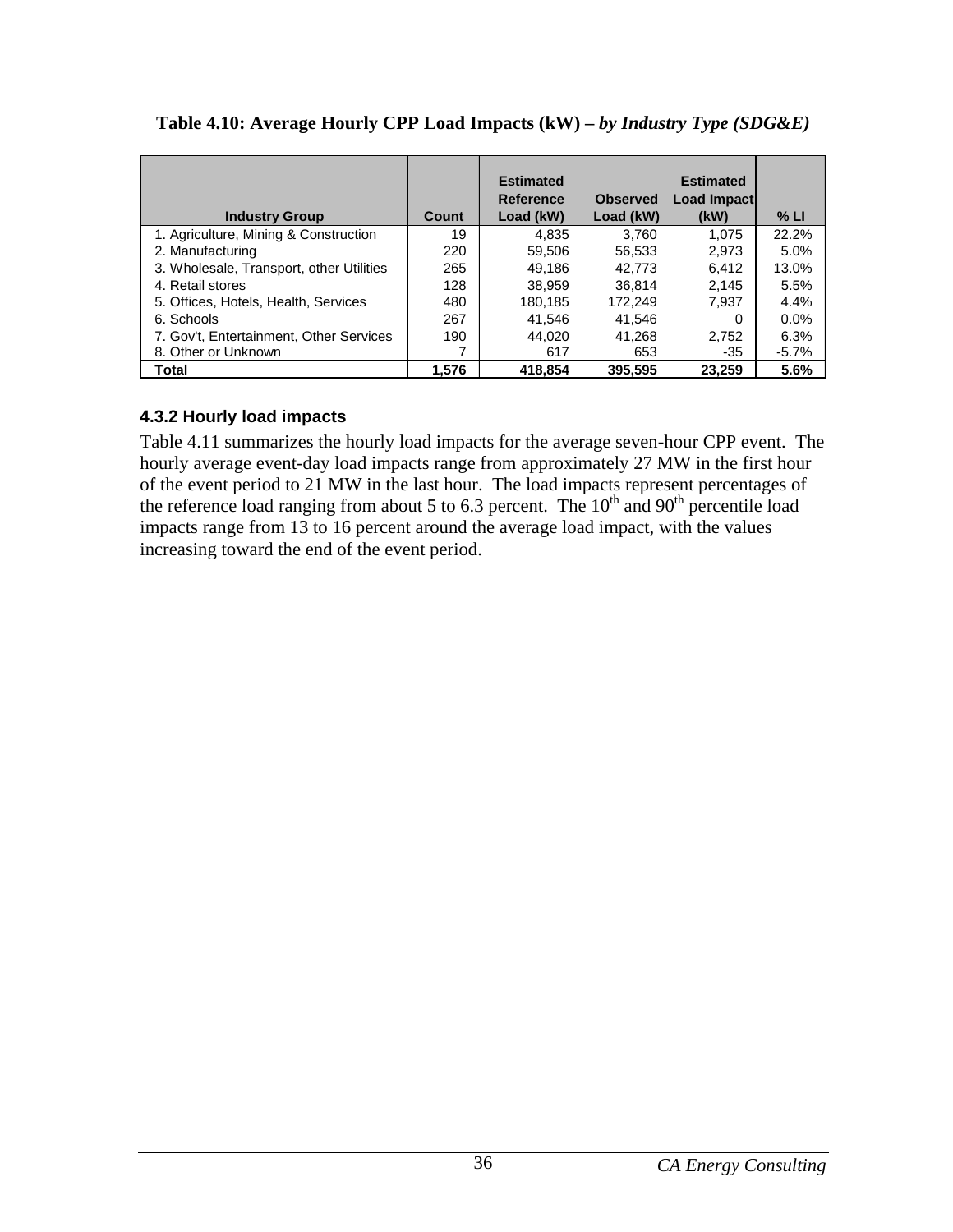| <b>Hour</b>    | <b>Estimated</b><br><b>Reference Load</b> | <b>Observed</b><br>Event-Day               | <b>Estimated</b><br><b>Load Impact</b> | Weighted<br>Average                     |                  |          | Uncertainty Adjusted Impact (kWh/hr)- Percentiles           |          |          |
|----------------|-------------------------------------------|--------------------------------------------|----------------------------------------|-----------------------------------------|------------------|----------|-------------------------------------------------------------|----------|----------|
| Ending         | (kWh/hr)                                  | Load (kWh/hr)                              | (kWh/hr)                               | Temperature (°F)                        | 10th%ile         | 30th%ile | 50th%ile                                                    | 70th%ile | 90th%ile |
| 1              | 269.047                                   | 272.211                                    | $-3.164$                               | 71                                      | $-6.166$         | $-4.393$ | $-3.164$                                                    | $-1.935$ | $-161$   |
| $\overline{2}$ | 257,728                                   | 258,328                                    | $-600$                                 | 70                                      | $-3,661$         | $-1,853$ | $-600$                                                      | 653      | 2,462    |
| 3              | 251.726                                   | 253,171                                    | $-1,446$                               | 69                                      | $-4,567$         | $-2.723$ | $-1,446$                                                    | $-168$   | 1,676    |
| 4              | 253,364                                   | 253,241                                    | 123                                    | 70                                      | $-3,059$         | $-1.179$ | 123                                                         | 1,425    | 3,305    |
| 5              | 262.769                                   | 261,576                                    | 1,192                                  | 69                                      | $-1,958$         | $-96$    | 1,192                                                       | 2,481    | 4,342    |
| 6              | 284.852                                   | 283.507                                    | 1.346                                  | 69                                      | $-1,931$         | 5        | 1.346                                                       | 2.686    | 4.622    |
| 7              | 315.222                                   | 311,821                                    | 3,401                                  | 69                                      | 42               | 2.027    | 3,401                                                       | 4,776    | 6,761    |
| 8              | 342.012                                   | 340.707                                    | 1.305                                  | 73                                      | $-2,237$         | $-144$   | 1.305                                                       | 2.755    | 4.848    |
| 9              | 373.892                                   | 373,385                                    | 507                                    | 78                                      | $-3,080$         | $-961$   | 507                                                         | 1,974    | 4,094    |
| 10             | 402,383                                   | 400,313                                    | 2.070                                  | 82                                      | $-1,869$         | 458      | 2.070                                                       | 3,682    | 6.009    |
| 11             | 424.167                                   | 414.142                                    | 10.026                                 | 84                                      | 6,415            | 8.548    | 10.026                                                      | 11.503   | 13.636   |
| 12             | 433.875                                   | 406,471                                    | 27,404                                 | 86                                      | 23,669           | 25.876   | 27,404                                                      | 28.932   | 31.138   |
| 13             | 433.385                                   | 410.123                                    | 23.262                                 | 86                                      | 19.824           | 21.855   | 23.262                                                      | 24.669   | 26.700   |
| 14             | 434,848                                   | 410,788                                    | 24,061                                 | 85                                      | 20,890           | 22,763   | 24,061                                                      | 25.358   | 27,231   |
| 15             | 432.073                                   | 406.567                                    | 25.506                                 | 85                                      | 22,181           | 24,145   | 25.506                                                      | 26.866   | 28.831   |
| 16             | 415.959                                   | 395,452                                    | 20,507                                 | 85                                      | 17,130           | 19,125   | 20,507                                                      | 21,889   | 23,884   |
| 17             | 401,421                                   | 380.426                                    | 20.995                                 | 84                                      | 17,788           | 19,683   | 20,995                                                      | 22,307   | 24,202   |
| 18             | 380.417                                   | 359,339                                    | 21,079                                 | 81                                      | 18,044           | 19,837   | 21,079                                                      | 22,321   | 24,113   |
| 19             | 353,252                                   | 347,858                                    | 5,393                                  | 78                                      | 2,364            | 4,154    | 5,393                                                       | 6,633    | 8,423    |
| 20             | 340,763                                   | 343,804                                    | $-3,041$                               | 75                                      | $-6,093$         | $-4,289$ | $-3,041$                                                    | $-1,792$ | 12       |
| 21             | 328.776                                   | 332,625                                    | $-3,849$                               | 74                                      | $-6,899$         | $-5,097$ | $-3,849$                                                    | $-2,601$ | $-798$   |
| 22             | 310.531                                   | 313,525                                    | $-2.994$                               | 73                                      | $-6,100$         | $-4,265$ | $-2,994$                                                    | $-1,723$ | 112      |
| 23             | 295.828                                   | 298,933                                    | $-3,104$                               | 72                                      | $-6,132$         | $-4,343$ | $-3,104$                                                    | $-1,865$ | $-77$    |
| 24             | 283.931                                   | 285.082                                    | $-1,151$                               | 71                                      | $-4,200$         | $-2.398$ | $-1,151$                                                    | 97       | 1.899    |
|                | <b>Reference Energy</b>                   | Observed<br>Event-Day<br><b>Energy Use</b> | Change in<br><b>Energy Use</b>         | <b>Cooling Degree</b><br>Hours (Base 75 |                  |          | <b>Uncertainty Adjusted Impact (kWh/hour) - Percentiles</b> |          |          |
|                | Use (kWh)                                 | (kWh)                                      | (kWh)                                  | oF)                                     | 10 <sub>th</sub> | 30th     | <b>50th</b>                                                 | 70th     | 90th     |
| Daily          | 8,282,220                                 | 8,113,392                                  | 168,828                                | 80.5                                    | n/a              | n/a      | n/a                                                         | n/a      | n/a      |

## Table 4.11: CPP Total Load Impacts for Average Event Day -  $SDG\&E$

Figure 4.8 illustrates the patterns of the estimated reference load, observed load, and load impacts (right axis) for the average event day. Figure 4.9 shows a rather tight range of estimated load impacts across events.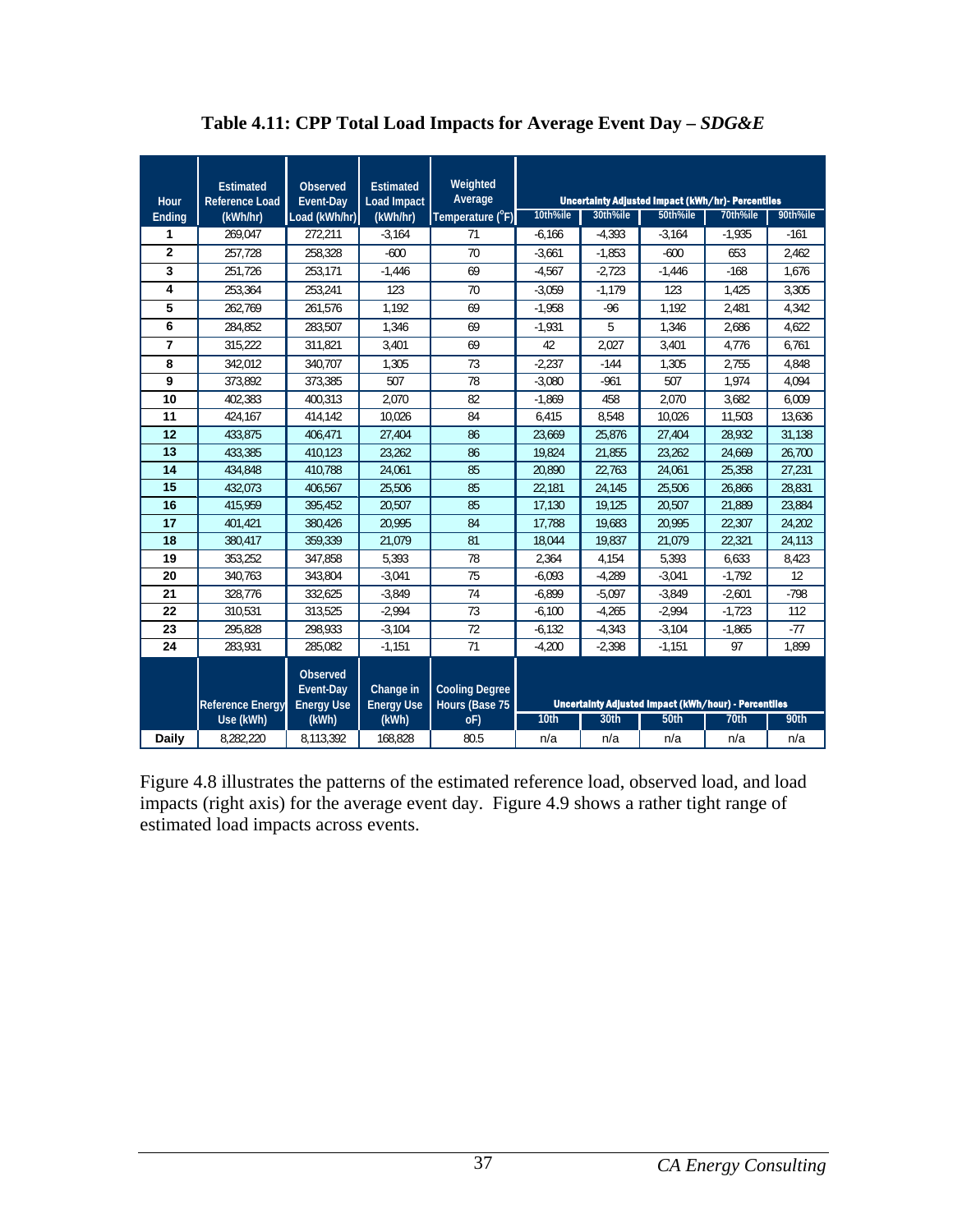

**Figure 4.8: Hourly Load Impacts for Average CPP Event Day in 2009 –** *SDG&E*

**Figure 4.9: Hourly CPP Load Impacts, by Event –** *SDG&E* 

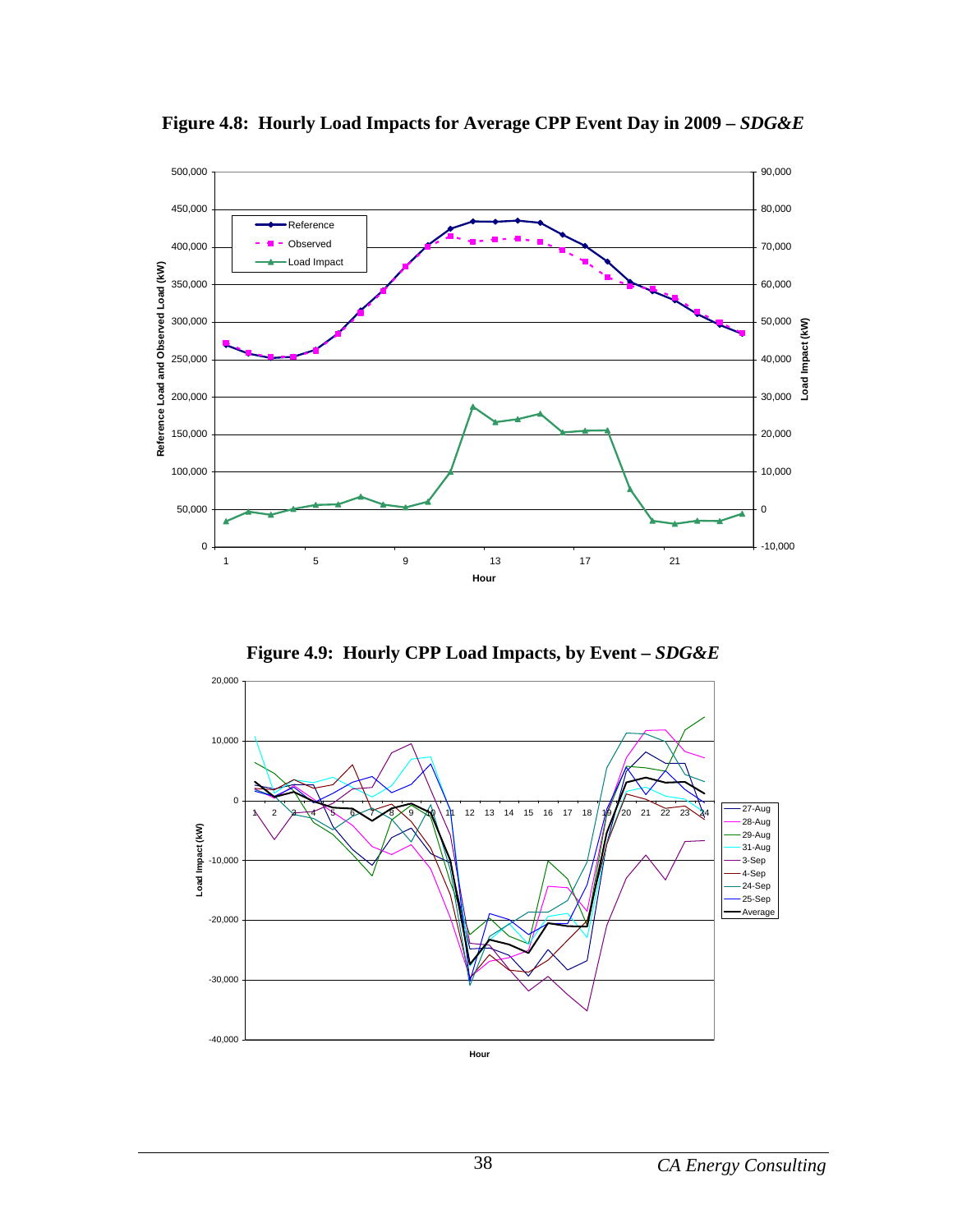### **4.3.3 Additional analyses of SDG&E's default CPP load impacts**

The introduction of SDG&E's default CPP rate, along with the occurrence of several CPP events in 2009 (no events were called in 2008), provide the first opportunity to examine two key issues regarding default CPP:

- 1. Did the load response of customers who had previously enrolled in SDG&E's voluntary CPP rate differ from that of newly defaulted customers?
- 2. Does the level of capacity reservation appear to be related to the level of a customer's load response?

Developing an understanding of these issues may improve the ability to forecast load impacts over time.

We begin by characterizing the differences between the customer accounts that previously volunteered for CPP and those that were transitioned to default CPP beginning in 2008. Tables 4.12 and 4.13 show differences in the industry group make-up and price responsiveness of the two groups of customer accounts. As shown in the last column, the overall percentage price responsiveness of the previous CPP volunteers was twice that of the newly defaulted customers (10 percent compared to 5 percent). The key factors driving the difference appear to be the higher share of load and greater price responsiveness of the Agriculture, Mining, and Construction; and Wholesale, Transport, and Other Utilities industry groups among the previous volunteers compared to the newly defaulted customers.

|  | Table 4.12: Characteristics of Customers Previously Enrolled in Voluntary CPP |  |  |  |  |
|--|-------------------------------------------------------------------------------|--|--|--|--|
|--|-------------------------------------------------------------------------------|--|--|--|--|

| <b>Industry Type</b>                         | Num. of<br><b>SAIDS</b> | Sum of Max<br>kW | Sum of<br>Avg. kWh | $%$ of<br>Max kW | Avg. Size<br>(kW) | Ave.<br><b>Event LI</b> | % LI |
|----------------------------------------------|-------------------------|------------------|--------------------|------------------|-------------------|-------------------------|------|
| 1. Agriculture, Mining & Construction        | 4                       | 6.740            | 2,122              | 6%               | 1,685             | 980                     | 43%  |
| 2. Manufacturing                             | 28                      | 8.495            | 4,723              | 7%               | 303               | 349                     | 6%   |
| 3. Wholesale, Transport, other Utilities     | 107                     | 33.914           | 13,406             | 30%              | 317               | 3.196                   | 24%  |
| 4. Retail stores                             | 25                      | 10.269           | 7.277              | 9%               | 411               | 163                     | 2%   |
| 5. Offices, Hotels, Health, Services         | 54                      | 35,822           | 21,986             | 32%              | 663               | 1.591                   | 6%   |
| 6. Schools                                   | 56                      | 8.811            | 3,410              | 8%               | 157               |                         | 0%   |
| 7. Government, Entertainment, Other Services | 23                      | 9.274            | 5,792              | 8%               | 403               | 596                     | 9%   |
| 8. Other/Unclassified                        | 0                       | O                | 0                  | n/a              | n/a               |                         |      |
| <b>TOTAL</b>                                 | 297                     | 113.324          | 58,715             | 100%             | 382               | 6,875                   | 10%  |

| <b>Industry Type</b>                         | Num. of<br><b>SAIDs</b> | Sum of Max<br>kW | Sum of<br>Avg. kWh | $%$ of<br>Max kW | Avg. Size<br>(kW) | Ave.<br><b>Event LI</b> | % LI  |
|----------------------------------------------|-------------------------|------------------|--------------------|------------------|-------------------|-------------------------|-------|
| 1. Agriculture, Mining & Construction        | 15                      | 4.947            | 2.409              | $1\%$            | 330               | 95                      | 4%    |
| 2. Manufacturing                             | 194                     | 84.202           | 43.487             | 17%              | 434               | 2,624                   | 5%    |
| 3. Wholesale, Transport, other Utilities     | 159                     | 86.294           | 31.756             | 17%              | 543               | 3,216                   | 10%   |
| 4. Retail stores                             | 103                     | 32.375           | 19.383             | 7%               | 314               | 1.982                   | 7%    |
| 5. Offices, Hotels, Health, Services         | 427                     | 184.880          | 112.958            | 37%              | 433               | 6.346                   | 5%    |
| 6. Schools                                   | 211                     | 45.605           | 16.826             | 9%               | 216               |                         | 0%    |
| 7. Government. Entertainment. Other Services | 167                     | 58.301           | 28.400             | 12%              | 349               | 2,156                   | 6%    |
| 8. Other/Unclassified                        |                         | 857              | 570                | $0\%$            | 122               | $-35$                   | $-6%$ |
| TOTAL                                        | 1.283                   | 497.460          | 255.789            | 100%             | 388               | 16.384                  | 5%    |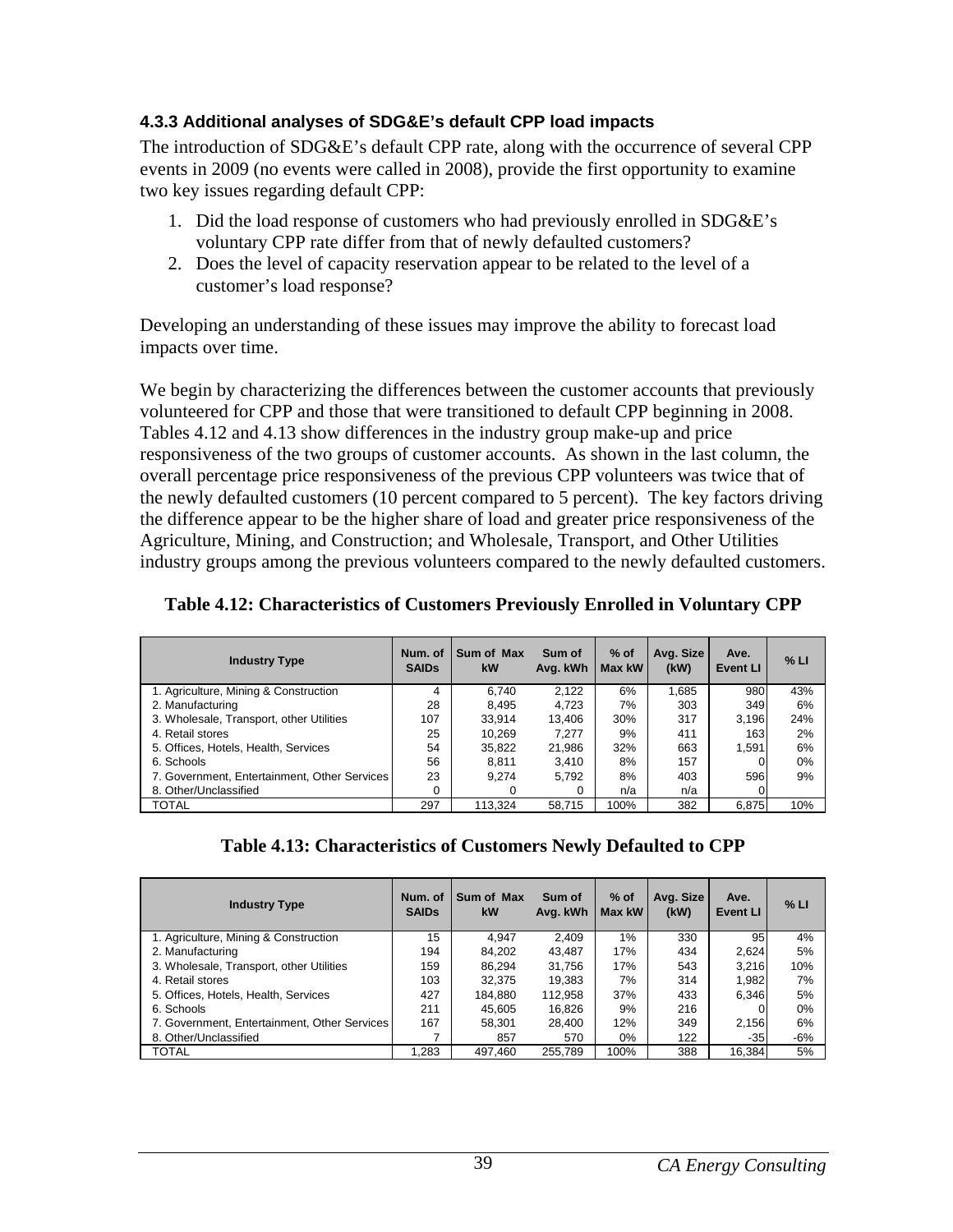We also present some basic statistics on differences between the two CPP groups in their decisions regarding capacity reservation level and their price responsiveness:

- 18.8 percent of the default CPP customer accounts in 2009 had previously enrolled on the voluntary CPP rate.
- Regarding the *capacity reservation level* (CRL), 41.5 percent of all of the default CPP customer accounts kept the default level of 50 percent.
- Of those service accounts that opted to *change* the capacity reservation level, 81.7 percent selected a capacity reservation level of zero.
- Customers' decision to change their CRL appears to be related to prior participation in the voluntary CPP rate:
	- o 80.5 percent of prior voluntary CPP participants changed their capacity reservation level (of which 83 percent selected zero).
	- o 53.3 percent of the newly defaulted CPP service accounts changed their capacity reservation level.
- Observed differences in percentage load impacts by type of CPP customer, as shown in Table 4.14, indicate that CPP load response differs between previous volunteers and newly defaulted customers, and by decisions regarding CRL.

### **Table 4.14: Differences in Percentage Load Impacts by Sub-Groups**

|                                      |                | <b>Percent</b> |
|--------------------------------------|----------------|----------------|
|                                      | <b>Percent</b> | Load           |
| <b>Customer Type</b>                 | of SAIDs       | <b>Impact</b>  |
| Previously enrolled in voluntary CPP | 19%            | 10%            |
| Newly defaulted to CPP               | 81%            | 5%             |
| Kept default CRL (50%)               | 42%            | 3%             |
| Changed from default CRL             | 58%            | 9%             |
| Changed CRL to zero                  | 48%            | 9%             |

The results in Table 4.14 indicate that *overall* percentage load impacts are higher for service accounts that formerly enrolled on the voluntary CPP rate; and for service accounts that elected to change their CRL (most of which selected no capacity reservation). However, these simple average load impact percentages do not control for differences in customer characteristics such as industry group, which have been shown to affect demand responsiveness (as shown in Tables 4.12 and 4.13).

We therefore conducted a statistical analysis to determine the extent to which the overall differences in load impacts may be attributed to factors other than simply prior participation in the voluntary CPP rate or modifying the capacity reservation level. In this regression analysis, the dependent variable for each observation is the estimated percentage load impact for a service account during a particular CPP event (based on the customer-specific regression models).<sup>[25](#page-46-0)</sup> That is, the observations run across customer accounts and events. The data were screened to exclude obviously erroneous load impact estimates, such

<span id="page-46-0"></span> $\overline{a}$ <sup>25</sup> Because this method uses customer- and event-level percentage load impacts as the unit of measurement, the results are not directly comparable to the percentage load statistics presented in the bullet points, which are based on aggregated load impacts and reference loads.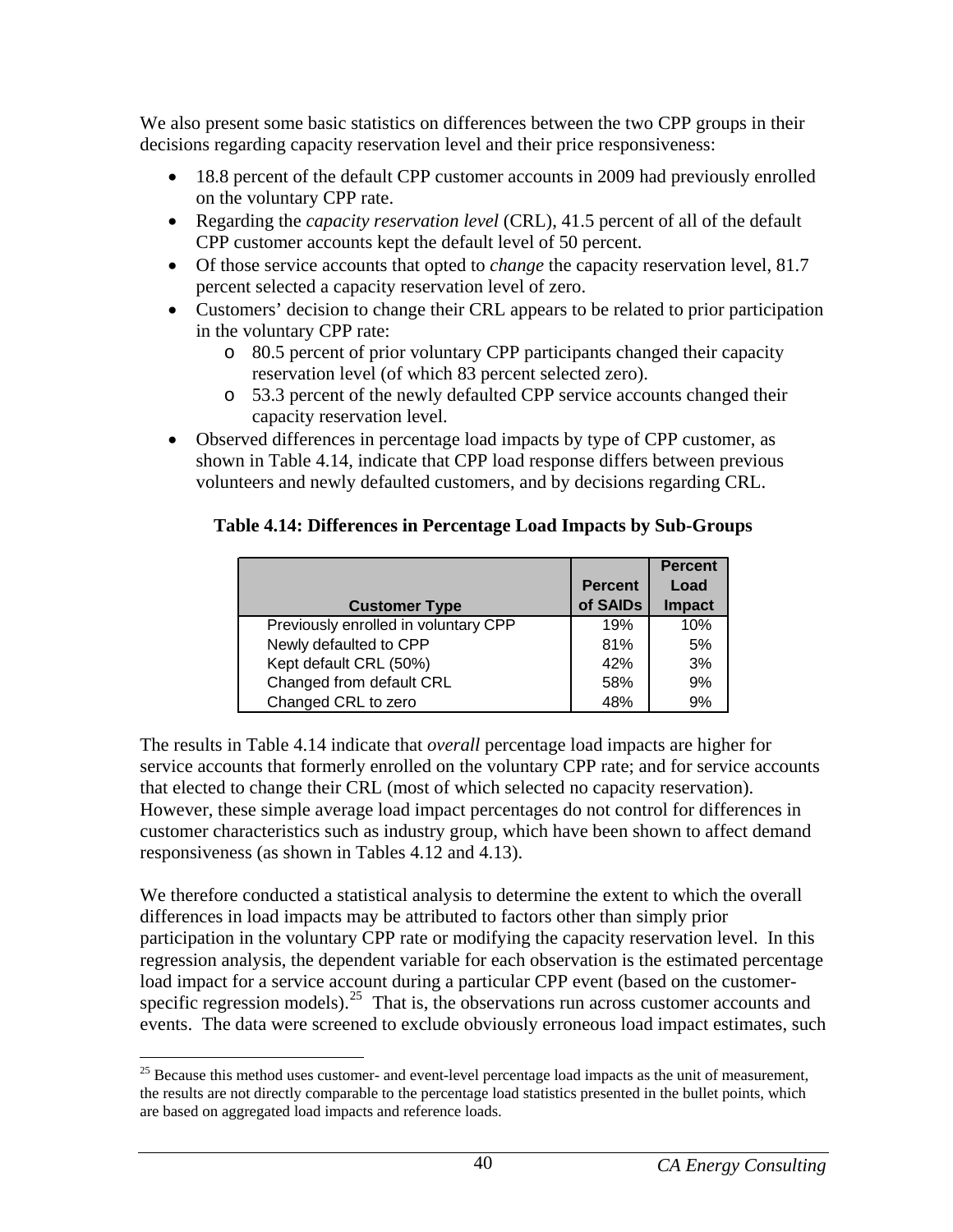as those implying negative implied reference loads.<sup>[26](#page-47-0)</sup> The independent variables include the natural log of the SAID's average hourly usage (as an indicator of size) and indicator (dummy) variables for the following factors:

- Prior participation in the voluntary CPP rate;
- Whether the SAID changed its CRL; and
- If so, whether the level was set to zero kW;
- Participation in TA/TI and AutoDR;
- Industry group, as shown in Table 4.10; and
- Each event date.

Table 4.15 contains the estimated coefficients and standard errors for the key variables of interest, which include previous participation in voluntary CPP and CRL decisions. The coefficients represent the direct influence of these factors after controlling for the effect of industry group. Asterisks are used to indicate estimates that are statistically significantly different from zero with 99 percent confidence. The coefficients may be interpreted as follows:

- Percentage load impacts of SAIDs that previously participated in voluntary CPP were 0.8 percentage points *lower* than those that were newly defaulted onto CPP (controlling for differences in industry group and other factors). However, this difference was not statistically significant.
- Percentage load impacts of SAIDs that changed their CRL were 2.7 percentage points higher than those that retained the default level.
- Percentage load impacts of SAIDs that changed their capacity reservation level to zero kW were an *additional* 2.8 percentage point higher than those that did not. Therefore, SAIDs that changed their capacity reservation level to zero kW had load impacts that were 5.5 percentage points higher that those that retained the default capacity reservation level  $(2.7 + 2.8 = 5.5$  percentage points).

### **Table 4.15: Regression-Based Estimates of Differences in Percentage Load Impacts by Sub-Groups, after Controlling for Industry Group**

| <b>Variable</b>                                   | <b>Coefficient</b> | <b>Standard Error</b> |
|---------------------------------------------------|--------------------|-----------------------|
| Prior enrollment in voluntary CPP                 | $-0.008$           | 0.0061                |
| Changed the capacity reservation level            | $0.027*$           | 0.008                 |
| Changed the capacity reservation level to zero kW | $0.028*$           | 0.008                 |
| $N = 12,161. R2 = 0.1087.$                        |                    |                       |

The statistical model therefore indicates that the differences in percentage load impacts reflected in the unconditional summary statistics shown in Table 4.14 are affected by differences in the industry group make-up of the different customer categories. After controlling for those other key factors, the "pure" effect of previous participation in

<span id="page-47-0"></span> $\overline{a}$  $26$  These tend to occur for customers whose normal loads during non-event on-peak periods are very low due to the underlying TOU price structure, such that even small estimated load changes can produce very large percentage load impacts. Furthermore, if the estimated load impact is positive (a load increase rather than load reduction), then the implied reference load may become negative.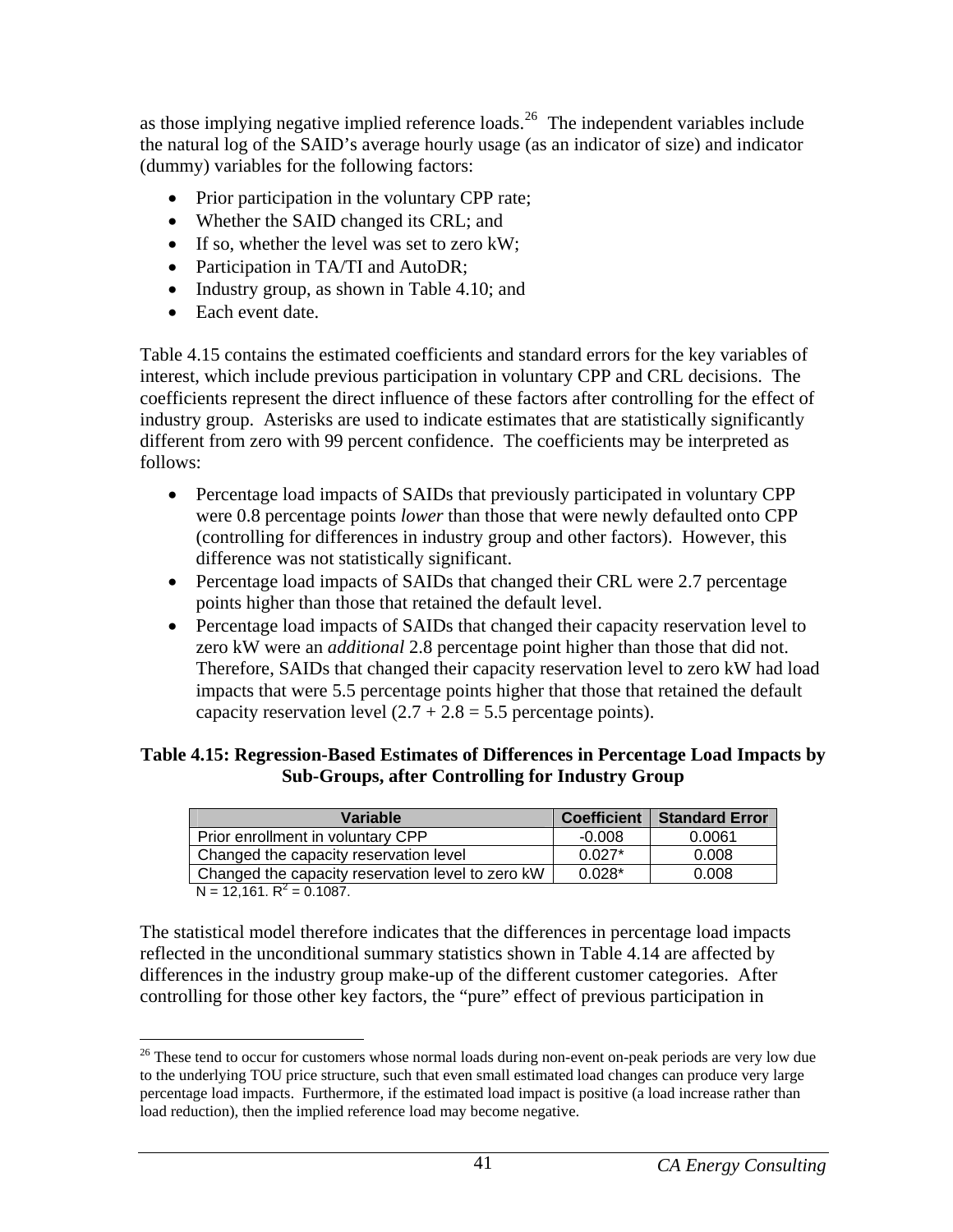voluntary CPP and CRL decisions are seen to be substantially smaller. For example, after controlling for differences in industry group, and for choice of CRL level, there was no longer a significant difference in percentage load impacts for previous volunteers and newly defaulted customer accounts. In contrast, the greater load response of customer accounts that changed their CRL from the default level, particularly when they changed it to zero, compared to those that left it at the default level was confirmed by the statistical analysis. However, the incremental effect was smaller after controlling for differences in industry group.

# *4.4 Effect of TA/TI and AutoDR on Load Impacts*

This section describes the *ex post* load impacts achieved by two demand response incentive programs: TA/TI and AutoDR.

The Technical Assistance and Technology Incentives (TA/TI) program has two parts: technical assistance in the form of energy audits, and technology incentives. The objective of the TA portion of the program is to subsidize customer energy audits so that they can identify ways to participate in DR. The TI portion of the program then provides incentive payments for the installation of equipment or control software supporting DR.

The Automated Demand Response (AutoDR) program helps customers to activate DR strategies, such as managing lighting or heating, ventilation and air conditioning (HVAC) systems, whereby electrical usage can be automatically reduced or even eliminated during times of high electricity prices or electricity system emergencies.

For each utility and incentive program, we present two tables of information. The first table contains the overall load impact provided by the service accounts on TA/TI or AutoDR. The second table contains a comparison of the percentage load impacts achieved by TA/TI or AutoDR SAIDs to those of a relevant group of non-participating service accounts. In this table, each row of data shows the outcome for SAIDs within a 6-digit NAICS code or 4-digit SIC code. Where possible, we conduct comparisons of load impacts within these highly disaggregated industry groups. Where a comparison at this level of disaggregation is not possible, we compare at a higher level of industry aggregation, such as 2-digit SIC codes or 3-digit NAICS codes. In some cases, the sample of service accounts does not contain any reasonable basis of comparison for the TA/TI or AutoDR service account. (These cases are denoted as "No Comparables" in the tables.)

We note that the above comparisons do not constitute a formal evaluation of the incremental effect of AutoDR or TA/TI on customers' demand response load impacts. This is the case largely due to lack of complete information. For example, we rarely observe "before and after" load responses for the same service account, because the TA/TI and AutoDR audits and installations typically took place prior to any events in 2009. In addition, enabling technology may be used by some SAIDs that did not participate in AutoDR or TA/TI. Therefore, we cannot even be certain that when we compare TA/TI and non-TA/TI accounts we are actually measuring a "with and without" technology difference. However, given the available data, we believe that the comparisons made in this section are informative and the most relevant ones to provide.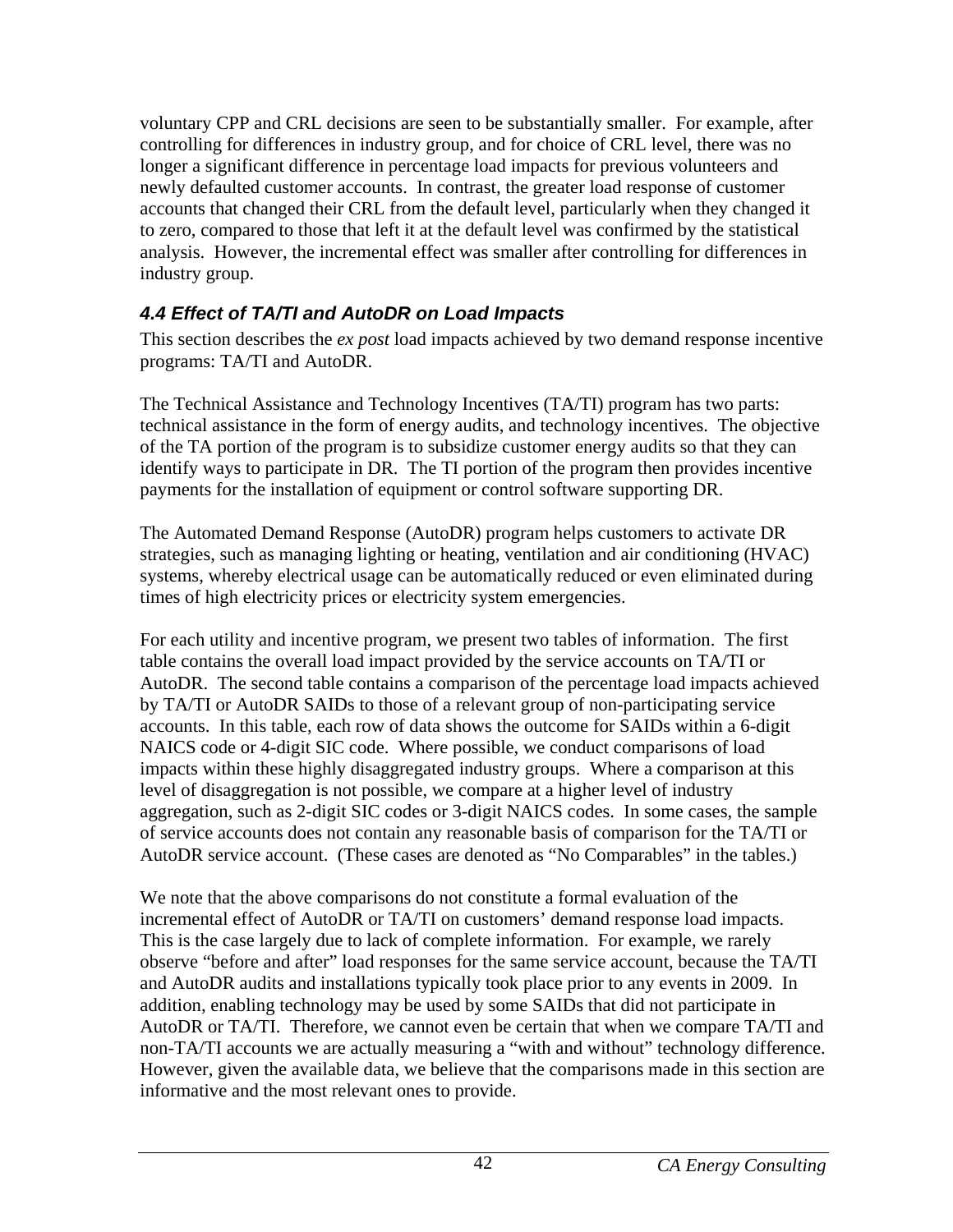The sub-sections below present the results for each of the utilities.

# *PG&E*

PG&E's CPP program included participants in both the AutoDR and TA/TI programs. Table 4.16 shows the event-specific load impacts for the AutoDR participants. On average, the AutoDR customers provided 1.6 MW of load reduction, or 6 percent of their reference load.

| Event<br>Date | Number of<br><b>SAIDS</b> | <b>Estimated</b><br>Reference Load<br>(kW) | <b>Observed</b><br>Load (kW) | <b>Estimated Load</b><br>Impact (kW) | % Load<br><b>Impact</b> |
|---------------|---------------------------|--------------------------------------------|------------------------------|--------------------------------------|-------------------------|
| 6/29/2009     | 34                        | 26,822                                     | 24,922                       | 1.901                                | 7.1%                    |
| 6/30/2009     | 34                        | 25,103                                     | 23,980                       | 1,123                                | 4.5%                    |
| 7/13/2009     | 34                        | 25,781                                     | 24,262                       | 1.520                                | 5.9%                    |
| 7/14/2009     | 34                        | 28,371                                     | 26,596                       | 1,775                                | 6.3%                    |
| 7/16/2009     | 34                        | 25,088                                     | 24,059                       | 1,030                                | 4.1%                    |
| 7/21/2009     | 34                        | 24,060                                     | 22,441                       | 1,619                                | 6.7%                    |
| 7/27/2009     | 34                        | 24,912                                     | 24,369                       | 543                                  | 2.2%                    |
| 8/10/2009     | 34                        | 28,584                                     | 26,801                       | 1,783                                | 6.2%                    |
| 8/11/2009     | 34                        | 26,245                                     | 24,368                       | 1,878                                | 7.2%                    |
| 8/18/2009     | 34                        | 25,693                                     | 23.920                       | 1.773                                | 6.9%                    |
| 8/27/2009     | 34                        | 27,630                                     | 25,638                       | 1,992                                | 7.2%                    |
| 8/28/2009     | 34                        | 30.039                                     | 27,804                       | 2,235                                | 7.4%                    |
| Average       | 34                        | 26,527                                     | 24.930                       | 1.598                                | 6.0%                    |

**Table 4.16: Summary of AutoDR Load Impacts by Event,** *PG&E*

Table 4.17 shows that the percentage load impact vary considerably across 6-digit NAICS industry classifications. The highest percentage load impacts are provided by the Water Supply and Irrigation Systems customers (NAICS code 221310) and the Frozen Specialty Food Manufacturing customers (NAICS code 311412).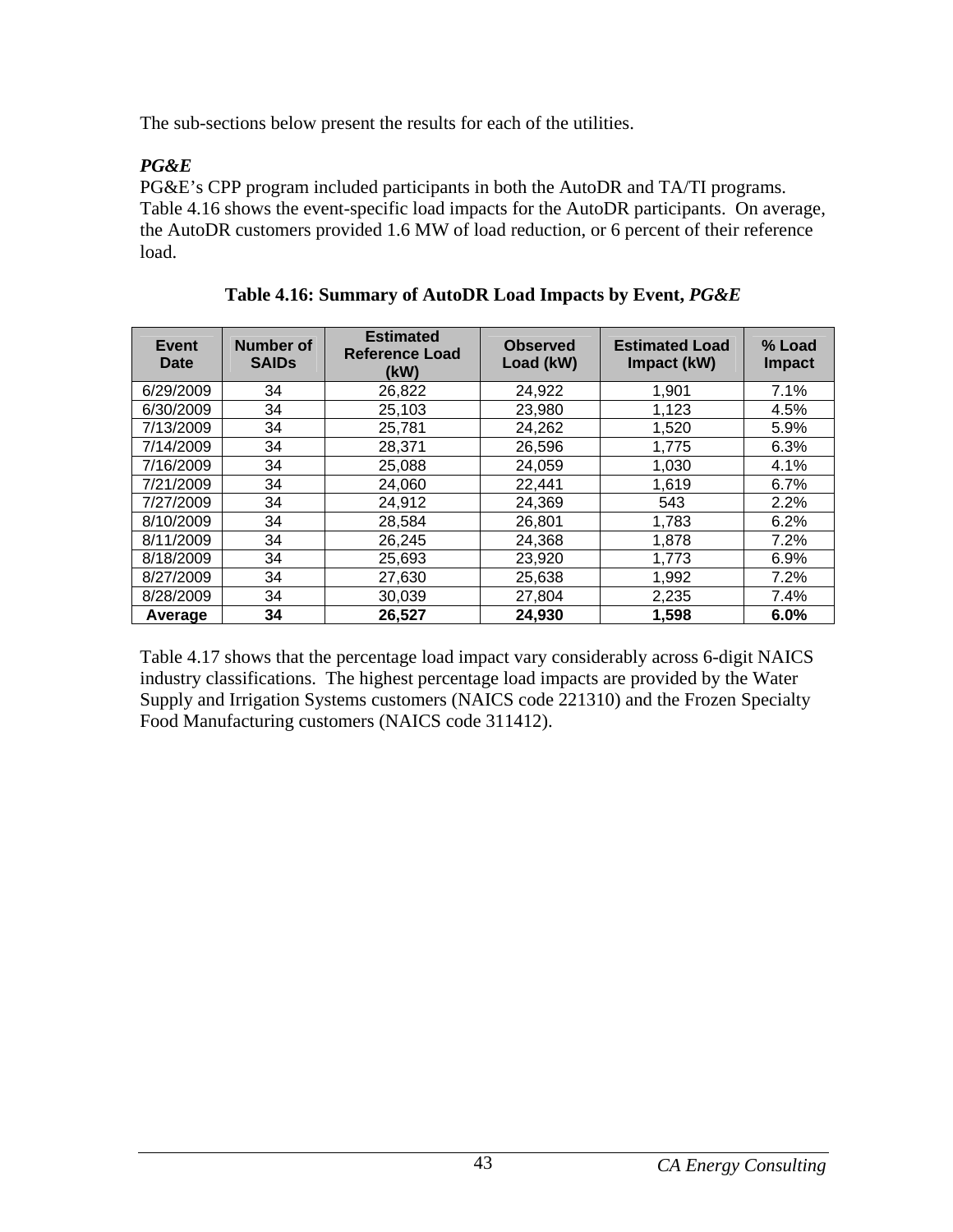| <b>NAICS</b>       |                                                        | <b>Basis of</b>          |                            | <b>Percentage Load</b><br><b>Impact</b> |                            | <b>Number of Events</b> |  |
|--------------------|--------------------------------------------------------|--------------------------|----------------------------|-----------------------------------------|----------------------------|-------------------------|--|
| Code               | <b>NAICS Description</b>                               | Comparison               | <b>No</b><br><b>AutoDR</b> | <b>AutoDR</b>                           | <b>No</b><br><b>AutoDR</b> | <b>AutoDR</b>           |  |
| 221310             | Water Supply and<br><b>Irrigation Systems</b>          | 6-digit NAICS            | $-5.0%$                    | 25.5%                                   | 84                         | 12                      |  |
| 311412             | <b>Frozen Specialty Food</b><br>Manufacturing          | 6-digit NAICS            | 21.3%                      | 20.4%                                   | 48                         | 24                      |  |
| 334419             | <b>Other Electronic</b><br>Component<br>Manufacturing  | 6-digit NAICS            | $-1.3%$                    | 1.2%                                    | 36                         | 108                     |  |
| 442110             | <b>Furniture Stores</b>                                | <b>No</b><br>Comparables | n/a                        | n/a                                     | n/a                        | n/a                     |  |
| 452112             | <b>Discount Department</b><br><b>Stores</b>            | 2-digit NAICS            | 16.2%                      | 14.8%                                   | 360                        | 36                      |  |
| 511210             | Software Publishers                                    | <b>6-digit NAICS</b>     | $-1.8%$                    | 3.5%                                    | 36                         | 24                      |  |
| 531123             | Lessors of<br>Nonresidential<br><b>Buildings</b>       | 6-digit NAICS            | 0.3%                       | 8.2%                                    | 180                        | 12                      |  |
| 541710             | Research and<br>Development in<br>Biotechnology        | 6-digit NAICS            | $-0.4%$                    | 8.5%                                    | 156                        | 48                      |  |
| 551114             | <b>Corporate Offices</b>                               | 6-digit NAICS            | $-0.4%$                    | 5.6%                                    | 228                        | 24                      |  |
| 611112             | Elementary and<br>Secondary Schools                    | 6-digit NAICS            | 0.0%                       | 0.0%                                    | 924                        | 12                      |  |
| 611114             | <b>Elementary and</b><br>Secondary Schools             | 6-digit NAICS            | 0.0%                       | 0.0%                                    | 288                        | 12                      |  |
| 624310             | Vocational<br>Rehabilitation<br><b>Services</b>        | 2-digit NAICS            | 0.6%                       | 2.2%                                    | 96                         | 12                      |  |
| 712110             | <b>Museums</b>                                         | 6-digit NAICS            | 0.8%                       | 15.5%                                   | 12                         | 12                      |  |
| 921190             | <b>Other General</b><br><b>Government Support</b>      | 6-digit NAICS            | 2.6%                       | 6.0%                                    | 60                         | 36                      |  |
| 922120 &<br>922130 | Police Protection,<br>Legal Counsel and<br>Prosecution | 4-digit NAICS            | $-1.8%$                    | 8.1%                                    | 12                         | 24                      |  |
| 922140             | Correctional<br>Institutions                           | 6-digit NAICS            | $-0.6%$                    | 2.0%                                    | 24                         | 24                      |  |

**Table 4.17: Incremental AutoDR Load Impacts,** *PG&E*

The incremental effect of AutoDR, expressed as the difference between the percentage load impacts for AutoDR and non-AutoDR customers within each row of Table 4.14, ranges from 30.5 percentage points to -1.4 percentage points. The simple average of the incremental AutoDR load impacts across the rows of the table is 6.1 percentage points.

Table 4.18 shows the event-specific load impacts for TA/TI service accounts. On average, these service accounts provided 149 kW of load response, or 2.3 percent of their reference  $load.<sup>27</sup>$  $load.<sup>27</sup>$  $load.<sup>27</sup>$ 

<span id="page-50-0"></span><sup>1</sup>  $27$  Upon examination of the metered load data, we zeroed out the estimated load impacts for one of the seven service accounts contained in Tables 4.18 and 4.19. It was clear that the customer's peak-period usage did not differ between event and non-event days. The fact that this customer had "high-load" and "low-load" days in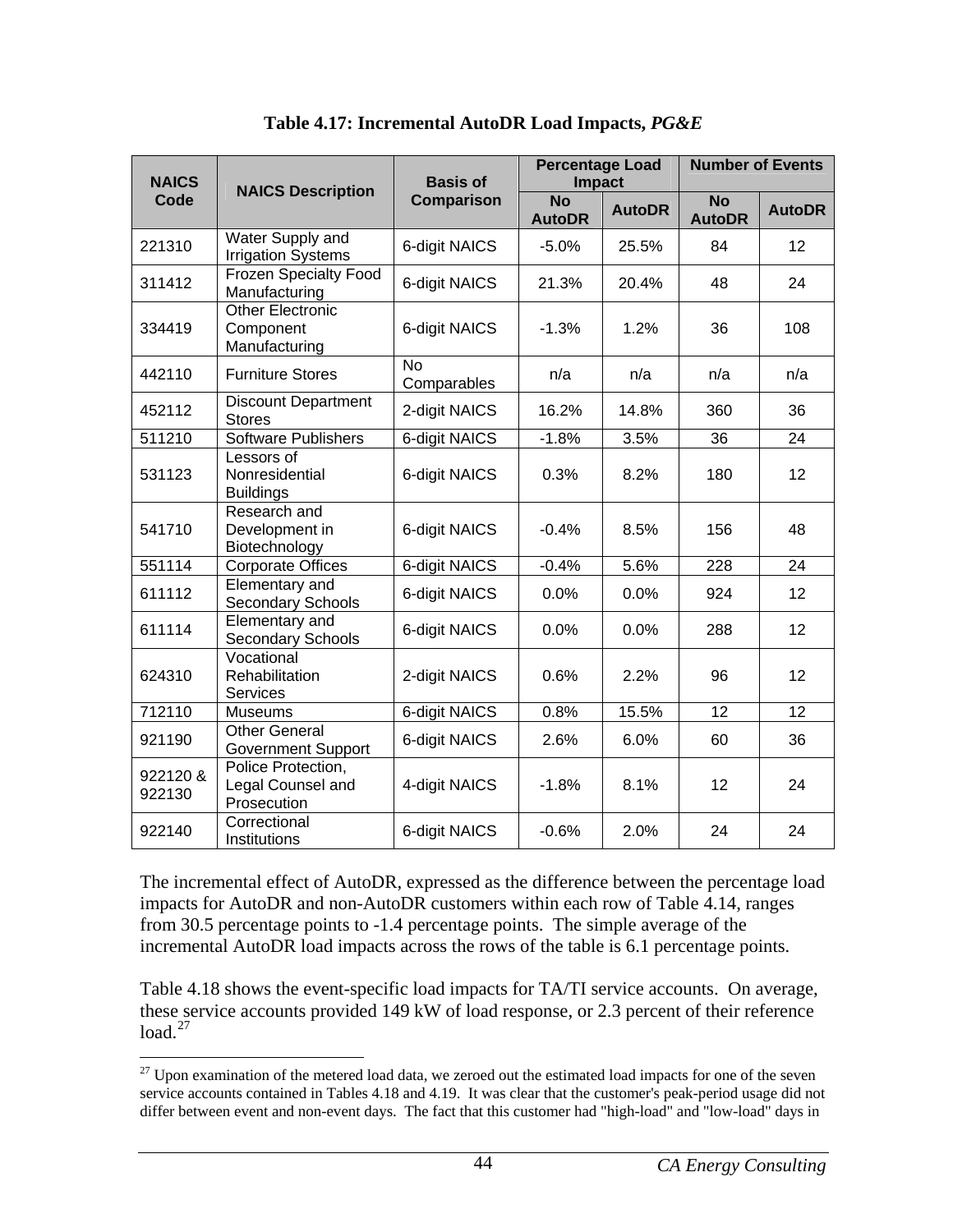| Event<br>Date | Number of<br><b>SAIDs</b> | <b>Estimated</b><br><b>Reference Load</b><br>(kW) | <b>Observed</b><br>Load (kW) | <b>Estimated Load</b><br>Impact (kW) | % Load<br><b>Impact</b> |
|---------------|---------------------------|---------------------------------------------------|------------------------------|--------------------------------------|-------------------------|
| 6/29/2009     |                           | 6,610                                             | 6,565                        | 45                                   | 0.7%                    |
| 6/30/2009     |                           | 6,557                                             | 6,568                        | $-11$                                | $-0.2%$                 |
| 7/13/2009     |                           | 6,587                                             | 6,898                        | $-311$                               | $-4.7\%$                |
| 7/14/2009     |                           | 6,879                                             | 6,725                        | 154                                  | 2.2%                    |
| 7/16/2009     | 7                         | 6,466                                             | 6,048                        | 418                                  | 6.5%                    |
| 7/21/2009     |                           | 6.264                                             | 6,049                        | 214                                  | 3.4%                    |
| 7/27/2009     |                           | 6,360                                             | 6,305                        | 55                                   | 0.9%                    |
| 8/10/2009     | 7                         | 6,617                                             | 6,782                        | $-165$                               | $-2.5%$                 |
| 8/11/2009     |                           | 6,231                                             | 6,155                        | 76                                   | 1.2%                    |
| 8/18/2009     |                           | 6,442                                             | 6,114                        | 328                                  | 5.1%                    |
| 8/27/2009     | 7                         | 6,548                                             | 6,084                        | 464                                  | 7.1%                    |
| 8/28/2009     |                           | 6,825                                             | 6,300                        | 525                                  | 7.7%                    |
| Average       |                           | 6,532                                             | 6.383                        | 149                                  | 2.3%                    |

**Table 4.18: Summary of TA/TI Load Impacts by Event,** *PG&E*

Table 4.19 provides little evidence that TA/TI has provided incremental load impacts. Two industry groups (334419, Other Electronic Component Manufacturing; and 531123, Lessors of Nonresidential Buildings) provide some evidence of modest improvements in demand response, with increases in load impacts of 4.2 and 1.7 percentage points, respectively.

| <b>NAICS</b> | <b>NAICS Description</b>                                  | <b>Basis of</b>   | <b>Percentage Load</b><br><b>Impact</b> |              | <b>Number of</b><br><b>Events</b> |              |
|--------------|-----------------------------------------------------------|-------------------|-----------------------------------------|--------------|-----------------------------------|--------------|
| Code         |                                                           | <b>Comparison</b> | <b>No TA/TI</b>                         | <b>TA/TI</b> | <b>No</b><br><b>TA/TI</b>         | <b>TA/TI</b> |
| 326291       | <b>Rubber Product</b><br>Manufacturing                    | 3-digit NAICS     | 3.8%                                    | 1.6%         | 48                                | 12           |
| 332911       | <b>Industrial Valve</b><br>Manufacturing                  | 3-digit NAICS     | 45.9%                                   | $0.0\%$      | 60                                | 12           |
| 334419       | <b>Other Electronic</b><br><b>Component Manufacturing</b> | 6-digit NAICS     | $-1.3%$                                 | 2.9%         | 36                                | 36           |
| 531123       | <b>Lessors of Nonresidential</b><br><b>Buildings</b>      | 6-digit NAICS     | 0.3%                                    | 2.0%         | 180                               | 12           |
| 721110       | <b>Hotels and Motels</b>                                  | 6-digit NAICS     | 3.0%                                    | $-0.5%$      | 24                                | 12           |

**Table 4.19: Incremental TA/TI Load Impacts,** *PG&E*

PG&E contacted some of the non-responsive TA/TI customers in an attempt to understand the apparent lack of performance during CPP event days. The customers responded that they were confused by the fact that they were enrolled in multiple DR programs (*e.g.*, DBP and CPP), and they apparently did not understand their performance duties / opportunities on event days. Based on this anecdotal evidence, it appears that customers may require

an unpredictable pattern (unrelated to CPP event days) prevented the econometric model from estimating the correct event-day load impacts.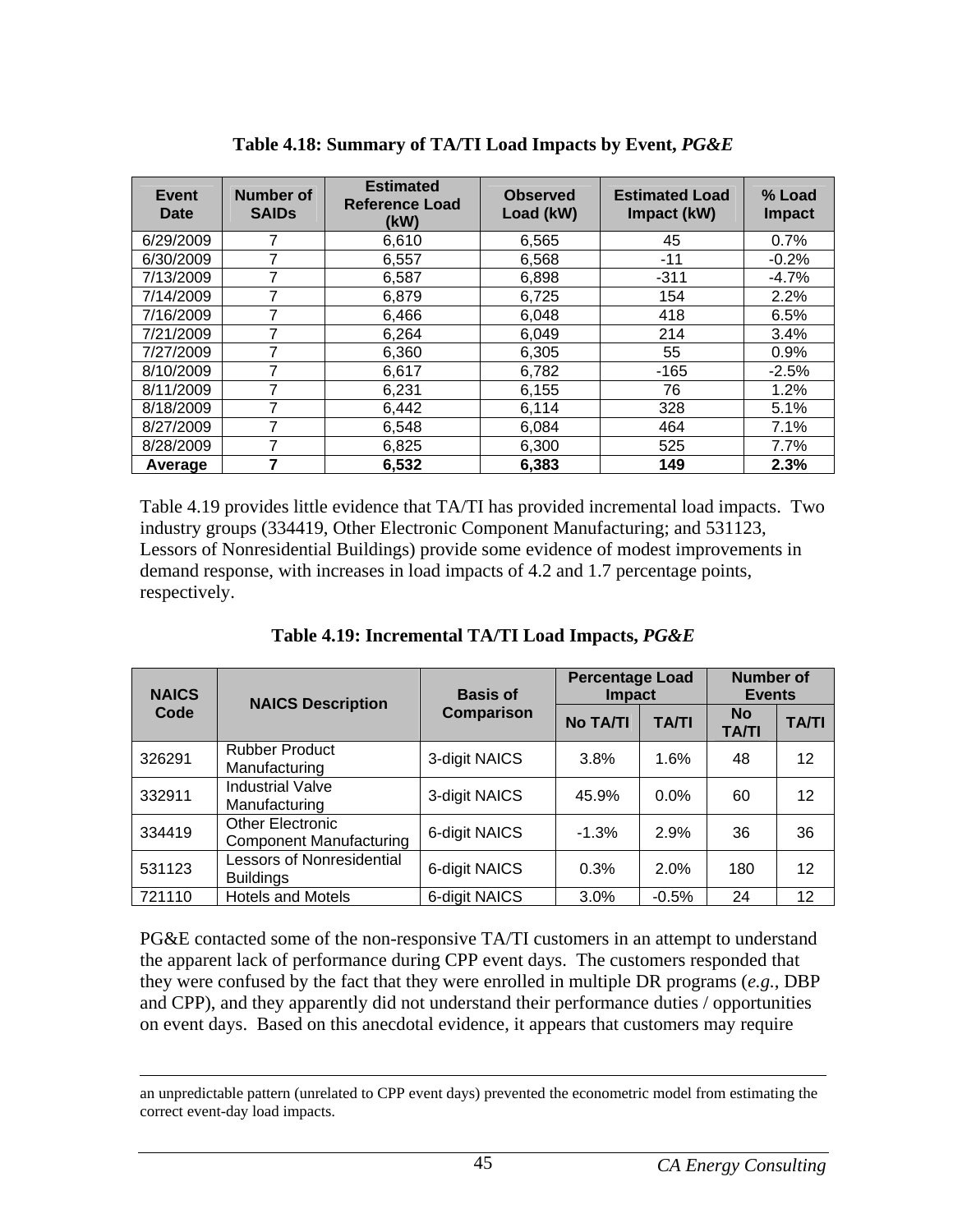additional education and follow-up from utility representatives in order to take full advantage of the installed technology.

### *SCE*

Table 4.20 shows the event-specific load impacts for SCE's AutoDR participants. On average, these customers provided 1.9 MW of load reduction, or 28 percent of their reference load.

Table 4.21 shows differences in percentage load impact across 4-digit SIC industry classifications. The highest percentage load impacts are provided by the Storage Batteries customers (SIC code 3691). The difference in the percentage load impacts for SAIDs with and without AutoDR is large, averaging 20.6 percentage points across our comparisons. Note that we could not find a reasonable comparison group for one of the industry groups, SIC 1611 (Highway and Street Construction).

| Event<br>Date | Number of<br><b>SAIDS</b> | <b>Estimated</b><br><b>Reference Load</b><br>(kW) | <b>Observed</b><br>Load (kW) | <b>Estimated Load</b><br>Impact (kW) | % Load<br><b>Impact</b> |
|---------------|---------------------------|---------------------------------------------------|------------------------------|--------------------------------------|-------------------------|
| 6/18/2009     | 16                        | 4,127                                             | 3,488                        | 639                                  | 15.5%                   |
| 7/15/2009     | 16                        | 5,151                                             | 4,062                        | 1,089                                | 21.1%                   |
| 7/17/2009     | 16                        | 4,883                                             | 3,748                        | 1,135                                | 23.2%                   |
| 7/20/2009     | 17                        | 7,363                                             | 4,953                        | 2,410                                | 32.7%                   |
| 7/22/2009     | 17                        | 7,672                                             | 5,142                        | 2,529                                | 33.0%                   |
| 7/27/2009     | 17                        | 7,001                                             | 4,907                        | 2,094                                | 29.9%                   |
| 7/28/2009     | 17                        | 6,866                                             | 6,164                        | 701                                  | 10.2%                   |
| 8/20/2009     | 17                        | 6,360                                             | 4,261                        | 2,099                                | 33.0%                   |
| 8/27/2009     | 17                        | 7,845                                             | 5,548                        | 2,297                                | 29.3%                   |
| 8/28/2009     | 17                        | 7,886                                             | 5,056                        | 2,829                                | 35.9%                   |
| 9/1/2009      | 17                        | 7,311                                             | 5,263                        | 2,048                                | 28.0%                   |
| 9/2/2009      | 17                        | 8,100                                             | 5,436                        | 2,663                                | 32.9%                   |
| Average       | 17                        | 6,713                                             | 4,836                        | 1,878                                | 28.0%                   |

### **Table 4.20: Summary of AutoDR Load Impacts by Event,** *SCE*

**Table 4.21: Incremental AutoDR Load Impacts,** *SCE*

| <b>SIC</b> | <b>SIC Description</b>                            | <b>Basis of</b>          | <b>Percentage Load</b><br><b>Impact</b> |               | <b>Number of Events</b>    |               |
|------------|---------------------------------------------------|--------------------------|-----------------------------------------|---------------|----------------------------|---------------|
| Code       |                                                   | <b>Comparison</b>        | <b>No</b><br><b>AutoDR</b>              | <b>AutoDR</b> | <b>No</b><br><b>AutoDR</b> | <b>AutoDR</b> |
| 1611       | <b>Highway and Street</b><br>Construction         | <b>No</b><br>Comparables | n/a                                     | n/a           | n/a                        | n/a           |
| 2834       | Pharmaceutical<br>Preparations                    | 2-digit SIC              | 14.2%                                   | 18.9%         | 168                        | 12            |
| 3069       | <b>Fabricated Rubber</b><br><b>Products</b>       | 4-digit SIC              | 9.9%                                    | 27.3%         | 36                         | 12            |
| 3691       | <b>Storage Batteries</b>                          | 2-digit SIC              | 26.3%                                   | 65.3%         | 91                         | 9             |
| 5211       | <b>Lumber Dealers</b>                             | 2-digit SIC              | 12.7%                                   | 40.9%         | 12                         | 12            |
| 6512       | Operators of Non-<br><b>Residential Buildings</b> | 4-digit SIC              | 1.0%                                    | 14.8%         | 72                         | 132           |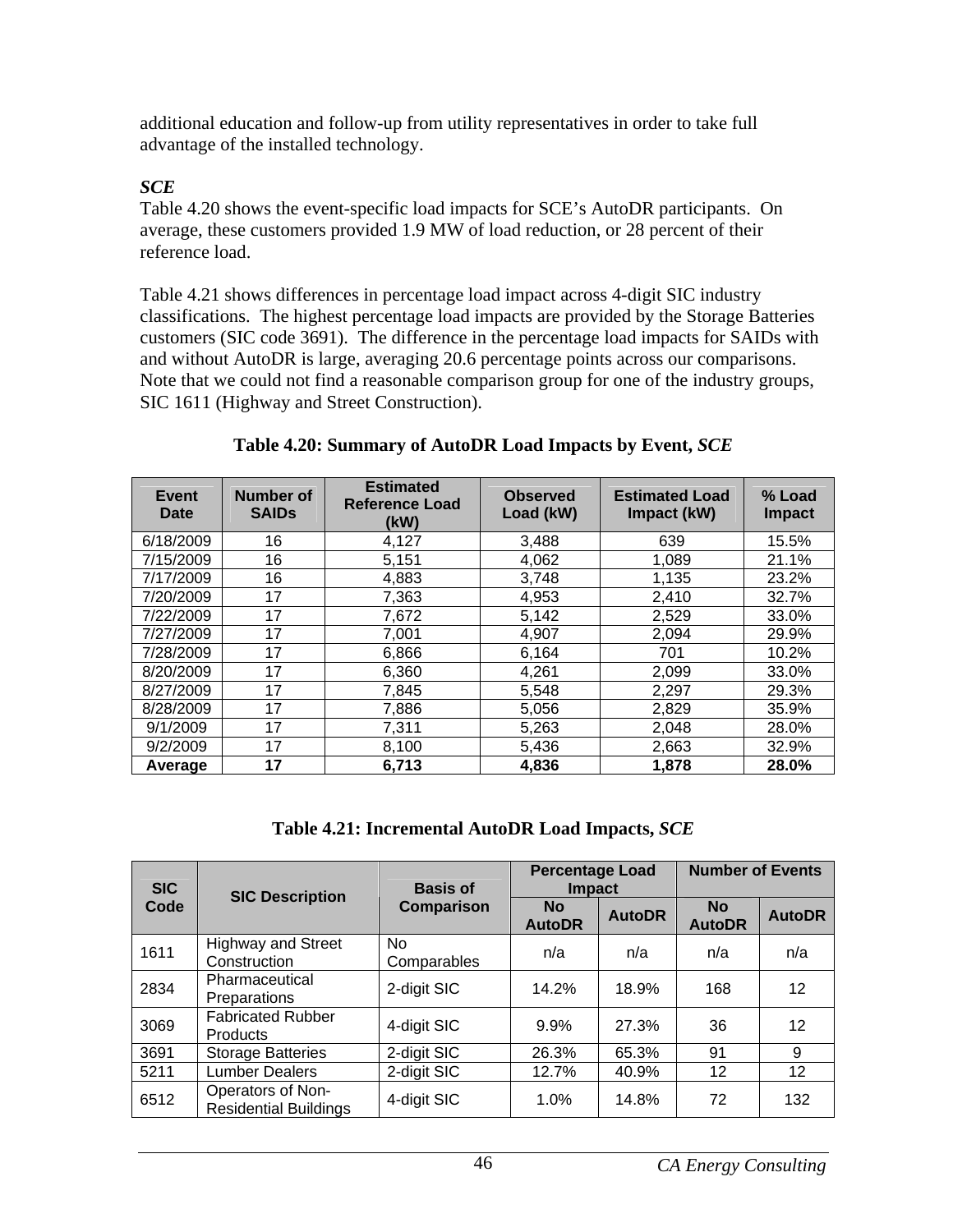Tables 4.22 and 4.23 contain the load impacts by event for TA/TI customers. One service account with a high level of load impacts moved from TA/TI to AutoDR during the program year. In the absence of that customer (beginning with the July  $20<sup>th</sup>$  event), TA/TI load impacts are modest in size (60 kW), but more substantial as a percentage of the reference load (15.4 percent). The SIC group with the largest difference between load impacts with and without TA/TI represents the SAIDs that switched from AutoDR. Therefore, Tables 4.21 and 4.23 reflect similarly large incremental load impacts for SIC 3691.

| Event<br>Date | Number of<br><b>SAIDs</b> | <b>Estimated</b><br><b>Reference Load</b><br>(kW) | <b>Observed</b><br>Load (kW) | <b>Estimated Load</b><br>Impact (kW) | % Load<br><b>Impact</b> |
|---------------|---------------------------|---------------------------------------------------|------------------------------|--------------------------------------|-------------------------|
| 6/18/2009     | 2                         | 2.644                                             | 813                          | 1,830                                | 69.2%                   |
| 7/15/2009     | $\overline{2}$            | 2,660                                             | 831                          | 1,829                                | 68.8%                   |
| 7/17/2009     | 2                         | 2,857                                             | 1,351                        | 1,506                                | 52.7%                   |
| 7/20/2009     |                           | 398                                               | 372                          | 25                                   | 6.3%                    |
| 7/22/2009     |                           | 384                                               | 156                          | 227                                  | 59.3%                   |
| 7/27/2009     |                           | 415                                               | 375                          | 41                                   | 9.8%                    |
| 7/28/2009     |                           | 430                                               | 411                          | 18                                   | 4.3%                    |
| 8/20/2009     |                           | 433                                               | 373                          | 59                                   | 13.6%                   |
| 8/27/2009     |                           | 370                                               | 340                          | 30                                   | 8.2%                    |
| 8/28/2009     |                           | 336                                               | 319                          | 16                                   | 4.8%                    |
| 9/1/2009      |                           | 405                                               | 292                          | 113                                  | 27.9%                   |
| 9/2/2009      |                           | 327                                               | 312                          | 15                                   | 4.5%                    |
| Average       |                           | 971                                               | 496                          | 476                                  | 49.0%                   |

**Table 4.22: Summary of TA/TI Load Impacts by Event,** *SCE*

**Table 4.23: Incremental TA/TI Load Impacts,** *SCE*

| <b>SIC</b><br>Code | <b>SIC Description</b>   | <b>Basis of</b><br><b>Comparison</b> | <b>Percentage Load</b><br><b>Impact</b> |              | Number of<br><b>Events</b> |              |
|--------------------|--------------------------|--------------------------------------|-----------------------------------------|--------------|----------------------------|--------------|
|                    |                          |                                      | No TA/TI                                | <b>TA/TI</b> | No TA/TI                   | <b>TA/TI</b> |
| 3398               | Metal Heat<br>Treating   | 4-digit SIC                          | 14.7%                                   | 14.4%        | 36                         | 12           |
| 3691               | <b>Storage Batteries</b> | 2-digit SIC                          | 26.3%                                   | 73.2%        | 91                         |              |

## *SDG&E*

SDG&E's CPP program included participants in both the AutoDR and TA/TI programs. Table 4.24 shows the event-specific load impacts for the AutoDR participants. On average, the AutoDR customers provided 1.4 MW of load reduction, or 17 percent of their reference load.

Table 4.25 shows differences in percentage load impacts across 6-digit NAICS industry classifications. The highest percentage load impacts (in terms of the level and estimated incremental impact) are provided by the Sporting Goods Store customers (NAICS code 452111). At the other extreme, the AutoDR customers in the Casino Hotels group (NAICS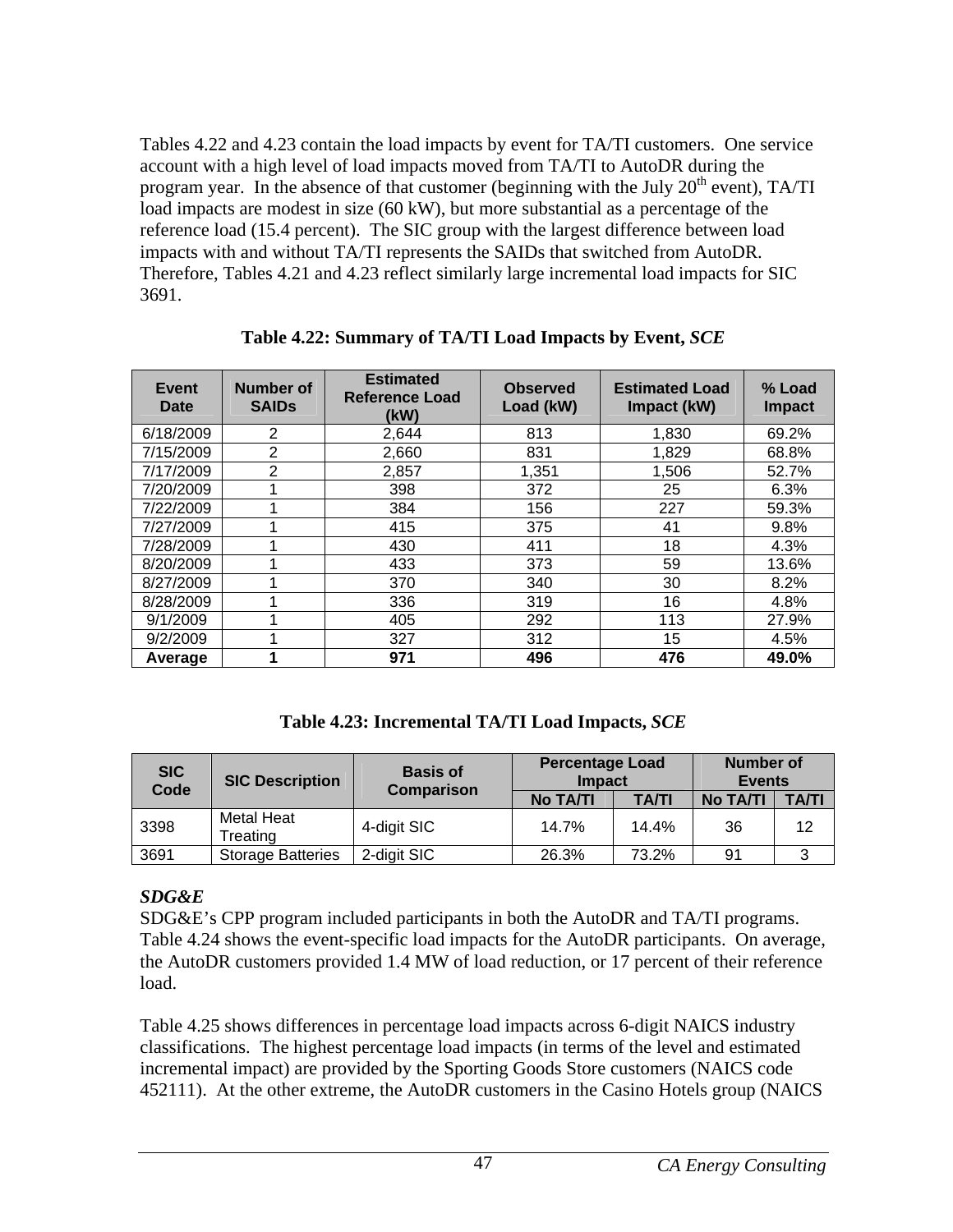code 721120) provided much *lower* percentage load impacts than did the comparable non-AutoDR customers.

| Event<br>Date | Number of<br><b>SAIDs</b> | <b>Estimated</b><br>Reference Load<br>(kW) | Observed<br>Load (kW) | <b>Estimated Load</b><br>Impact (kW) | % Load<br>Impact |
|---------------|---------------------------|--------------------------------------------|-----------------------|--------------------------------------|------------------|
| 8/27/2009     | 11                        | 7,501                                      | 5,649                 | 1,851                                | 24.7%            |
| 8/28/2009     | 12                        | 8,309                                      | 6,619                 | 1,690                                | 20.3%            |
| 8/29/2009     | 12                        | 8,601                                      | 6,943                 | 1,658                                | 19.3%            |
| 8/31/2009     | 12                        | 7,652                                      | 6,528                 | 1,124                                | 14.7%            |
| 9/3/2009      | 12                        | 8,263                                      | 6,736                 | 1,527                                | 18.5%            |
| 9/4/2009      | 12                        | 8,045                                      | 6,823                 | 1,222                                | 15.2%            |
| 9/24/2009     | 12                        | 7,656                                      | 6,197                 | 1,459                                | 19.1%            |
| 9/25/2009     | 12                        | 7,569                                      | 7,135                 | 434                                  | 5.7%             |
| Average       | 12                        | 7,949                                      | 6,579                 | 1,371                                | 17.2%            |

**Table 4.24: Summary of AutoDR Load Impacts by Event,** *SDG&E*

### **Table 4.25: Incremental AutoDR Load Impacts by Comparison Group,** *SDG&E*

| <b>NAICS</b> | <b>NAICS</b>                      | <b>Basis of</b>   | <b>Percentage Load</b><br><b>Impact</b> |               | <b>Number of Events</b>    |               |
|--------------|-----------------------------------|-------------------|-----------------------------------------|---------------|----------------------------|---------------|
| Code         | <b>Description</b>                | <b>Comparison</b> | No<br><b>AutoDR</b>                     | <b>AutoDR</b> | <b>No</b><br><b>AutoDR</b> | <b>AutoDR</b> |
| 452111       | Department<br><b>Stores</b>       | 6-digit NAICS     | 2.3%                                    | 25.6%         | 80                         | 48            |
| 512131       | <b>Motion Picture</b><br>Theaters | 6-digit NAICS     | 1.5%                                    | 3.5%          | 136                        | 8             |
| 721110       | Hotels and<br><b>Motels</b>       | 6-digit NAICS     | 4.7%                                    | 2.5%          | 376                        | 32            |
| 721120       | Casino Hotels                     | 6-digit NAICS     | 24.3%                                   | 3.4%          | 17                         | 7             |

Table 4.26 shows that SDG&E's TA/TI customers provided an average of 714 kW of demand response for the average event, or 13.4 percent of their reference load. The highest overall and incremental percentage load impact, shown in Table 4.27) was provided by the Sporting Goods Store customers (NAICS code 452111).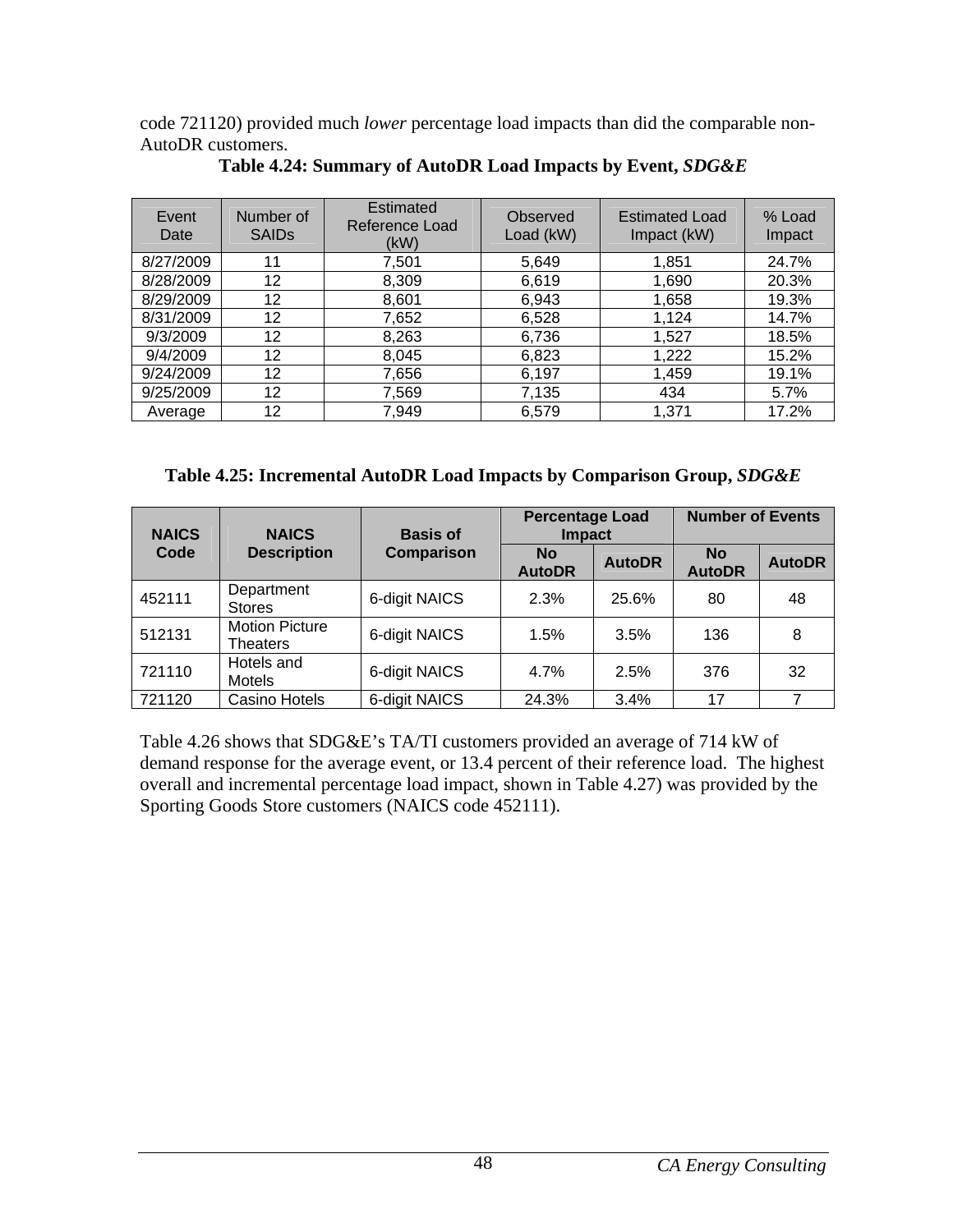| Event<br>Date | Number of<br><b>SAIDs</b> | Estimated<br>Reference Load<br>(KW) | Observed<br>Load (kW) | <b>Estimated Load</b><br>Impact (kW) | % Load<br>Impact |
|---------------|---------------------------|-------------------------------------|-----------------------|--------------------------------------|------------------|
| 8/27/2009     | 13                        | 5,090                               | 4,332                 | 758                                  | 14.9%            |
| 8/28/2009     | 13                        | 5,429                               | 4,432                 | 998                                  | 18.4%            |
| 8/29/2009     | 13                        | 4,903                               | 4,449                 | 454                                  | 9.3%             |
| 8/31/2009     | 13                        | 5,260                               | 4,876                 | 383                                  | 7.3%             |
| 9/3/2009      | 13                        | 5,593                               | 4,909                 | 683                                  | 12.2%            |
| 9/4/2009      | 13                        | 5,756                               | 4,744                 | 1,012                                | 17.6%            |
| 9/24/2009     | 13                        | 5,176                               | 4,393                 | 783                                  | 15.1%            |
| 9/25/2009     | 13                        | 5,304                               | 4,662                 | 641                                  | 12.1%            |
| Average       | 13                        | 5,314                               | 4,600                 | 714                                  | 13.4%            |

**Table 4.26: Summary of TA/TI Load Impacts by Event,** *SDG&E*

**Table 4.27: Incremental TA/TI Load Impacts,** *SDG&E*

| <b>NAICS</b> | <b>NAICS Description</b>                            | <b>Basis of</b> | <b>Percentage Load</b><br><b>Impact</b> |              | <b>Number of</b><br><b>Events</b> |              |
|--------------|-----------------------------------------------------|-----------------|-----------------------------------------|--------------|-----------------------------------|--------------|
| Code         |                                                     | Comparison      | <b>No TA/TI</b>                         | <b>TA/TI</b> | <b>No</b><br><b>TA/TI</b>         | <b>TA/TI</b> |
| 452111       | <b>Department Stores</b>                            | 6-digit NAICS   | 2.3%                                    | 29.6%        | 80                                | 64           |
| 531121       | <b>Lessors of Nonresidential</b><br><b>Building</b> | 6-digit NAICS   | 19.9%                                   | 15.7%        | 120                               | 16           |
| 541710       | Research and<br>Development in<br>Biotechnology     | 6-digit NAICS   | 2.0%                                    | 11.4%        | 464                               | 24           |

# *4.5 Distributions of CPP load impacts*

<u>.</u>

In addition to calculating aggregated load impacts, the estimation of customer-specific regression equations and load impacts provides the capability to examine the distributions of CPP load impacts across customer accounts. Below, we provide figures for each utility which illustrate ranges of *average hourly load impacts per customer* and the *percent of customer accounts* that achieved those ranges of load impacts. Figures 4.10 through 4.12 show results for PG&E, SCE and SDG&E respectively.

In general, the three distributions of estimated load impacts have quite similar characteristics. They are skewed to the left, pointing to the relatively large load impacts provided by only a few customers, and the correspondingly large share of total load impacts that are provided by a relatively small fraction of customer accounts.<sup>[28](#page-55-0)</sup> The SCE curve showing the percent of customers in each range of load impacts is somewhat "fatter" than the other two, and skewed more to the left, implying a relatively greater share of price-

<span id="page-55-0"></span> $2<sup>28</sup>$  The relatively small numbers of estimated negative load impact values in each of the distributions, which imply load *increases* during event hours, are typical of such distributions. These values are frequently not statistically significant, and generally occur in cases where customers' loads vary considerably from day to day for reasons that cannot be explained by the variables in the regression models.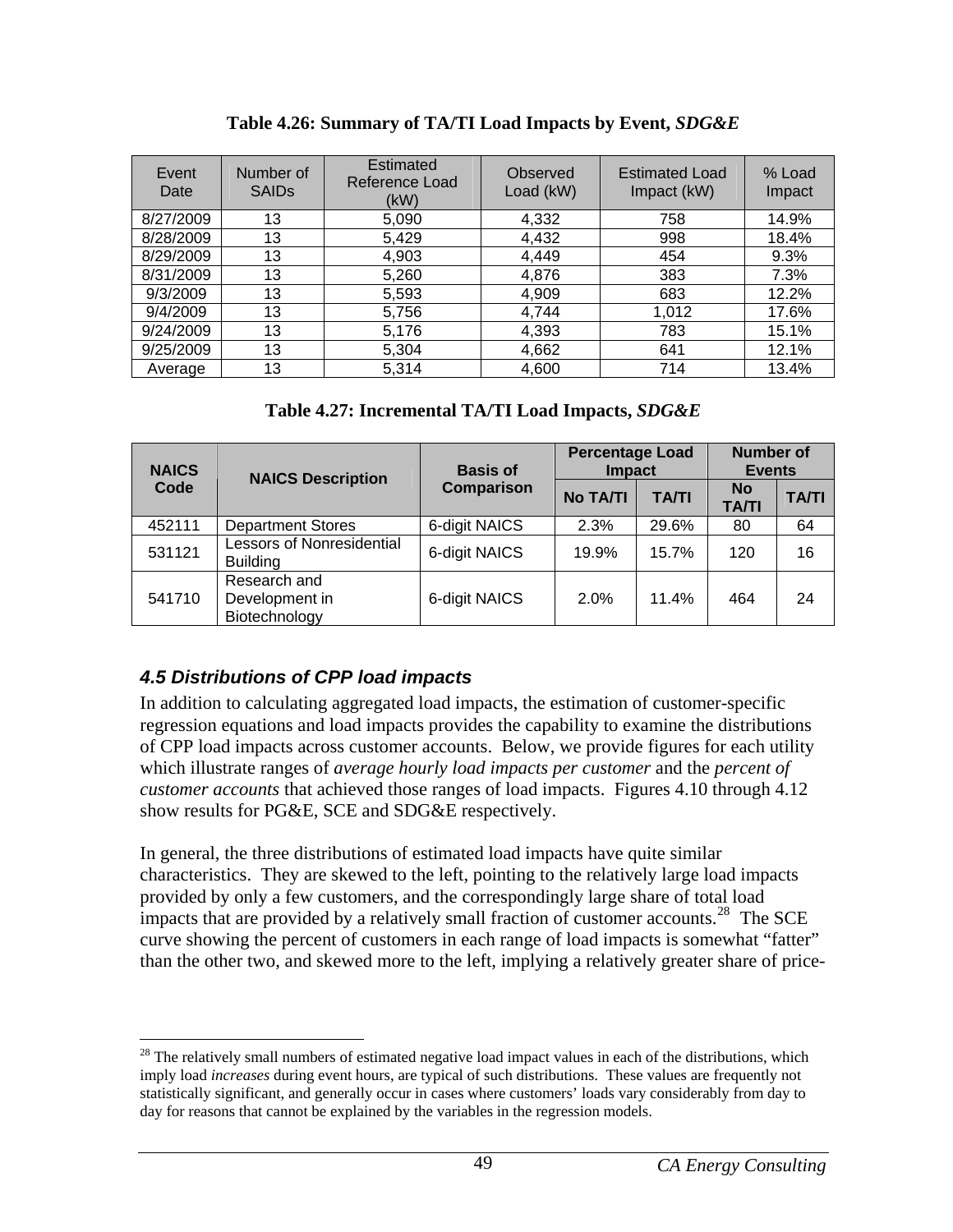responsive customers than the other two utilities. SCE also currently has the smallest enrollment and largest average percentage load impact of the three utilities.<sup>[29](#page-56-0)</sup>



**Figure 4.10: Distribution of CPP Load Impacts –** *PG&E* 

<u>.</u>

<span id="page-56-0"></span><sup>&</sup>lt;sup>29</sup> Approximately 100, 160 and 270 customer accounts in the Schools industry group at SCE, PG&E and SDG&E respectively were excluded from the distributions because they were judged to provide no event-day load impacts. Adding them to the distribution would have the effect of raising the percentages of customer accounts near the center (zero load impacts) of the distributions.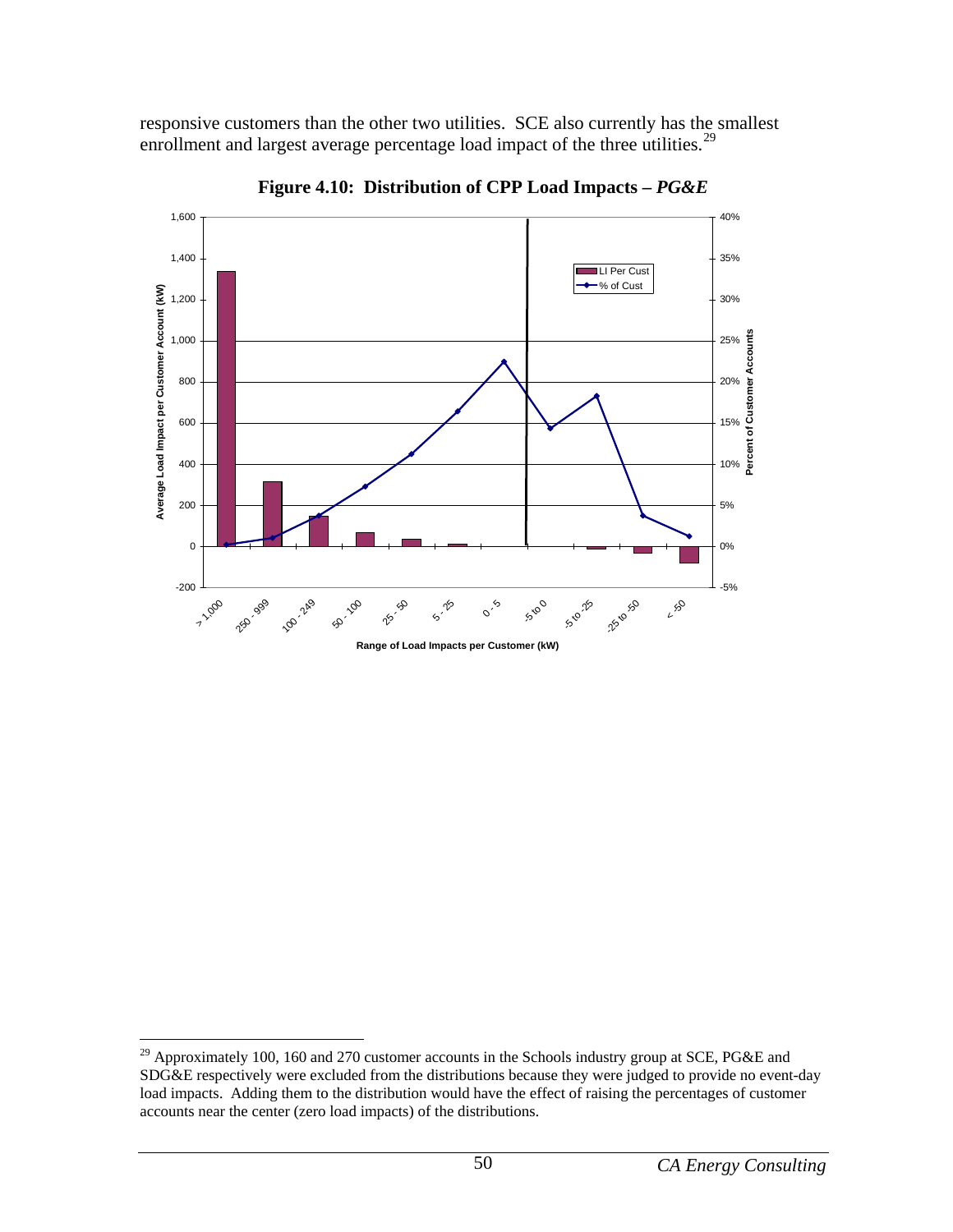

**Figure 4.11: Distribution of CPP Load Impacts –** *SCE* 



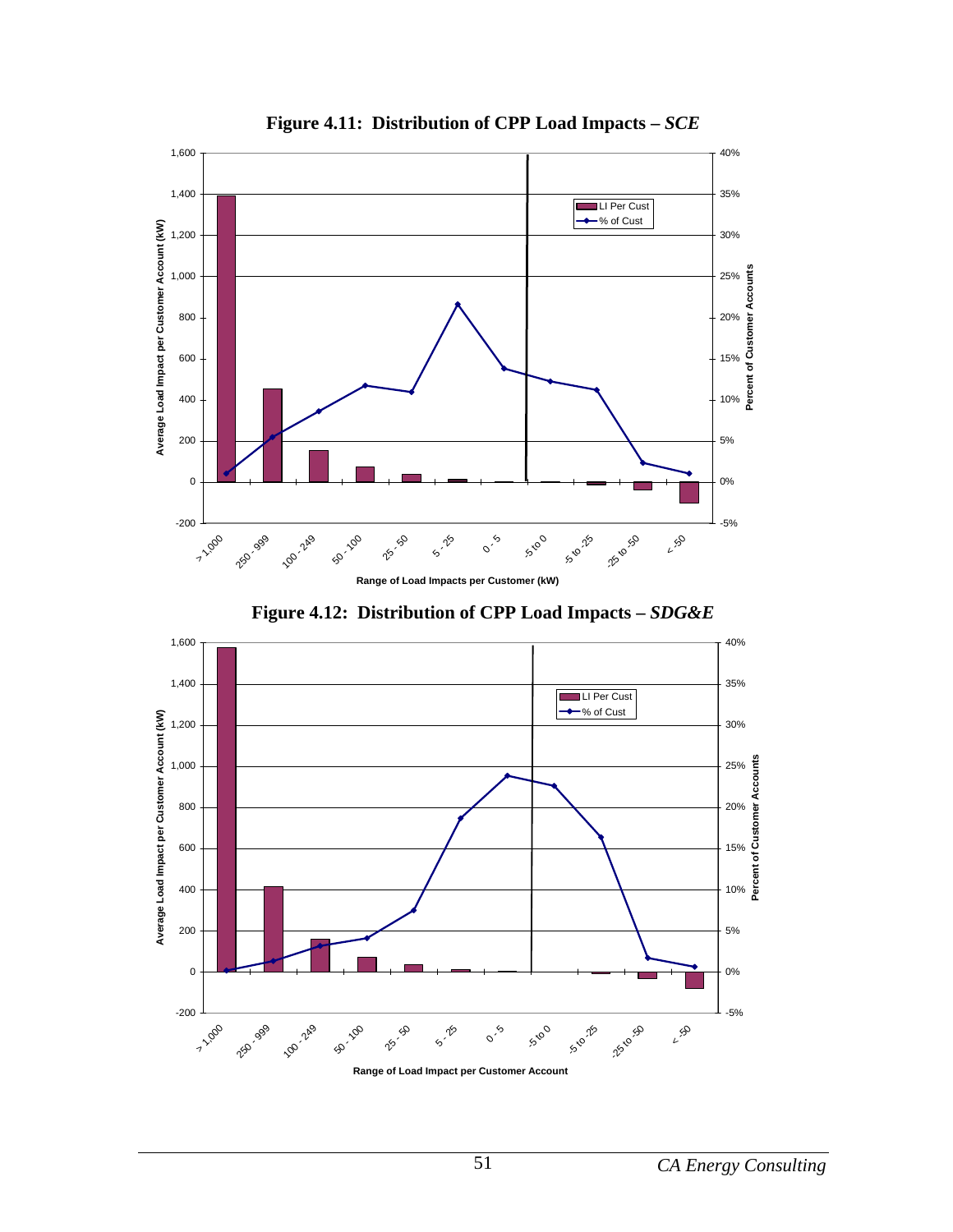Table 4.28 summarizes some of the key indicators of the distributions shown in the three figures above. The first column reports the percentage of customers who were estimated to provide load impacts of at least 5 kW. The 59 percent value for SCE (compared to 35 and 40 percent for SDG&E and PG&E) is consistent with the findings of greater price responsiveness among SCE's CPP customers.[30](#page-58-0) The second and third columns are related. The second column shows the cumulative percentages of customer accounts that provided the share of total program load impacts shown in the third column. As shown in the table, from 4.6 to 6.5 percent of the customers provide 61 to 72 percent of the total program load impacts across the three utilities.

| <b>Utility</b> | <b>Percent of</b><br><b>Customers</b><br>with Estimated<br>$LI > 5$ kW | that Provide | Cumulative % the Following %<br>of Customers of Total Load<br><b>Impacts</b> |
|----------------|------------------------------------------------------------------------|--------------|------------------------------------------------------------------------------|
| PG&E           | 40%                                                                    | 5.0%         | 64%                                                                          |
| <b>SCE</b>     | 59%                                                                    | 6.5%         | 61%                                                                          |
|                |                                                                        |              |                                                                              |

**Table 4.28: Indicators of CPP Customer Price-Responsiveness** 

# **5. Ex Ante Load Impacts**

 $\overline{a}$ 

This section documents the preparation of ex ante forecasts for 2010 to 2020 of reference loads and load impacts for the default non-residential CPP programs (now referred to as Peak Day Pricing, or PDP at PG&E) offered by PG&E, SCE, and SDG&E.

The forecasts of load impacts were developed in the following four steps:

- 1. Estimates of reference loads, on a per-customer basis, were developed based on modified versions of the ex post load impact regressions that were described in Section 4. Reference loads were simulated under alternative weather (*e.g.*, 1-in-2 and 1-in-10) and event-type scenarios (*e.g.*, typical event, or monthly system peak day).
- 2. Percentage load impacts or price elasticities were calculated based on the ex post load impact evaluation results.
- 3. The load impacts were applied to the simulated reference loads. The load impacts were based on either ex post percentage load impacts (SDG&E) or elasticities derived from the ex post results that were combined with forecast CPP/PDP rates to calculate percentage load impacts.
- 4. The reference loads and load impacts were combined with program enrollment forecasts from the utilities to develop alternative forecasts of load impacts.

<span id="page-58-0"></span> $30$  Note that most of SCE's voluntary CPP customers selected the rate option that has the highest CPP price (in return for a discounted summer peak demand charge), and have historically included large and flexible manufacturing and water utility customers who have the ability and financial incentive to reduce load during CPP event hours.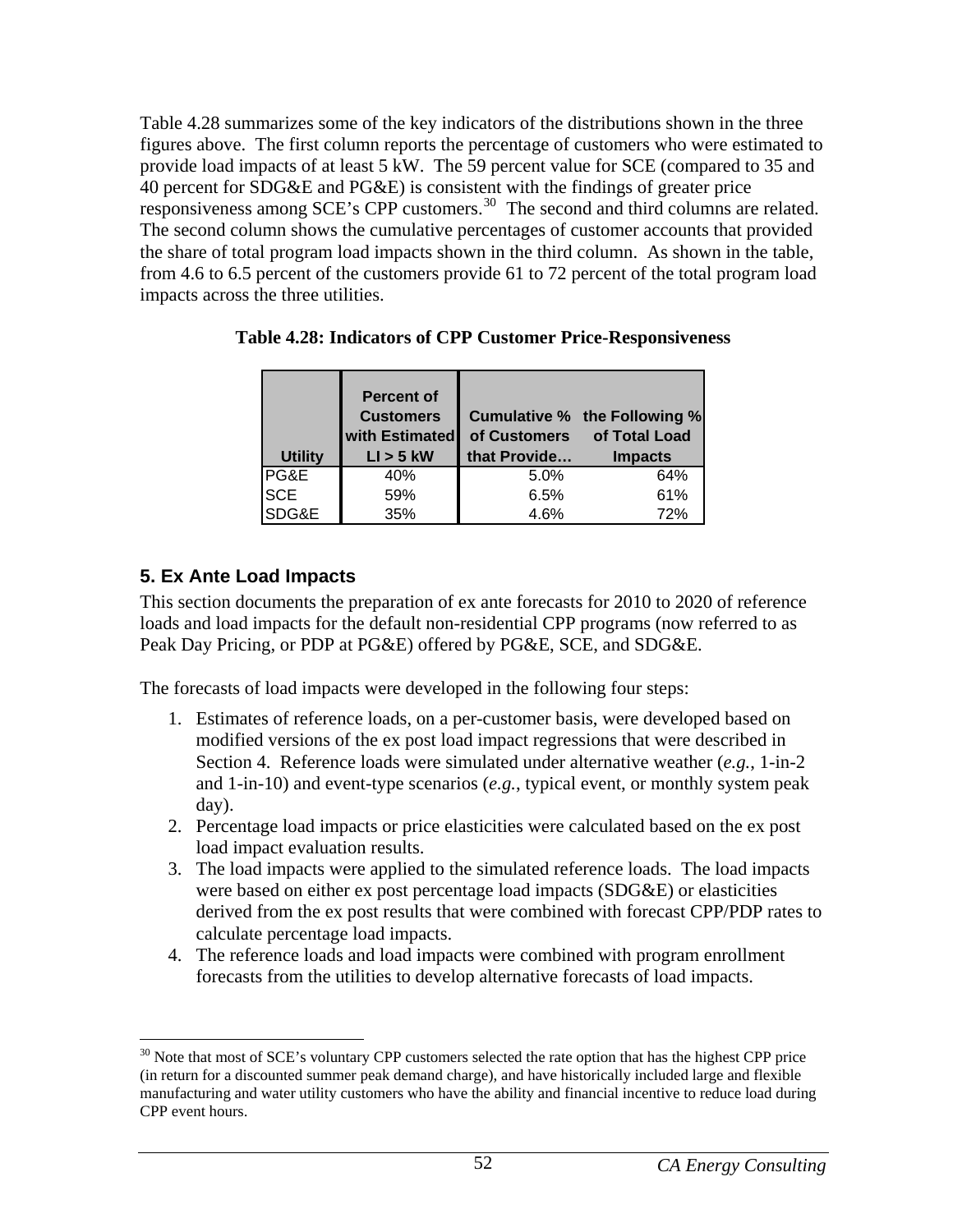Forecasts are developed and reported at the program level and by CAISO *Local Capacity Area*, as well as by the event day-types described in Section 5.1 below. For PG&E, enrollment forecasts were provided through a separate contract with The Brattle Group. SCE and SDG&E provided enrollment forecasts for their programs.

The following subsections describe the nature of the ex ante load impact forecasts required, the methods used to produce them, detailed study findings, and recommendations.

# *5.1 Ex Ante Load Impact Requirements*

The DR Load Impact Evaluation Protocols require that hourly load impact forecasts for event-based DR resources must be reported by the following factors (in addition to the program level and LCA factors noted above):

- For a typical event day in each year; and
- For the monthly system peak load day in each month for which the resource is available;

under both:

- 1-in-2 weather-year conditions, and
- 1-in-10 weather-year conditions.

at both:

- the program level (*i.e.*, in which only the program in question is called), and
- the portfolio level (*i.e.*, in which all demand response programs are called).

# *5.2 Description of Methods*

This section describes methods used to develop relevant groups of customers, to develop reference loads for the relevant customer types and event day-types, and to develop percentage load impacts for a typical event day.

# **5.2.1 Development of Customer Groups**

Customer accounts were assigned to one of three size groups, eight industry types (defined in Section 2.2), and relevant LCAs based on information provided by the utilities. The three size groups were the following:

- Small maximum demand less than 20 kW (only PG&E provided enrollment forecasts for this size group);
- Medium maximum demand between 20 and 200 kW (PG&E and SDG&E) provided enrollment forecasts for this size group);
- Large maximum demand greater than 200 kW.

The specific definition of "maximum demand" differed by utility. For PG&E and SCE, the size definition was based on the tariff on which the customer is served. For example, a tariff may require that a customer's monthly peak demand exceeds 20kW for three out of the previous twelve months. For SDG&E, the size definition was based on each customer's maximum summer on-peak demand.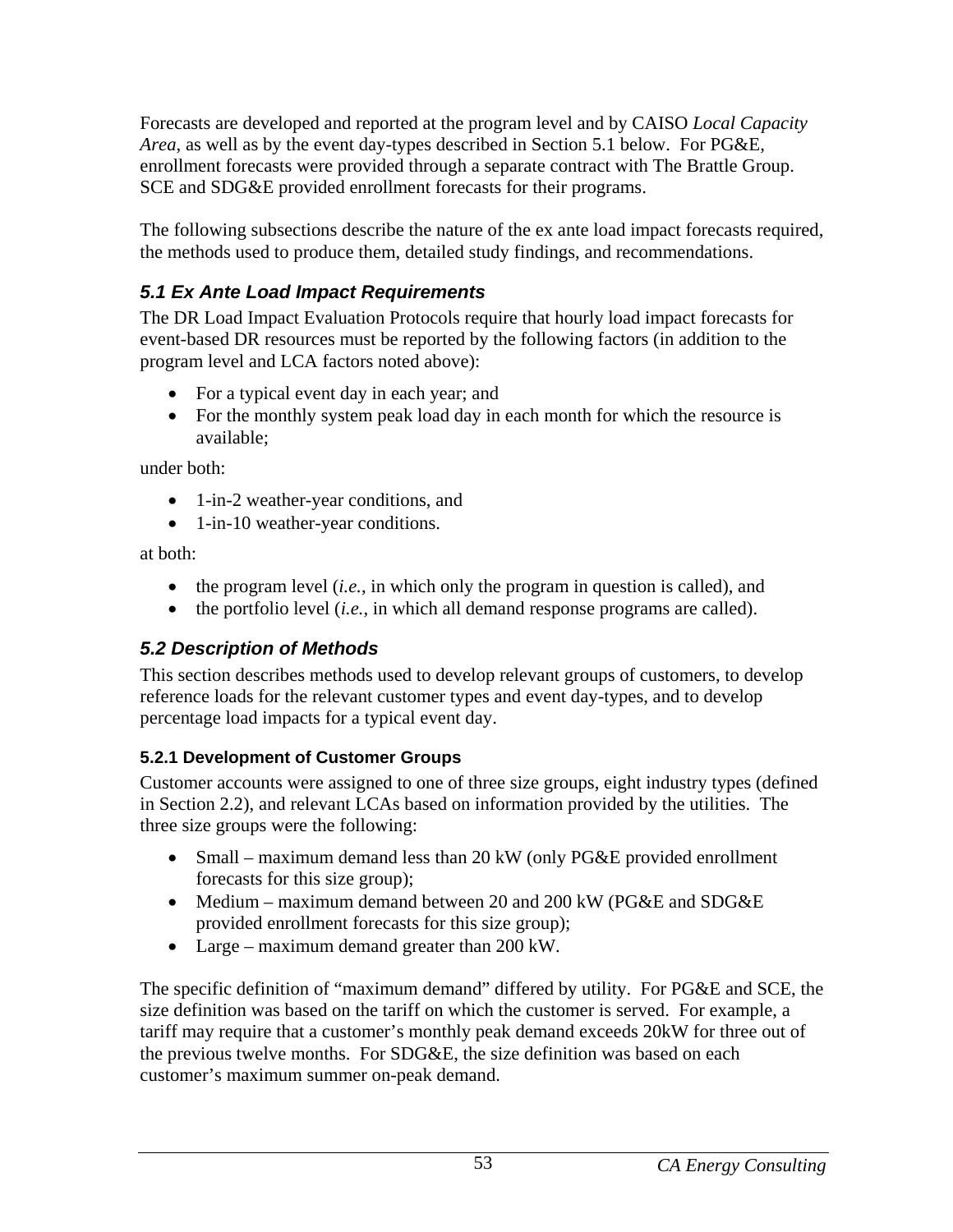## **5.2.2 Development of Reference Loads and Load Impacts**

Reference loads and load impacts for all of the above factors were developed in the following series of steps:

- 1. Define data sources
- 2. Estimate ex ante regressions and simulate reference loads by cell and scenario
- 3. Calculate percentage load impacts by cell
- 4. Apply percentage load impacts to the reference loads
- 5. Scale the reference loads using enrollment forecasts.

Each of these steps is described below.

## 1. *Define data sources*

Historically, non-residential CPP has been a voluntary program. In 2008, SDG&E transitioned to a default CPP rate. SCE began transitioning customers to default CPP in the fall of 2009, and PG&E is beginning a similar transition in 2010. These transitions have produced the following two analytical issues to resolve for purposes of developing ex ante forecasts.

First, we needed to determine appropriate sources of *load impact* data. Only SDG&E has experienced CPP events and observed customer load impacts under a default rate. Thus, the ex post evaluation of CPP at SDG&E described in Section 4 provides a useful source of information regarding the price responsiveness of default CPP customers of different types.

Developing load impacts for default CPP at SCE was complicated by the fact that its voluntary CPP program has been relatively small until 2009, with enrollees who tended to be larger and more price responsive than at the other two utilities (enrollment expanded to 485 customer accounts during 2009). The nature of the load profiles and magnitude of the estimated ex post load impacts for historical voluntary CPP suggest that these customers are not fully representative of the customers that would be expected to remain on the default CPP program in the future. As a result, in the ex ante analysis, we developed load impacts based on price elasticities estimated under SDG&E's default CPP rate for comparable types of customers, and applied them to SCE's planned default CPP rate to produce percentage load impacts.

PG&E's voluntary CPP rate has seen a relatively large and diverse set of enrolled customers (650 customer accounts in 2009). As a result, we based price elasticity values in the ex ante analysis on the results of the 2009 ex post load impact evaluation.

The historical voluntary CPP programs generally did not include customers with demands less than 200 kW. However, estimated load impacts for future default CPP programs were needed for small and medium-size customers. An appropriate source of price responsiveness values is the Statewide Pricing Pilot (SPP). In the 2008 ex ante evaluation of CPP, Freeman, Sullivan & Company developed price elasticities for small and medium customers from the SPP results. Those results were used again in this ex ante evaluation.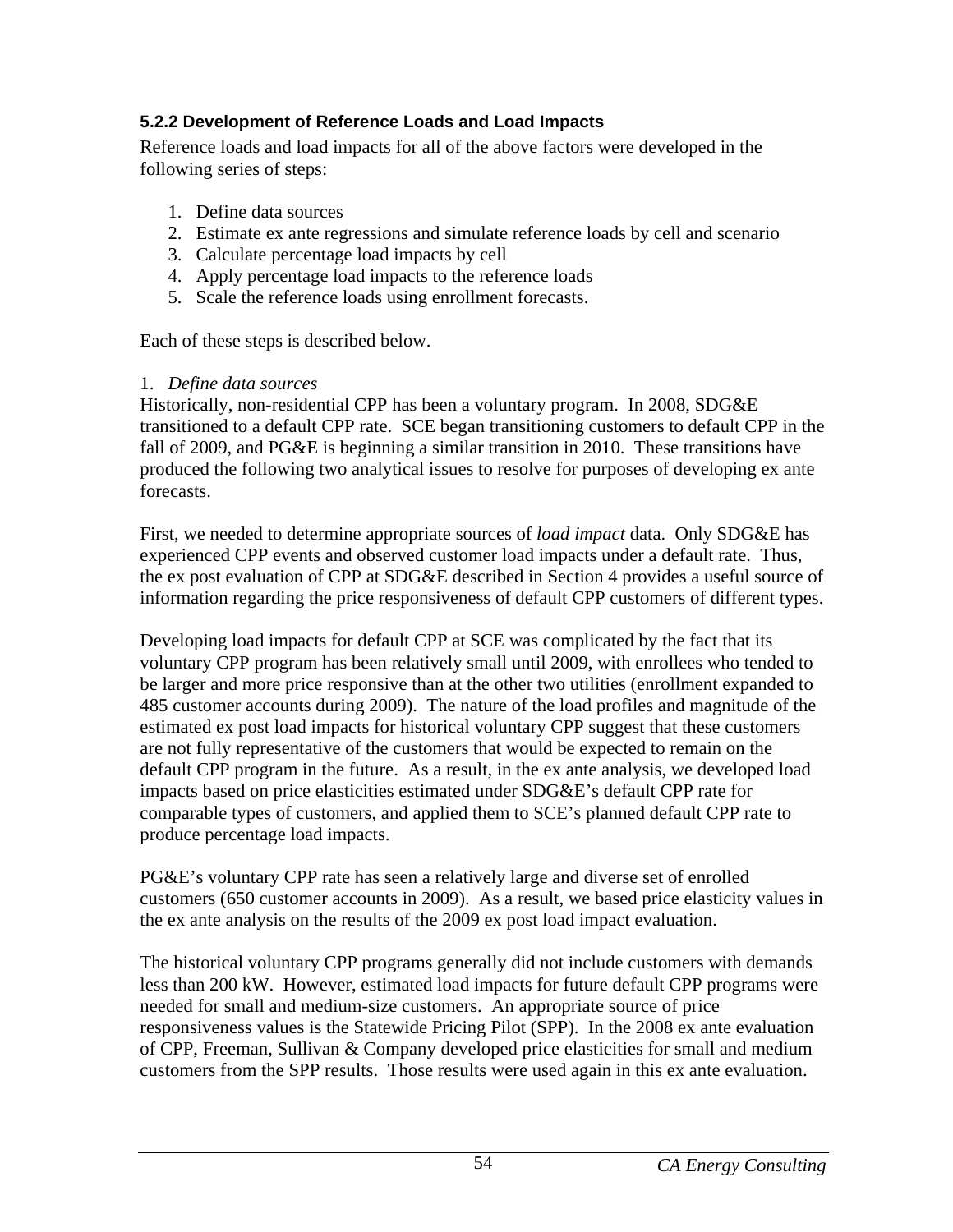In addition to defining the sources of the load impacts, we needed to define the sources of *reference loads*, since the types of customers that will participate in default CPP in the future will differ from those that have enrolled in voluntary CPP historically. Only  $SDG\&E$  has experienced load profiles that are representative of large ( $> 200 \text{ kW}$ ) customers who remain on a default CPP rate. We based SDG&E's reference loads in the ex ante evaluation for that size group on the customer accounts enrolled in default CPP during  $2009$ .<sup>[31](#page-61-0)</sup>

For SCE and PG&E, we used the customers enrolled in their 2009 voluntary CPP programs as the basis for the ex ante CPP/PDP load profiles for large customers greater than 200 kW. The reference loads were scaled to account for expected differences in the *level* of the forecast reference loads between the historical voluntary and future default programs. For SCE, the scaling factor was the average summer maximum demand. For PG&E, the scaling factor was annual energy consumption. For PG&E, separate scaling factors were developed for each size group / industry group / LCA cell.

For customers of size less than 200 kW, SDG&E developed load profiles by industry group for medium customers.<sup>[32](#page-61-1)</sup> PG&E's load profiles for small and medium customers were developed from the load research sample underlying the dynamic load profiles.

2. *Estimate ex ante regression models and simulate per-customer reference loads*  For each utility, we first re-estimated regression equations for each enrolled CPP customer account, using data for 2009. These equations were then used to simulate reference loads by customer type under the various scenarios required by the Protocols (*e.g.*, the typical event day in a 1-in-2 weather year).

The re-estimated regression equations were similar in design to the ex post load impact equations described in Section 3.1, differing primarily in two ways. First, the event variables were modified from the version that produced ex-post estimates of 24 hourly load impact values for *each* event, to a version that produces estimates of *average hourly eventperiod* load impacts across all events. Second, the ex ante models excluded the morningusage variable. While this variable is useful for improving accuracy in estimating ex post load impacts for each event, it complicates the use of the equations in ex ante simulation. That is, it would require a separate simulation of the level of the morning load.

The regression equations contain both weather variables and monthly indicator variables, which provide the capability to simulate customer loads under the different weather and monthly system peak scenarios. The definitions of the 1-in-2 and 1-in-10 weather years differed by utility, and were modified from the definitions used in the 2009 report. Basically, the utilities moved away from using weather for a particular year, to a process for identifying weather extremes on a monthly basis.

<sup>1</sup>  $31$  This group also includes some customers with maximum demands under 200 kW.

<span id="page-61-1"></span><span id="page-61-0"></span><sup>&</sup>lt;sup>32</sup> Small customers were not included in the analysis due to uncertainty about dates of meter installation and eligibility.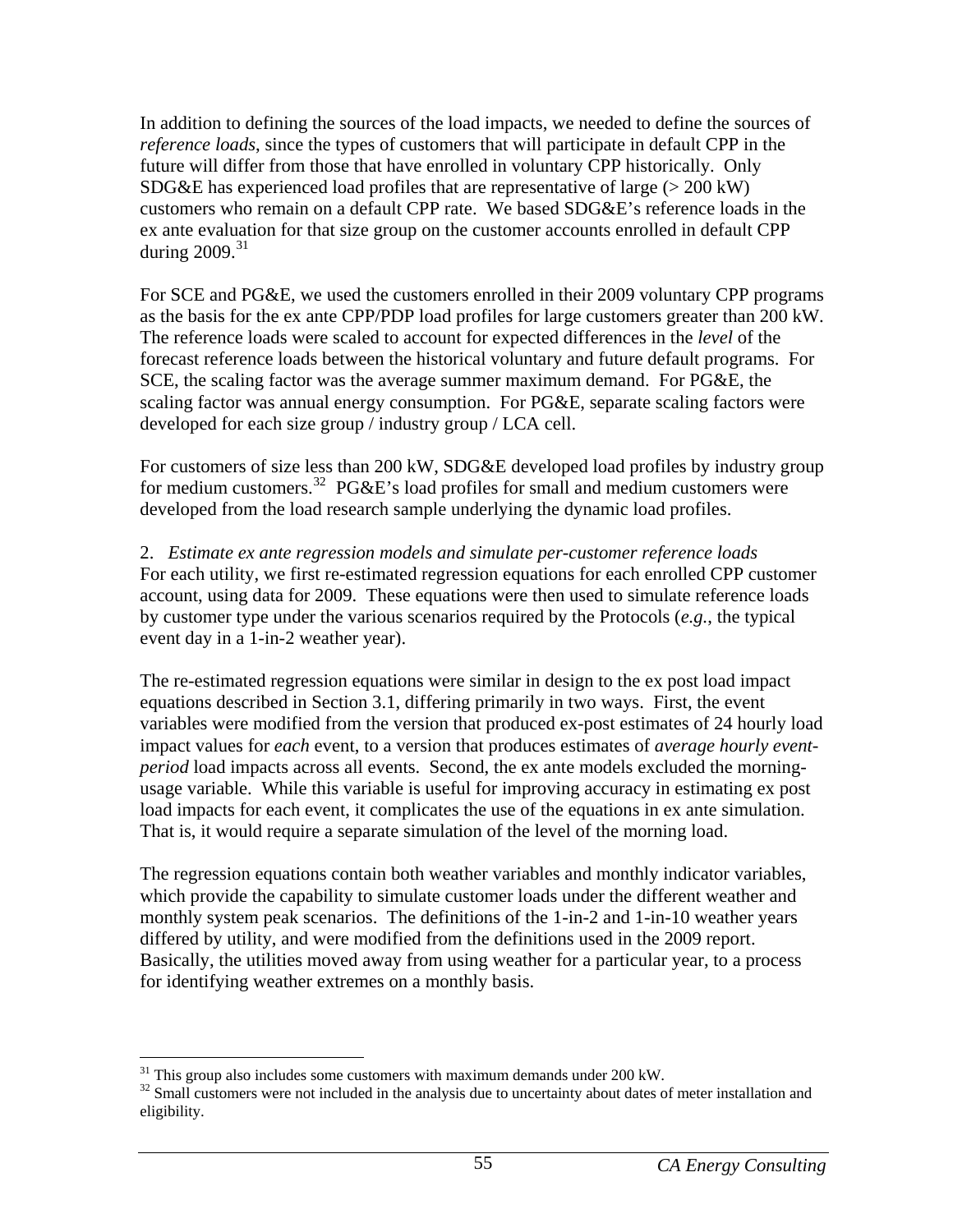For PG&E and SCE, we developed per-customer load profiles for all interactions of size group, industry group, and LCA. Because of small sample sizes, we pooled all of the customer load profiles across LCAs to arrive at a set of simulation coefficients that was common to each size and industry group combination. Differences in the load profiles across LCAs were solely due to differences in the weather conditions used in the simulations. This was not an issue for SDG&E because its entire service territory is comprised of a single LCA.

#### 3. *Calculate forecast percentage load impacts by cell*

 $\overline{a}$ 

Using the historical ex post load impacts described in step 1, we calculated percentage load impacts for a typical event for each industry group. These ex-post percentage load impacts were then converted to ex-ante load impact estimates using approaches that differed somewhat between utilities, as follows.

For SDG&E, the ex-post percentage load impacts for large customers were used directly, because they were based on the form of default CPP expected to continue in the future. Since only total enrollment was forecast, an estimated overall percentage load impact was calculated, to be applied to an aggregate reference load profile. For medium-size customers, enrollment forecasts were provided by industry group. Elasticities from SPP for these industry groups were used to calculate percentage load impacts.

For SCE, we used the estimates of typical event day load impacts from the 2009 SDG&E default CPP ex-post evaluation data to derive equivalent *elasticities of substitution* and daily usage elasticities, by industry group. The estimated elasticities were then applied to SCE's anticipated default CPP rates to produce percentage load impacts by industry type. The estimated elasticities of substitution and daily price elasticities are shown in Table  $5.1^{33}$  $5.1^{33}$  $5.1^{33}$ 

|                                            | <b>Elasticity of</b> | <b>Daily Price</b> |
|--------------------------------------------|----------------------|--------------------|
|                                            | <b>Substitution</b>  | <b>Elasticity</b>  |
| 1. Agriculture, Mining & Construction      | 0.139                | $-0.070$           |
| 2. Manufacturing                           | 0.025                | $-0.018$           |
| 3. Wholesale, Transport, other Utilities   | 0.082                | $-0.031$           |
| 4. Retail stores                           | 0.033                | $-0.016$           |
| 5. Offices, Hotels, Health, Services       | 0.023                | $-0.015$           |
| 6. Schools                                 | 0.000                | 0.000              |
| 7. Entertainment, Other Services and Gov't | 0.032                | $-0.022$           |

### **Table 5.1: Elasticities of Substitution from SDG&E Default CPP Customers**

<span id="page-62-0"></span> $33$  On a technical note, by convention in economic demand theory, elasticities of substitution are defined as the *negative* of the ratio of the percentage change in a *quantity* ratio (*e.g.*, the ratio of peak to off-peak load on CPP and non-CPP days) to the percentage change in the corresponding *price* ratio (*e.g.*, the ratio of the peak to off-peak price on CPP and non-CPP days), and thus take on *positive* values. Occasionally, as in the SPP study, elasticities of substitution are shown with negative signs, perhaps by analogy with traditional ownprice elasticities, which normally take on negative values.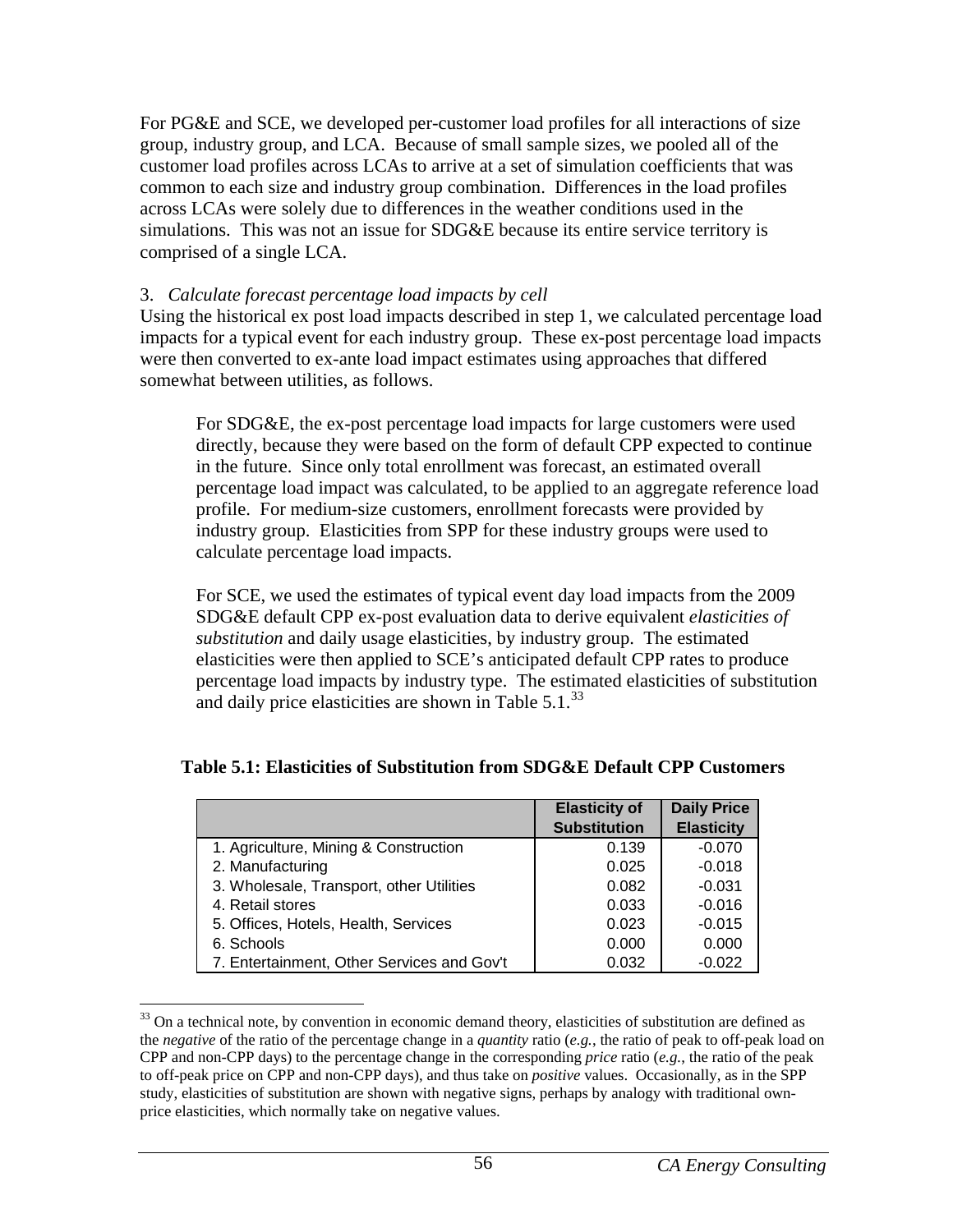For PG&E, we based the ex-ante percentage load impacts on a process analogous to that used for SCE, but using PG&E's own ex-post data. The process involved three steps  $-1$ ) use the ex-post percentage load impacts by industry type; 2) convert those percentage load impacts to price elasticities using the price ratios in PG&E's voluntary CPP rate; and 3) applying PG&E's anticipated PDP rates to the calculated price elasticities to produce percentage load impacts under PDP. The approach followed the steps that were used in the 2008 ex-ante evaluation. Specifically, we calculated *own-price elasticity* values for the CPP event hours based on *percentage load impacts* for the typical event day from the ex post evaluation, and *percentage price changes* based on the voluntary CPP tariff (*e.g.*, by comparing the price during CPP event hours on event and non-event days). In this process, demand charges were converted to "effective energy charges" by dividing the demand charge by the number of hours over which the demand may be established.

We then applied the resulting critical-hour price elasticities to the price changes implied by the forecast PDP rates to determine percentage load changes during event hours. The scenarios of load impacts required for the uncertainty-adjusted load impacts were generated from the corresponding scenarios in the ex post load impacts. That is, scenario-specific price elasticities were developed from the  $10<sup>th</sup>$ ,  $30<sup>th</sup>$ ,  $50<sup>th</sup>$ ,  $70<sup>th</sup>$ , and  $90<sup>th</sup>$  percentile load changes estimated for the historical program year.

We also simulated load changes in the non-critical hours of event days by estimating the percentage of the load reduced during event hours that was shifted to non-event hours on the typical event day. This percentage was then applied uniformly across all customer groups. $34$ 

### *Customers under 200 kW*

<u>.</u>

Because no ex post load impact evaluations exist for medium (20 to 200 kW) and small (under 20 kW) CPP customers, price elasticity values were taken from different sources for these customers. The primary source of the price elasticities was the Statewide Pricing Pilot, in which small and medium C&I customers were exposed to CPP rates, with price elasticities estimated from the resulting load data. From this study, we used the critical day substitution elasticities and the critical day daily elasticities. The former elasticity is used to simulate the change in the ratio of usage between event and non-event hours on critical days. The latter elasticity is used to simulate the change in total energy usage on the critical event day. Table 5.2 shows the elasticity values used in the study. Notice that small C&I customers did not exhibit any demand response in the absence of enabling technology. For PG&E, the load impacts for the under 200 kW customers combine the load impacts associated with moving from a flat to time-of-use rate with the event-day PDP load impacts.

For PG&E's under 200 kW customers, we simulated two sets of per-customer load impacts: one set for customers who are only on PDP; and one set for customers who are on both

<span id="page-63-0"></span><sup>&</sup>lt;sup>34</sup> Group-specific percentages did not appear to be reliable.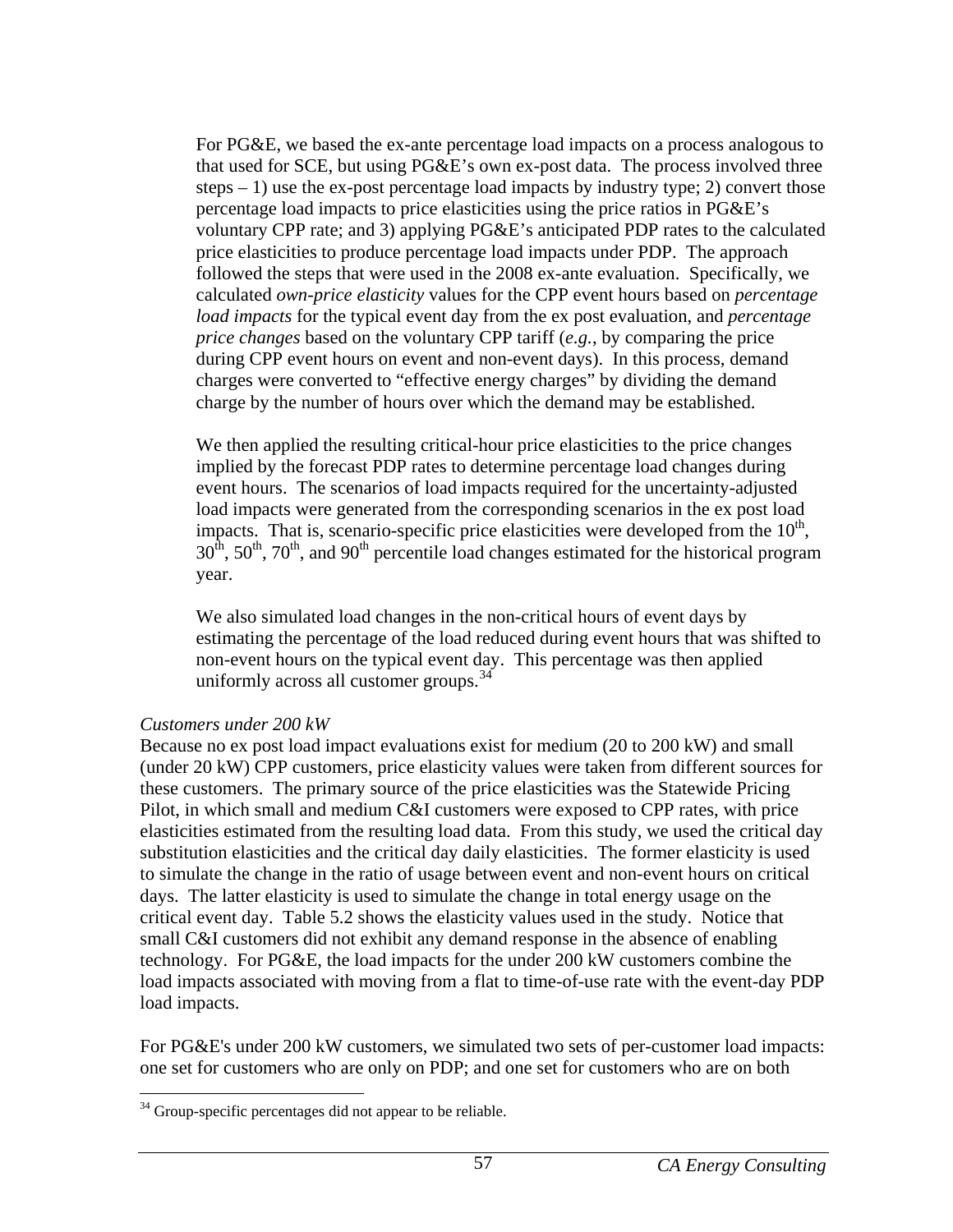PDP and SmartAC. The dually enrolled customers have larger percentage load impacts, based on the "with enabling technology" elasticities estimated in the SPP.

#### **Table 5.2: Price Elasticities Adapted from the Statewide Pricing Pilot, Customers Under 200 kW**

| <b>Elasticity Type</b>     | <b>Small C&amp;I</b>             | <b>Medium C&amp;I</b> |          |
|----------------------------|----------------------------------|-----------------------|----------|
| No Enabling Technology     | <b>Critical Day Substitution</b> | 0.000                 | 0.041    |
|                            | <b>Critical Day Daily</b>        | 0.000                 | $-0.025$ |
| <b>Enabling Technology</b> | <b>Critical Day Substitution</b> | 0.089                 | 0.082    |
|                            | <b>Critical Day Daily</b>        | $-0.025$              | $-0.025$ |

4. *Apply percentage load impacts to reference loads for each event scenario*. In this step, the percentage load impacts derived in the previous step were applied to the per-customer reference loads for each scenario to produce all of the required reference loads, estimated event-day loads, and scenarios of load impacts.

5. *Apply forecast enrollments to produce program-level load impacts*.

Load impacts at the program level and by LCA were produced by applying the results in the previous step to the enrollment forecasts provided by the utilities. The per-customer reference loads and load impacts were first scaled to match the expected size of customers in the enrollment forecast and then multiplied by the number of enrolled customers to obtain cell-level results. Program-level results were obtained by aggregating results across cells. The enrollment forecasts are described in the following section.

# *5.3 Enrollment Forecasts*

This section summarizes the ex ante enrollment forecasts. The following section summarizes reference loads and load impacts.

# **5.3.1 PG&E**

The Brattle Group estimated PDP enrollments for PG&E, and has provided a separate report summarizing the methods and results of their study. Figure 5.1 illustrates the number of customers forecasted to be enrolled in PDP by year. Enrollments rise rapidly through 2012 as more customers become eligible for the tariff, and then fall as some customers are forecast to opt-out to TOU. Enrollments then remain fairly constant after 2014.

PG&E's small and medium customers (under 200 kW) have a choice between four variants of PDP, choosing from 4-hour and 6-hour event windows (with the 6-hour window having 2/3 the event-hour price of the 4-hour variant) and whether events can be called on consecutive days (customers who cannot be called on consecutive days receive 50 percent of the credits in non-event hours). The share of customers in each option was fixed across forecast years, as follows:

- 60 percent of the customers on the 4-hour event window, consecutive day variant (which is the default);
- 20 percent on the 4-hour event window, non-consecutive day variant; and
- 10 percent of the customers on each of the 6-hour event window variants.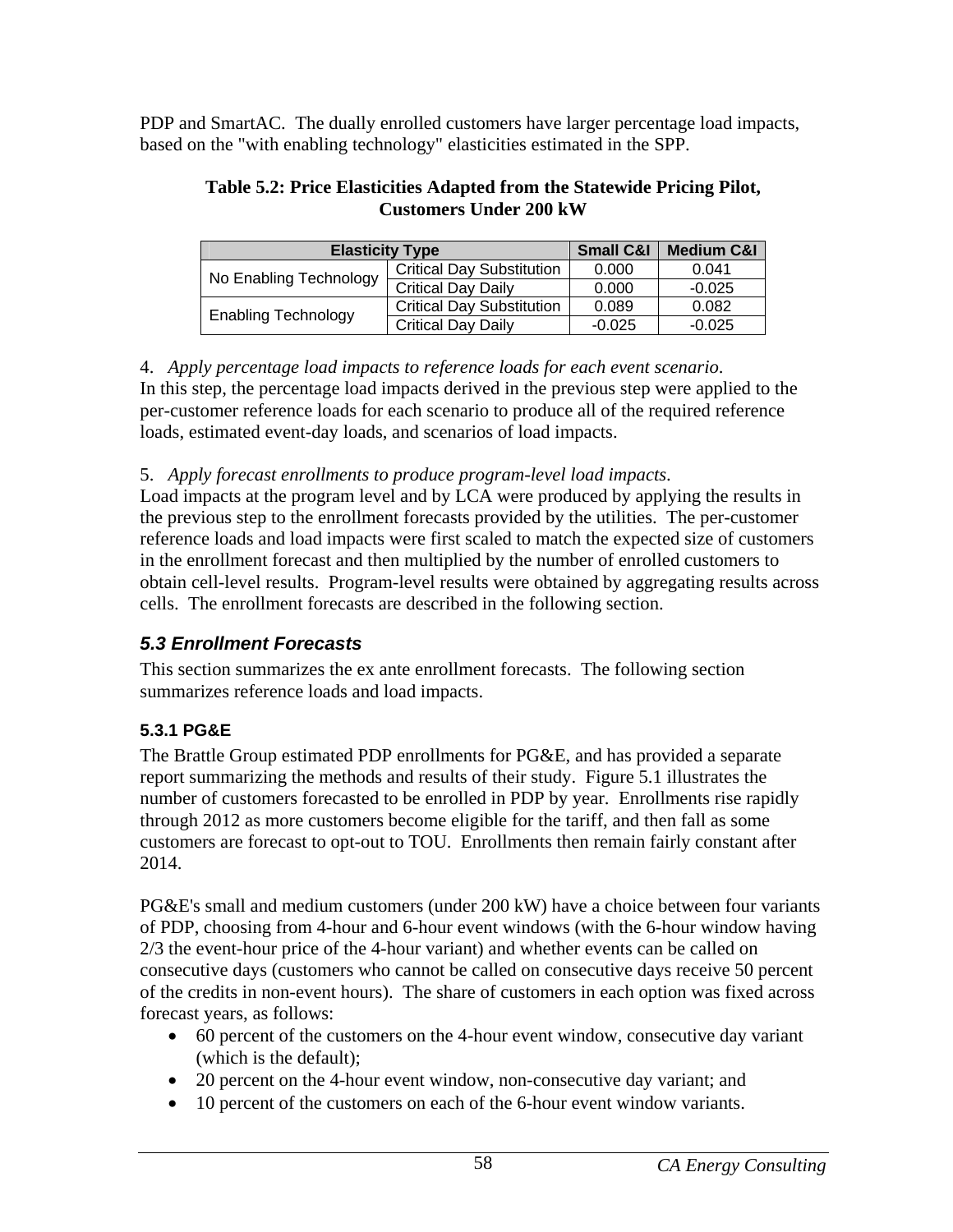When developing the database of per-customer load impacts, we assumed that customers on the non-consecutive variants of the program provided half of their event-day load impacts. This is equivalent to assuming that half of these customers are called for each event.





### **5.3.2 SCE**

SCE provided the forecast number of enrolled customers for each industry group/LCA combination for the first three years of the default CPP program, after which they assume that enrollments remain stable. SCE based its enrollment forecast on forecasts of opt-out rates by industry group. Overall, they assume that the opt-out rate begins at 20 percent in the first year, increases to 53 percent in the second year, and levels off at 63 percent in the third year and beyond. The third-year opt-out rate is highest in the Retail Stores and Offices, Hotels, Health, and Services industry groups (at over 80 percent) and is lowest for Schools (29 percent). Table 5.3 shows the forecasts of enrolled customer accounts by industry group for the first three years of the program. Note that SCE's default CPP rate only applies to customers over 200 kW.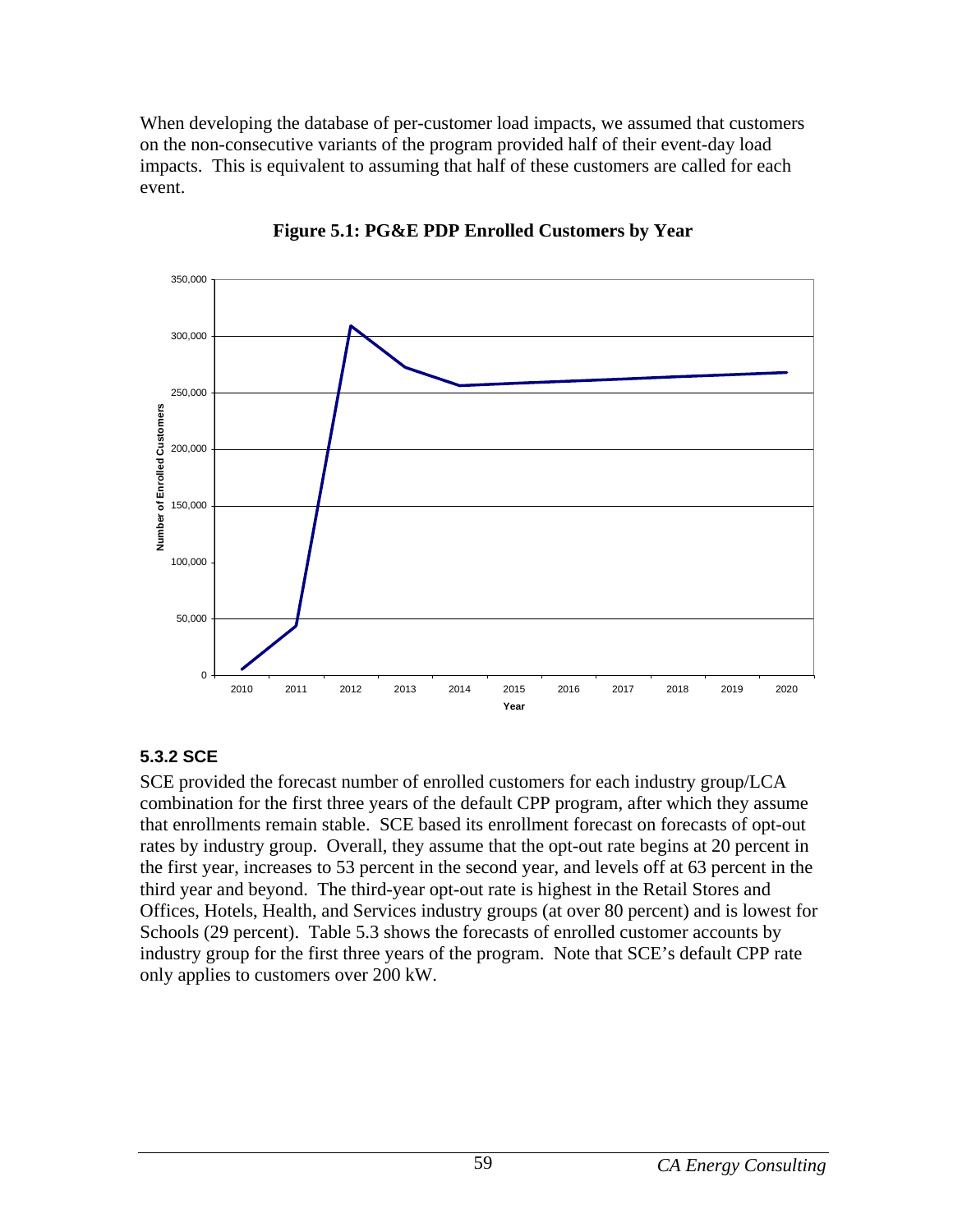| <b>Industry Group</b>                     | 2010  | 2011  | 2012  |
|-------------------------------------------|-------|-------|-------|
| 1. Agriculture, Mining & Construction     | 132   | 110   | 96    |
| 2. Manufacturing                          | 1381  | 1137  | 867   |
| 3. Wholesale, Transport & Utilities       | 676   | 465   | 351   |
| 4. Retail Stores                          | 678   | 231   | 149   |
| 5. Offices, Hotels, Health, Services      | 1327  | 385   | 259   |
| 6. Schools                                | 611   | 544   | 518   |
| 7. Entertainment, Other Services & Gov't. | 523   | 255   | 181   |
| Total                                     | 5,328 | 3.127 | 2,421 |

|  |  | Table 5.3: Enrollment Forecasts for Default CPP – SCE |  |  |
|--|--|-------------------------------------------------------|--|--|
|--|--|-------------------------------------------------------|--|--|

### **5.3.3 SDG&E**

SDG&E produced enrollment forecasts for default CPP for two size categories of customer accounts—medium (20 to 200 kW) and large (over 200 kW). It based the forecasts on assumed opt-out rates, which varied by size category and time. Effective opt-out rates for large customers begin at about 31 percent and rise to 35 percent after the first year. Optout rates for medium customers are specified by industry group, averaging 24 percent in the first year and rising to 33 percent in the second year. Enrollments were separately generated for customers with and without enabling technology.

Figure 5.2 shows the total number of customer accounts that are forecast to be enrolled in default CPP across the forecast years. The anticipated increase in opt-out rates for the large customers is reflected in the drop in enrollment during 2010 and 2011. Enrollments are forecast to rise thereafter with customer growth. Enrollments for medium customers rise sharply as interval metering is installed and customers become eligible for default to CPP. The initial opt-outs may be seen following the spike in enrollment in 2013. Thereafter, enrollment grows with forecast customer growth.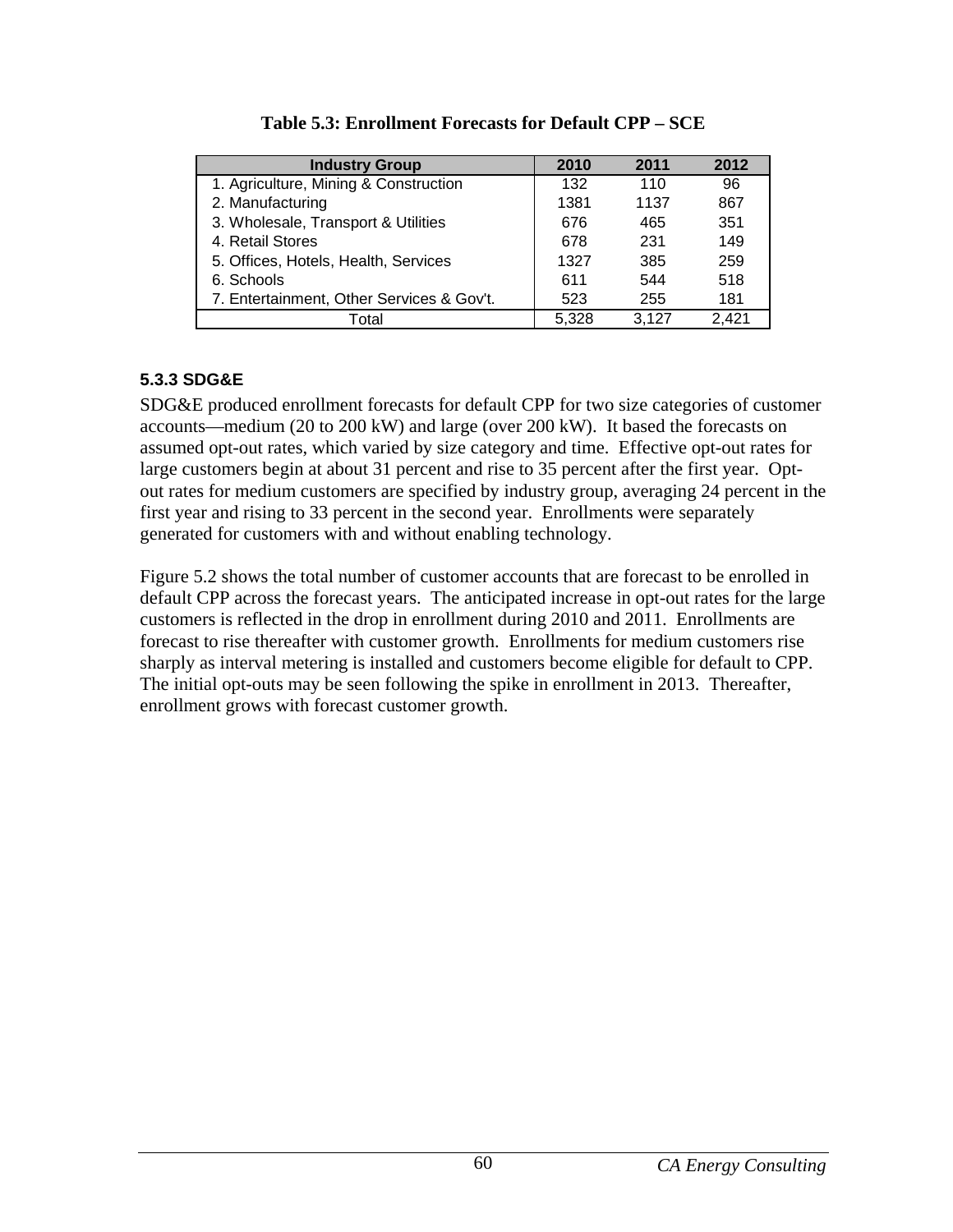

**Figure 5.2: Forecast of Enrolled Customer Accounts –** *SDG&E Default CPP*  **(Medium and Large Customer Size)**

# *5.4 Forecast Load Impacts*

For each utility and program, we provide the following summary information:

- 1. A figure showing the hourly profile of the reference load, event-day load, and load impacts for the typical event day in a 1-in-2 weather year;
- 2. A pie chart showing the share of load impacts by LCA (except for SDG&E) for the typical event day in a 1-in-2 weather year; and
- 3. Average event-hour load impacts by year for the typical event days of 1-in-2 and 1 in-10 weather years.

Together, these figures provide a useful indication of the anticipated changes in the forecast load impacts across the various scenarios represented in the Protocol tables.

All of the tables required by the Protocols are provided in an Excel table generator in an associated electronic file.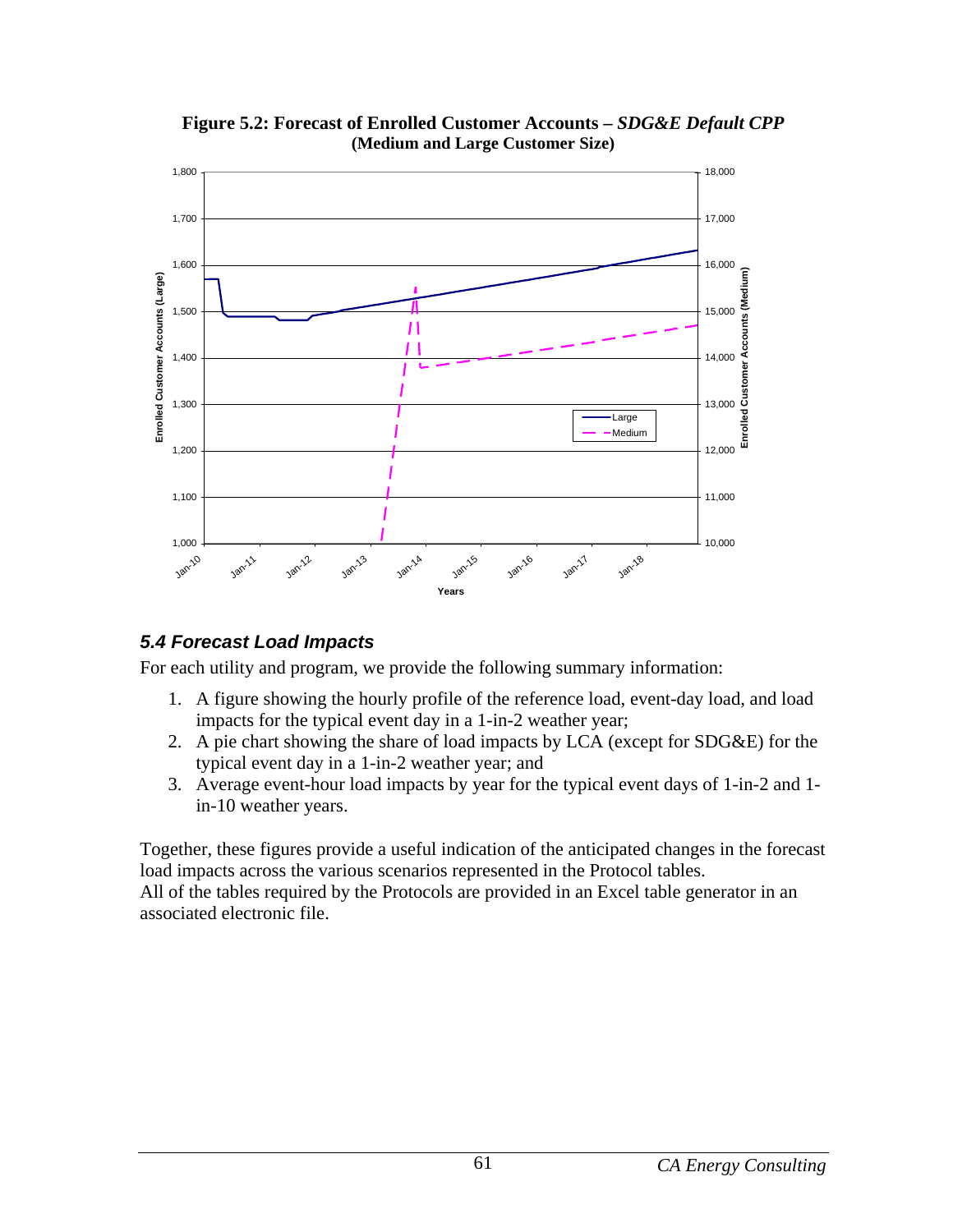### **5.4.1 PG&E PDP**

1

Figure 5.3 shows load impacts for a typical PDP event day in a 1-in-2 weather year in August 2013.<sup>[35](#page-68-0)</sup> Average hourly load impacts during the common four-hour event window (from 2 p.m. to 6 p.m.) range from 273 MW to 299 MW, which represent 5.5 percent of the reference load.





Figure 5.4 shows how the load impacts are distributed by LCA. Customers in the Greater Bay Area account for 44 percent of the load impacts. Customers in Greater Fresno and those not located in an LCA account for the next largest shares, at 12 and 18 percent respectively.

<span id="page-68-0"></span> $35$  Because CPP event days are not superseded by any other program's event days, program-level load impacts are the same as portfolio-level impacts.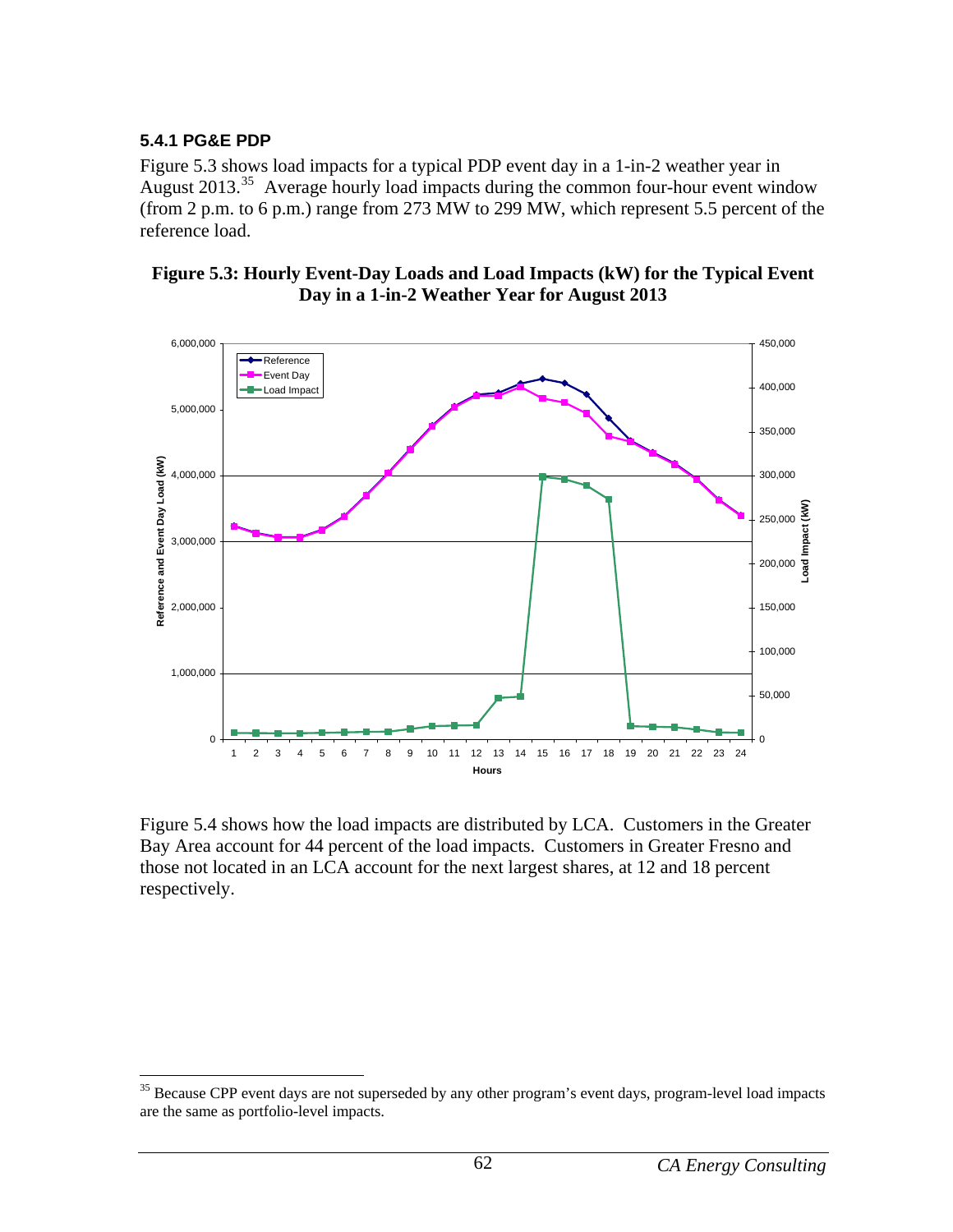#### **Figure 5.4: Share of Load Impacts by LCA for the August 2013 Peak Day in a 1-in-2 Weather Year**



Figure 5.5 illustrates the average hourly load impact across years for the August peak day in a 1-in-2 weather year. Load impacts reach a peak in 2012, then fall somewhat due to opt-out patterns, then level off and rise slowly until 2020.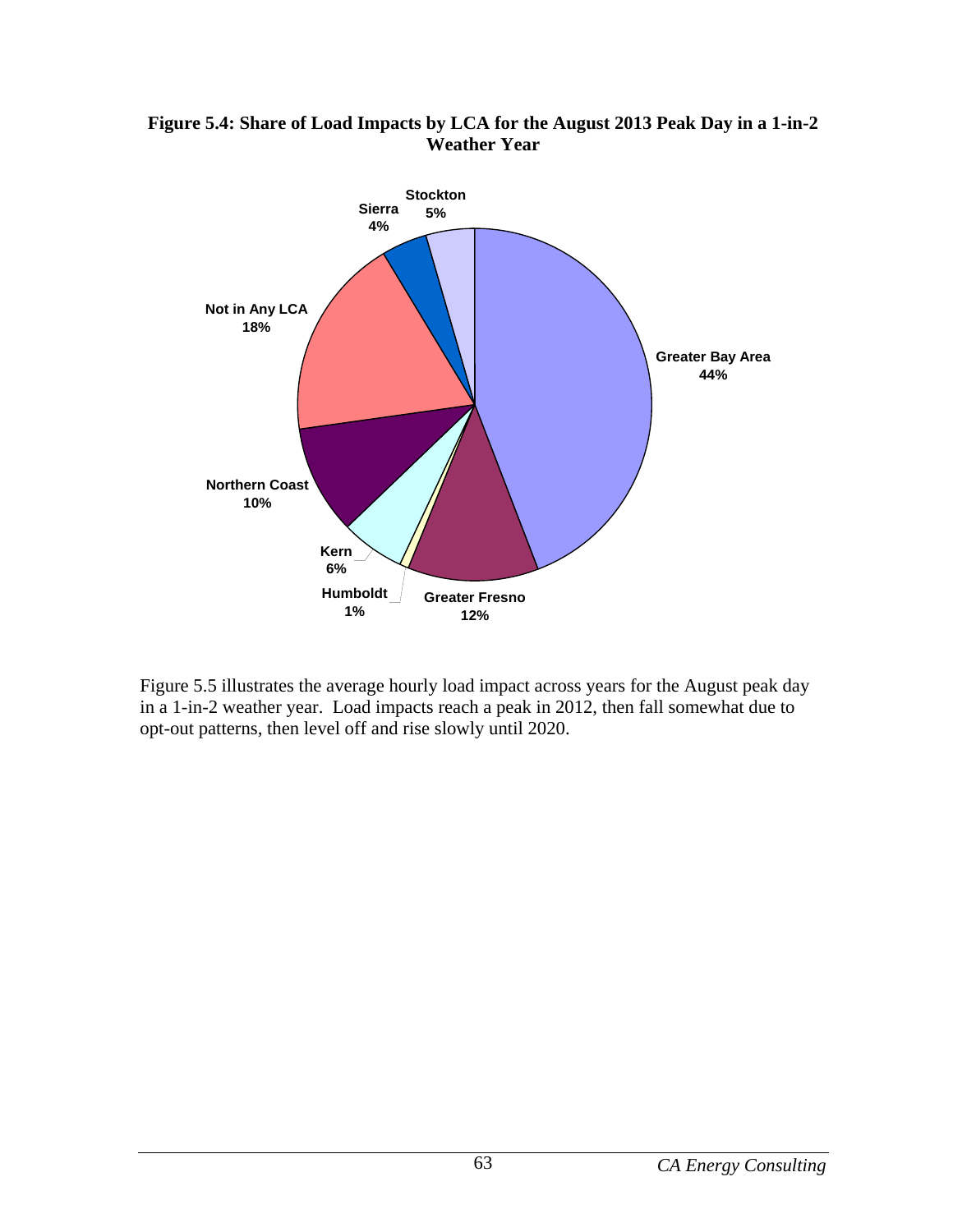

**Figure 5.5: Average Event-Hour Load Impacts (kW) for August Peak Day –**  *1-in-2 and 1-in-10 Weather Years*

## **5.4.2 SCE CPP**

1

Figure 5.6 shows the load impacts for a typical event day in a 1-in-2 weather year for 2012 and beyond for SCE.<sup>[36](#page-70-0)</sup> (SCE's enrollment forecast is unchanged from 2012 through 2020.) Event-hour load impacts range from 36.1 MW to 44.8 MW, which is approximately 6.3 percent of the enrolled reference load.

Figure 5.7 shows how the load impacts are distributed by LCA. Customers in the LA Basin account for the vast majority of the load impact, at 79 percent.

<span id="page-70-0"></span> $36$  Because CPP event days are not superseded by any other program's event days, program-level load impacts are the same as portfolio-level impacts.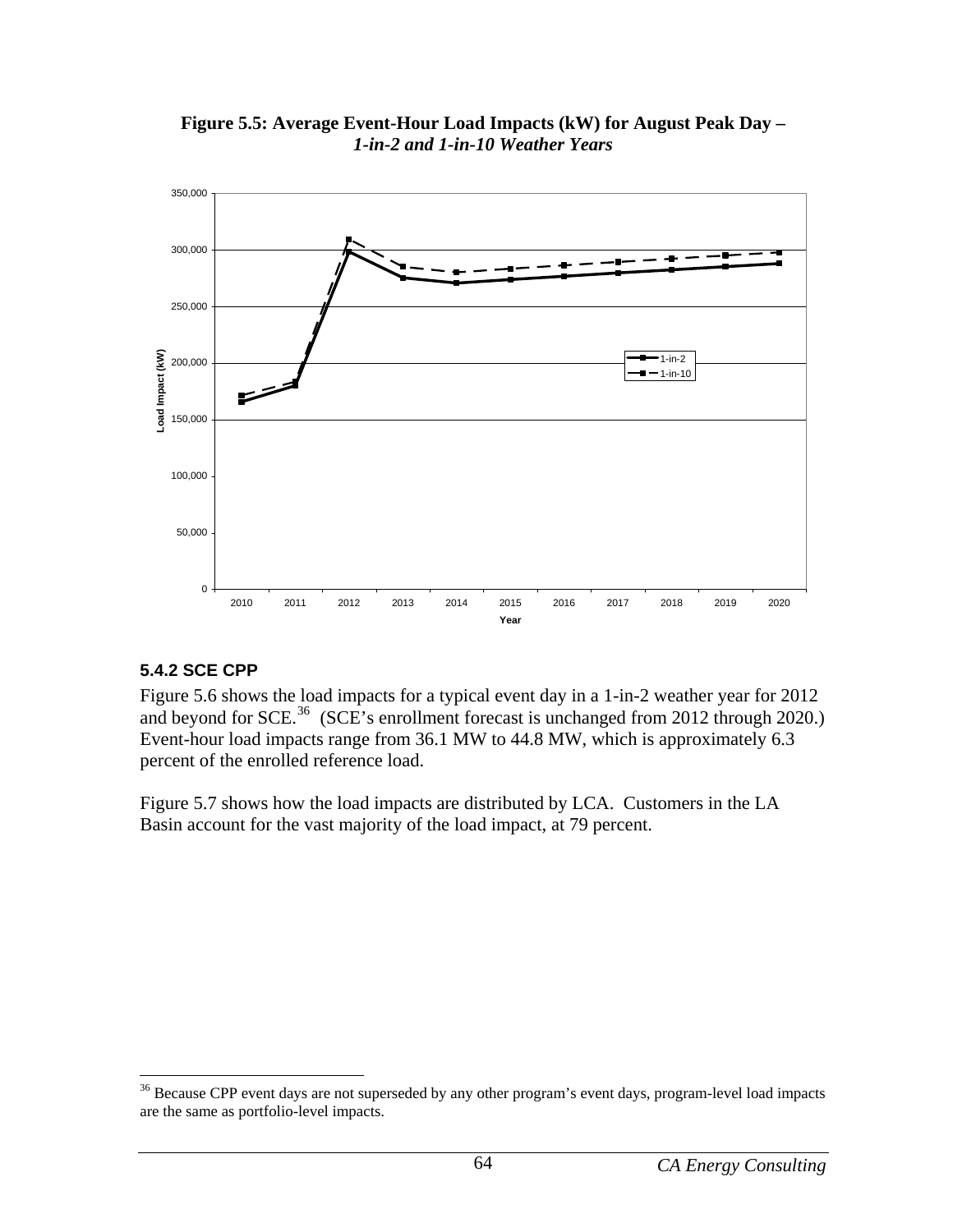



**Figure 5.7: Share of Load Impacts by LCA for the Typical Event Day in a 1-in-2 Weather Year for 2012 –** *SCE CPP*

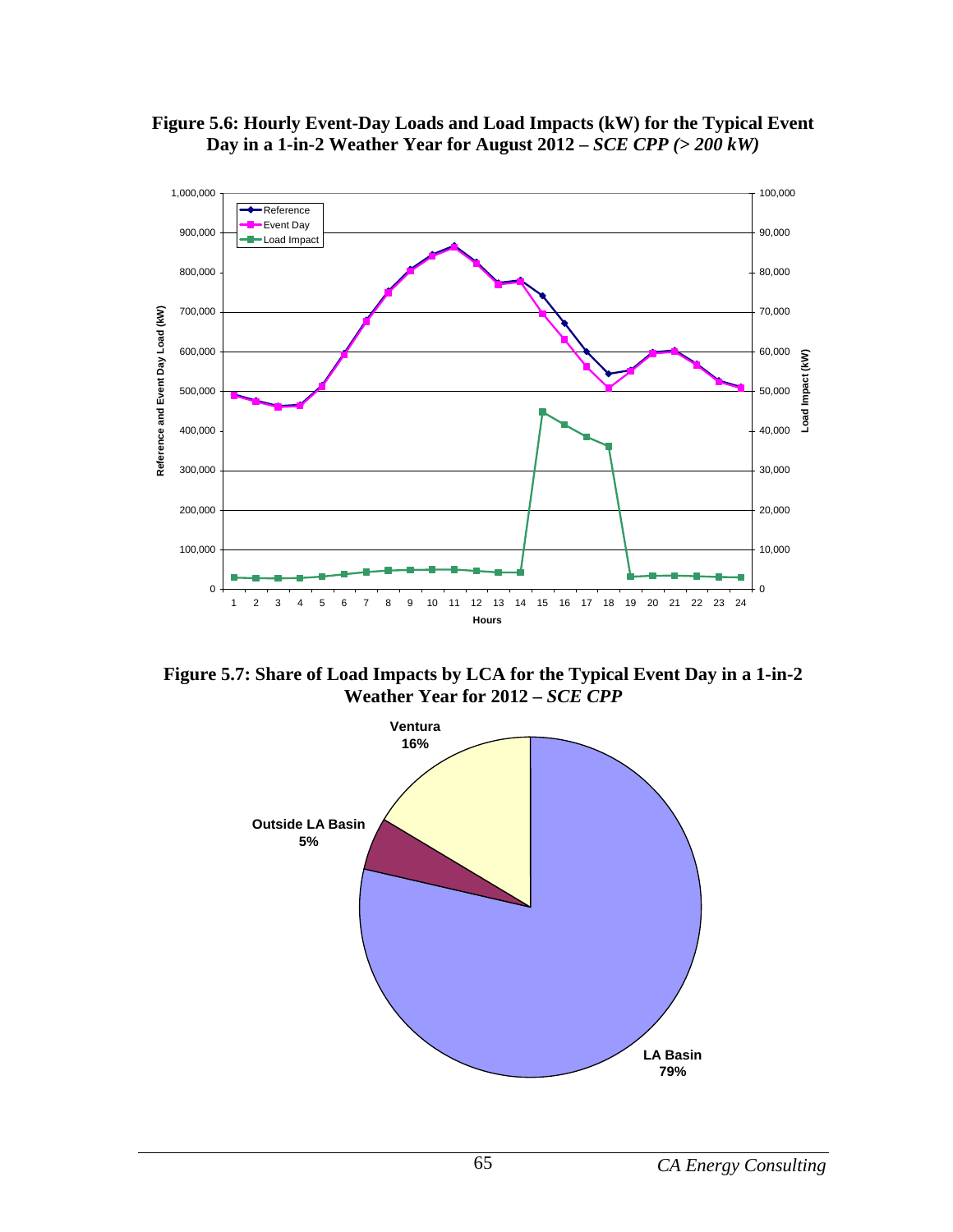Figure 5.8 presents the average event-hour load impacts across years for the typical event day in 1-in-2 and 1-in-10 weather years. The load impacts drop from 2010 through 2012, as customers are anticipated to opt out of the default CPP rate, and then remain constant through 2020. The long-term average hourly load impact is 40.2 MW in a 1-in-2 weather year.



**Figure 5.8: Average Event-Hour Load Impacts (kW) by Forecast Year for the Typical Event Day –** *SCE CPP*

## **5.4.3 SDG&E CPP**

Because of the expected major change in the composition of default CPP at SDG&E over the next few years, we show results separately for the generally large customers that are currently on the default CPP rate, and the smaller customers that will begin transitioning to default CPP in the future. Figure 5.9 shows 2013 reference load, event-day load and load impacts (right axis) for a typical event day in a 1-in-2 weather year for the customer accounts currently enrolled in default CPP. Event-hour load impacts range from 21.8 MW to 31.7 MW, which average just under 6 percent of the reference load. Figure 5.10 shows comparable information for the new customer accounts that are expected to be defaulted to CPP beginning in 2013. These are generally medium-sized customer accounts  $(20 - 200)$ kW) that will have had interval meters installed for the previous 12 months. Event-hour load impacts for these customers range from 30.4 MW to 33.4 MW, and average 5.9 percent of the estimated reference load.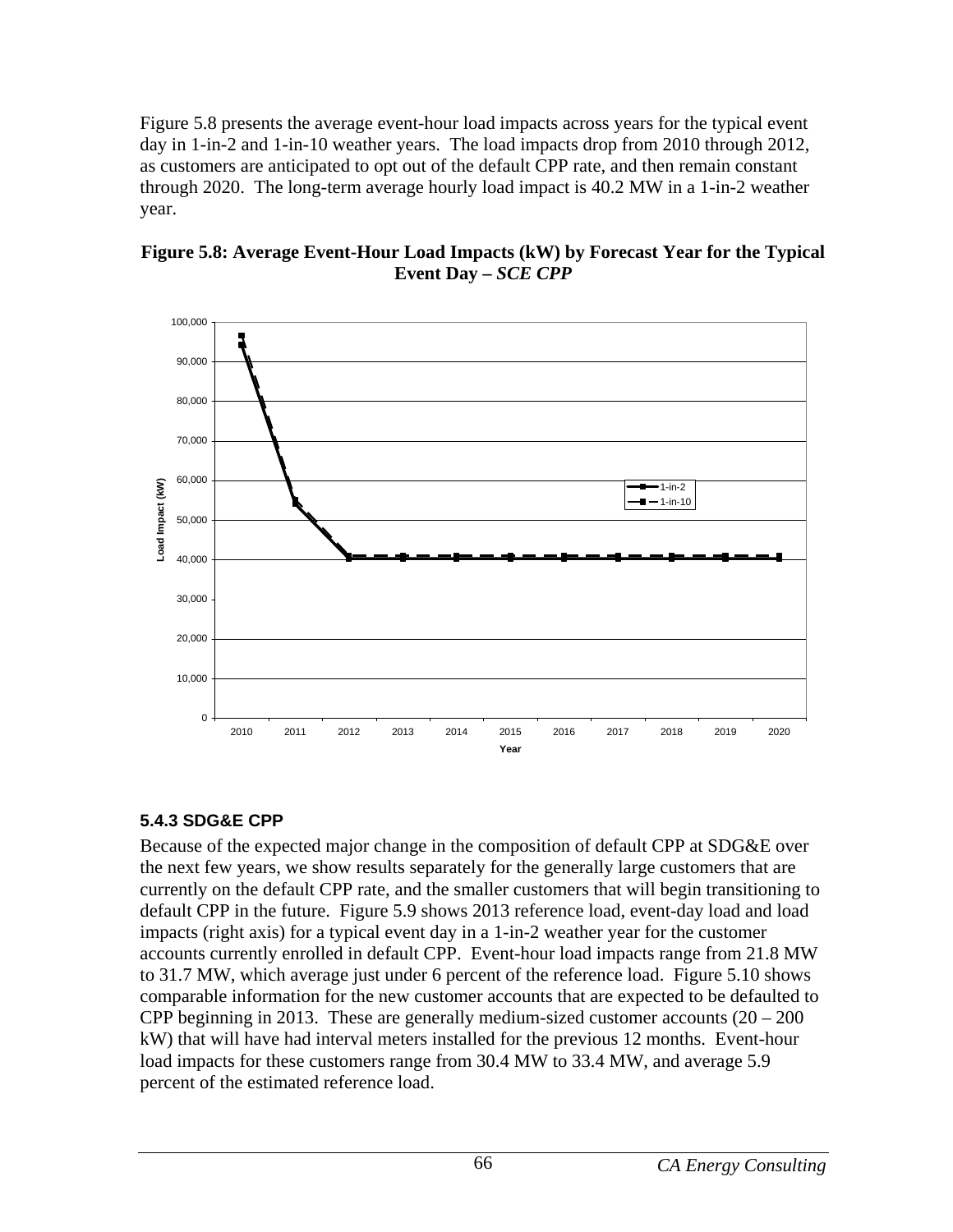



**Figure 5.10: Hourly Reference Loads and Load Impacts (kW) for the Typical Event Day in a 1-in-2 Weather Year for 2013 –** *New CPP Customers*

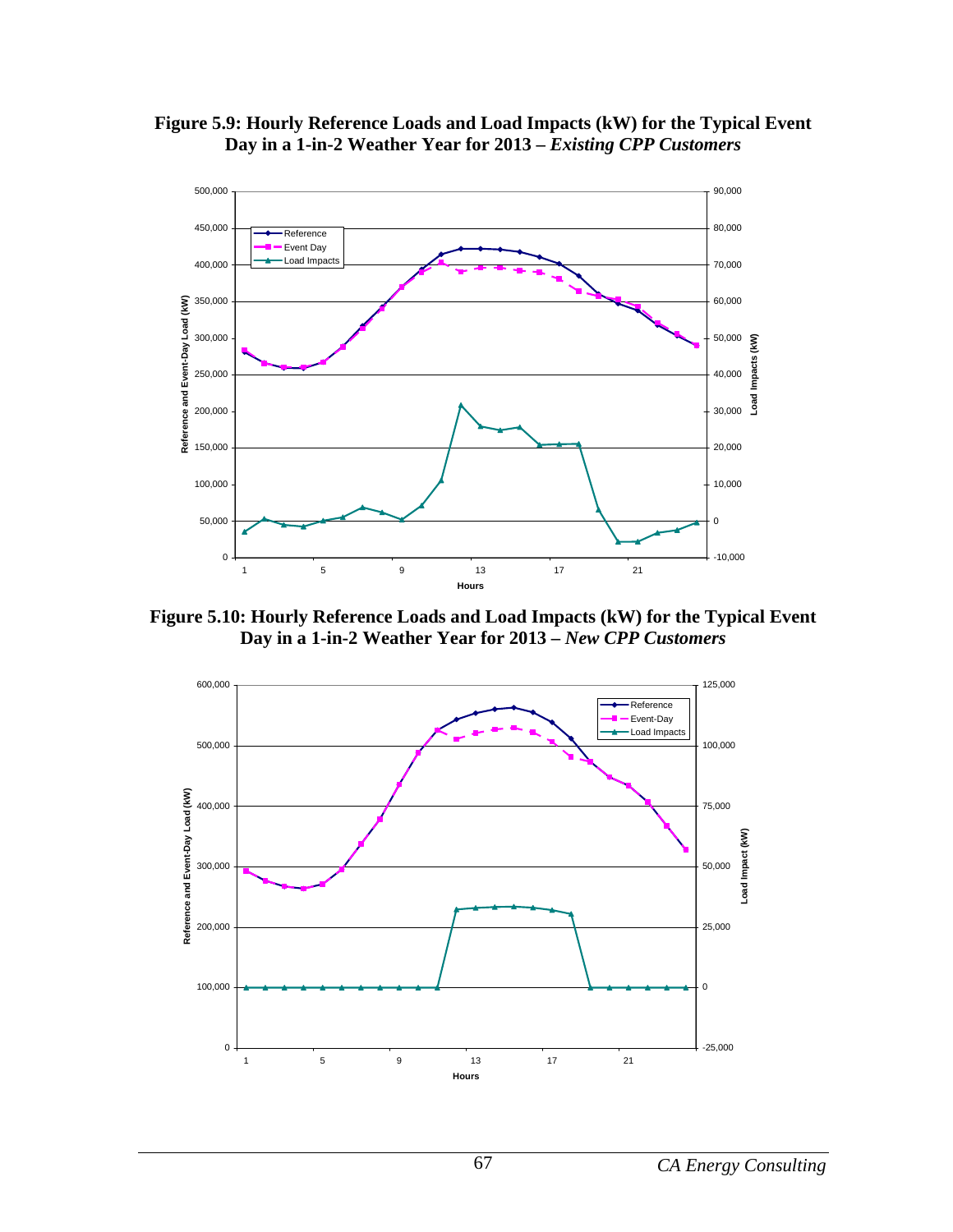Figure 5.11 shows the estimated reference load, event-day load and load impacts for existing default CPP customers under a Portfolio scenario in which the reference loads and load impacts of those customers enrolled in both CPP and the CBP *day-of* program type (or the new AMP program) have been removed to reflect the fact that for resource adequacy purposes CBP, being a capacity-based program, dominates CPP. Under this scenario, hourly load impacts fall to a range of 18.8 to 28.5 MW.

## **Figure 5.11: Hourly Reference Loads and Load Impacts (kW) for the Typical Event Day in a 1-in-2 Weather Year for 2013 –** *Existing CPP Customers (Portfolio)*



Figure 5.12 illustrates the average hourly load impact across years for a typical event day for both 1-in-2 and 1-in-10 weather years for the current and expected new CPP customer accounts. The load impacts for the new customers are shown beginning in 2013, and growing more rapidly than those for the current CPP customers. The 1-in-10 weather year load impacts are expected to be 3.4 percent higher than the 1-in-2 weather year load impacts for the existing customers and 5 percent higher for the new customers.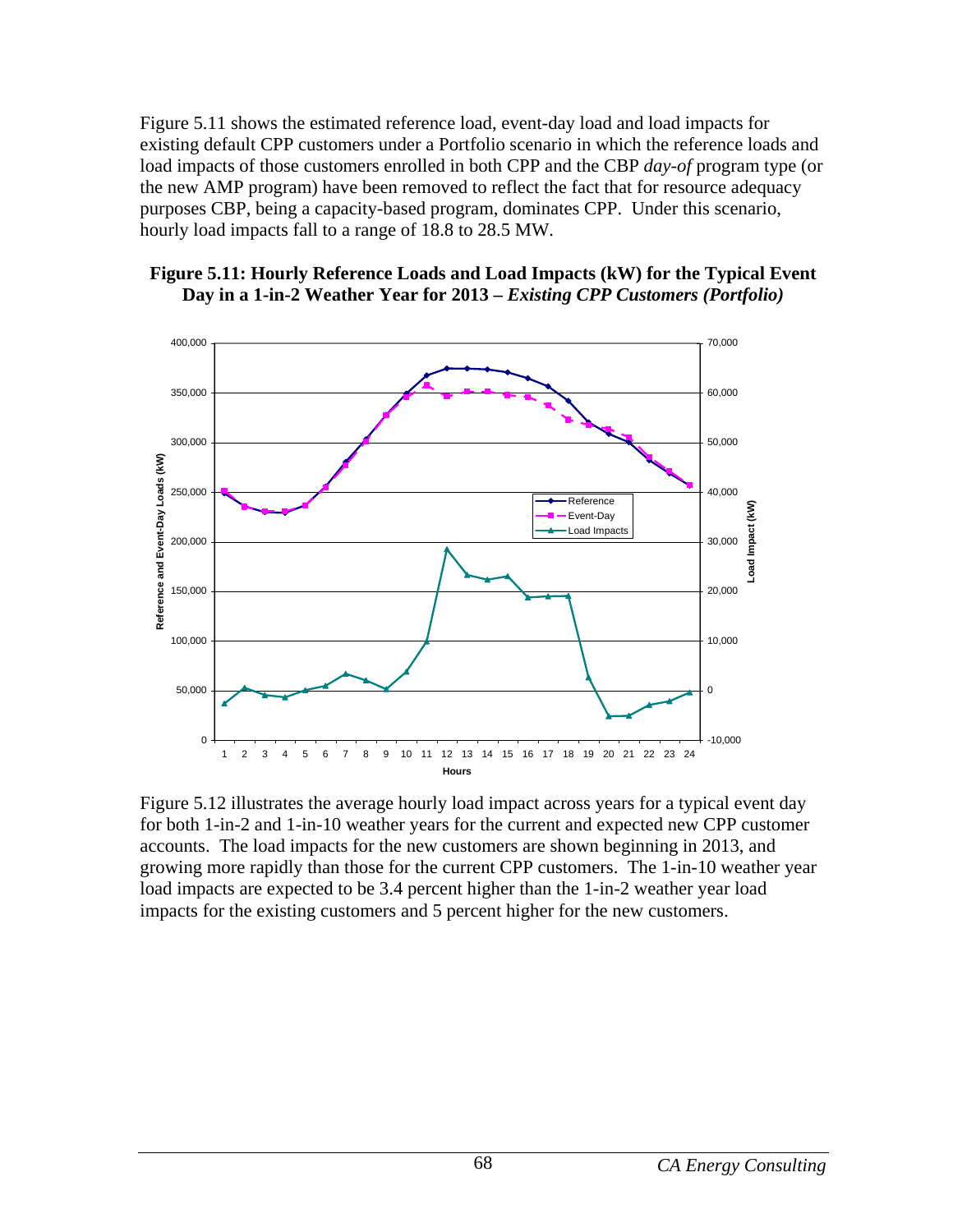



## **6. Validity Assessment**

We estimated load impacts using service account-specific regression models. This method has some advantages relative to the aggregated models (*e.g*., properly accounting for when each SAID joined CPP, and allowing the results to be summarized according to any observed customer characteristic without requiring the estimation of a new model). However, it does require estimation of many models. Thus, time constraints prevent a detailed examination of each SAID's model. In addition, in order to facilitate postprocessing the results, it is important to use a uniform model structure across all of the service accounts in a program.

Our primary concern with respect to the validity of the findings is regarding the appropriateness of the model specification that is used. We believe that the most significant issue in an ex post analysis of load impacts is the risk of omitted variable bias. That is, loads levels may change for reasons that cannot be easily known to the analyst, and consequentially those reasons cannot be captured in the econometric models. For example, it is not uncommon for manufacturing customers to shut down operations for one to two weeks. Such activity can bias the estimates for the other included variables if variables are not included to explicitly account for such a "shut down".